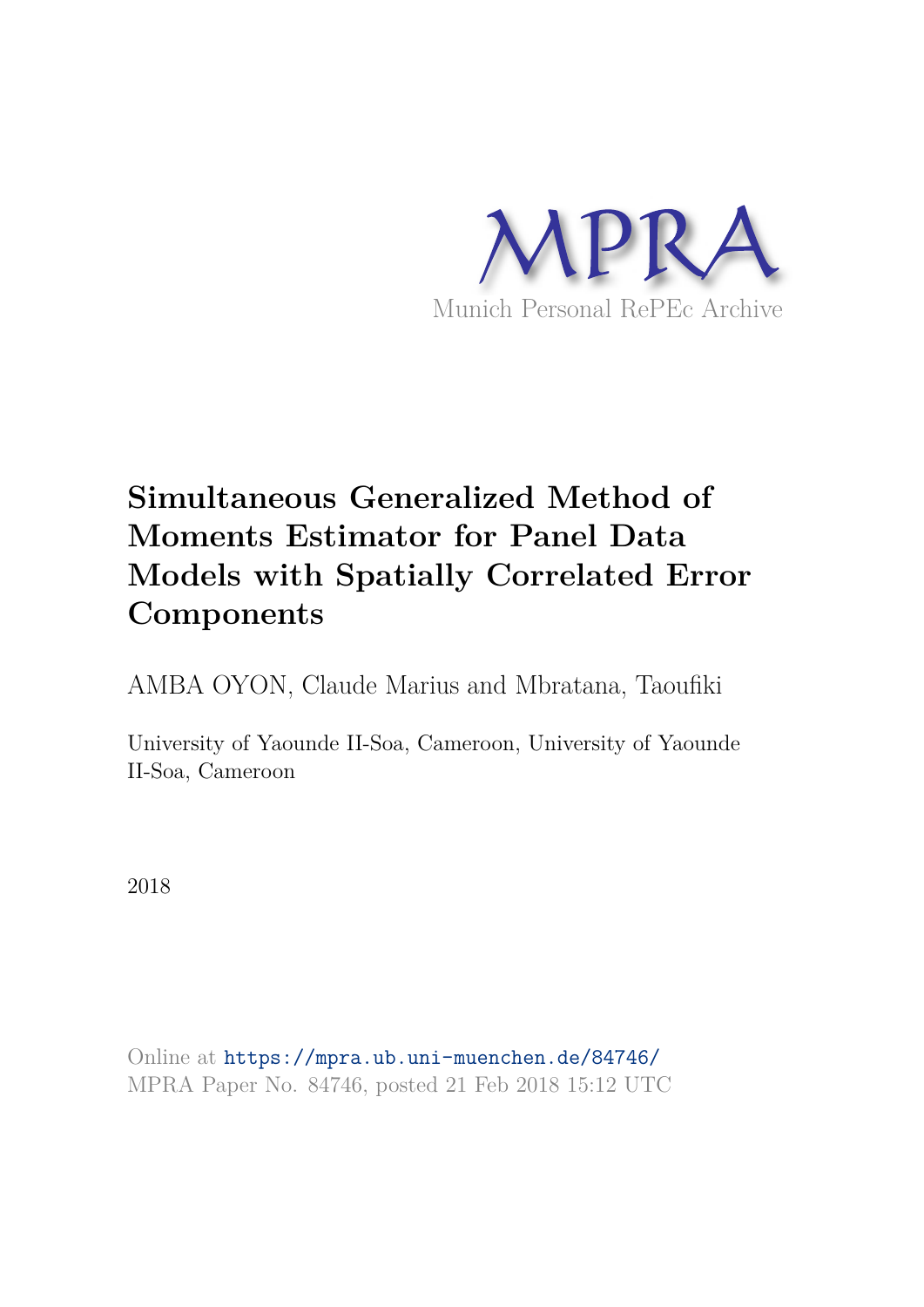# Simultaneous Generalized Method of Moments Estimator for Panel Data Models with Spatially Correlated Error Components

*Marius Claude Oyon Amba*<sup>∗</sup> *Taoufiki Mbratana*†

#### **Abstract**

This paper develops estimators for simultaneous equations with spatial autoregressive or spatial moving average error components. We derive a limited information estimator and a full information estimator. We give the simultaneous generalized method of moments to get each component of the variance covariance of the disturbance in spatial autoregressive case as well as spatial moving average case. The results of our Monte Carlo suggest that our estimators are consistent. When we estimate the coefficient of spatial dependence it seems better to use instrumental variables estimator that takes into account simultaneity. We also apply these set of estimators on real data.

**Keywords**: Simultaneous GMM, Panel data, SAR, SMA. **JEL Classification**: C13, C33.

January, 2018

<sup>∗</sup>Corresponding author: Department of Quantitative techniques, University of Yaounde II, Cameroon. Email: mariusamba@gmail.com †Faculty of Economics and Managment, University of Yaounde II, Cameroon. Email: tao.mbratana@gmail.com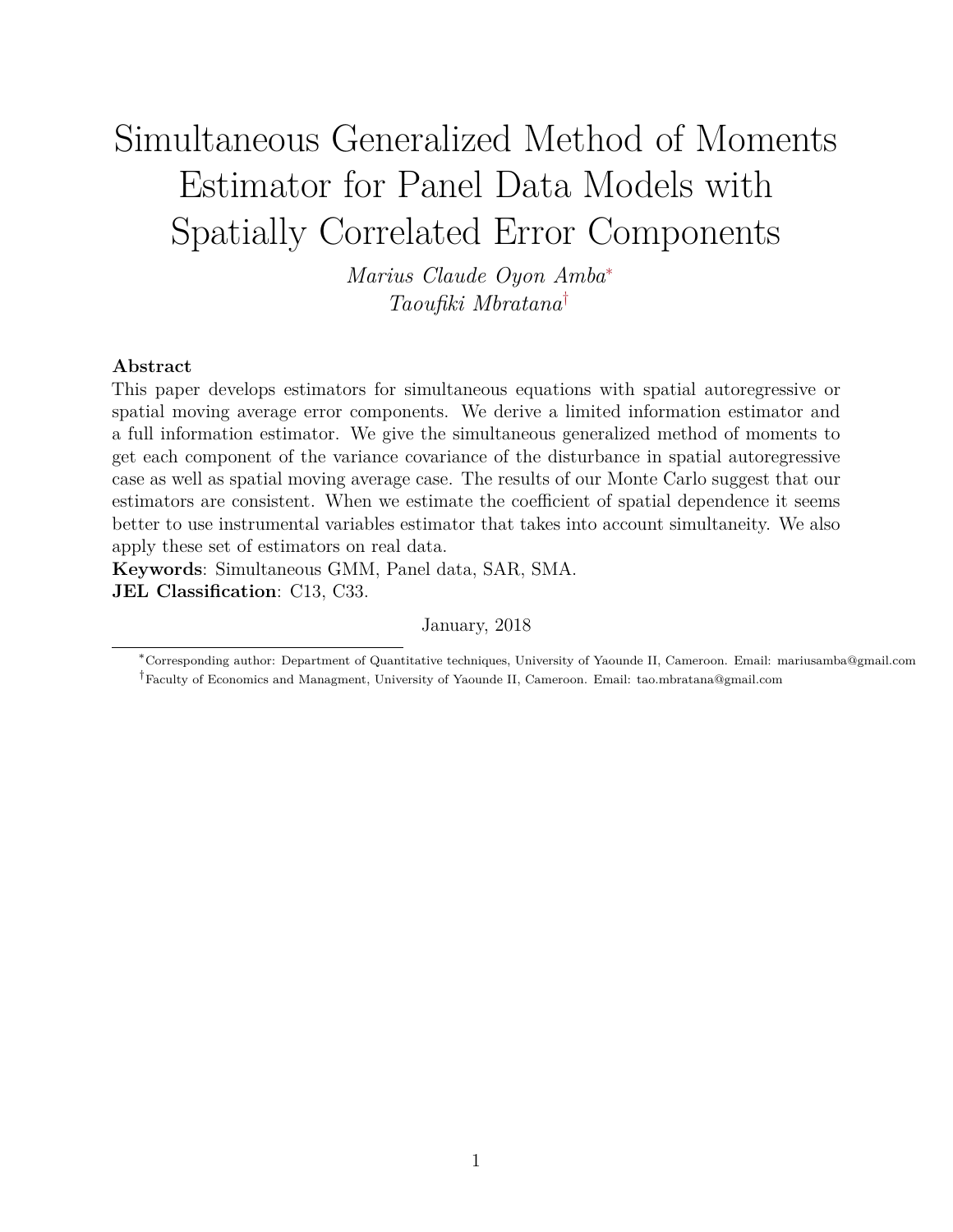# **1 Introduction**

Nowadays, when study econometric models for panel data, the error components model is one of the most frequently used. This frequency comes from its parsimonious specifcation of heterogeneity accros the cross sectional units. And recently, there has been increasing consideration in models with spatial interactions. In view of that, spatial regression methods are becoming an important part of the toolbox of applied econometrics and the interest is increasingly shifting away from the single-equation cross-sectional background to more sophisticated settings such as panel data models, qualitative variables models, simultaneous models or multilevel models in a spatial context (see Anselin, 2006, for a related literature review). The literature on the estimation of simultaneous systems of spatially interrelated cross sectional equations has so far been limited with some exceptions. Kelejian and Prucha (2004) extend the methodology developed in Kelejian and Prucha (1998) and Kelejian and Prucha (1999) for single equations, an early development of generalized method of moments (GMM) estimators for the simultaneous equation SAR model. They propose both limited information two stage least squares (2SLS) and full information three stage least squares (3SLS) estimators and derive for these estimators their asymptotic properties. Liu (2014) and Zenou (2017) exploit the methodology of Kelejian and Prucha (2004) within the context of social interaction models, and provide further refinements. Other recent contribution to the literature on spatial simultaneous equation models are Wang et al. (2014) who analyse the quasi maximum likelihood (QML) estimator for such a system in the cross section. Prucha et al. (2016) developed an estimation methodology for network data generated from a system of simultaneous equations. Their specification allows for network interdependencies via spatial lags in the endogenous and exogenous variables, as well as in the disturbances. By allowing for higher-order spatial lags, their specification provides important flexibility in modeling network interactions. For a simultaneous equation SAR model, Liu and Saraiva (2017) provided a GMM estimator and its heteroskedasticity-robust standard error. They established the consistency and asymptotic normality of the proposed GMM estimator and also show that it performs well in finite samples. Yang and Lee (2017) studied parameter spaces, parameter identification and asymptotic properties of the QML estimation in the framework of the simultaneous equation SAR model which includes simultaneity effects, own-variable spatial lags and cross-variable spatial lags as explanatory variables, and allows for correlation between disturbances across equations.

The specific innovatory aspects of the current paper are: (i) the extension of the generalized moments estimators (GMM) estimation procedure that allow a spatial autoregressive (AR) error process to simultaneous GMM (SGMM) with AR process. (ii) the extension of the GMM estimation procedure that allow a spatial moving average (MA) error process to SGMM with MA process. (iii) application of the method to real data.

For this purpose, the rest of the paper is organized as follow. Section 2 completly define the model (equation and system); in section 3, we derive the simultaneous moment equations for a SAR process as well as a SMA process. Section 4 derive the limited information estimator and the full information estimator. In section 5 we regroup a battery of simulations in model's parameters and apply theses estimators on real data.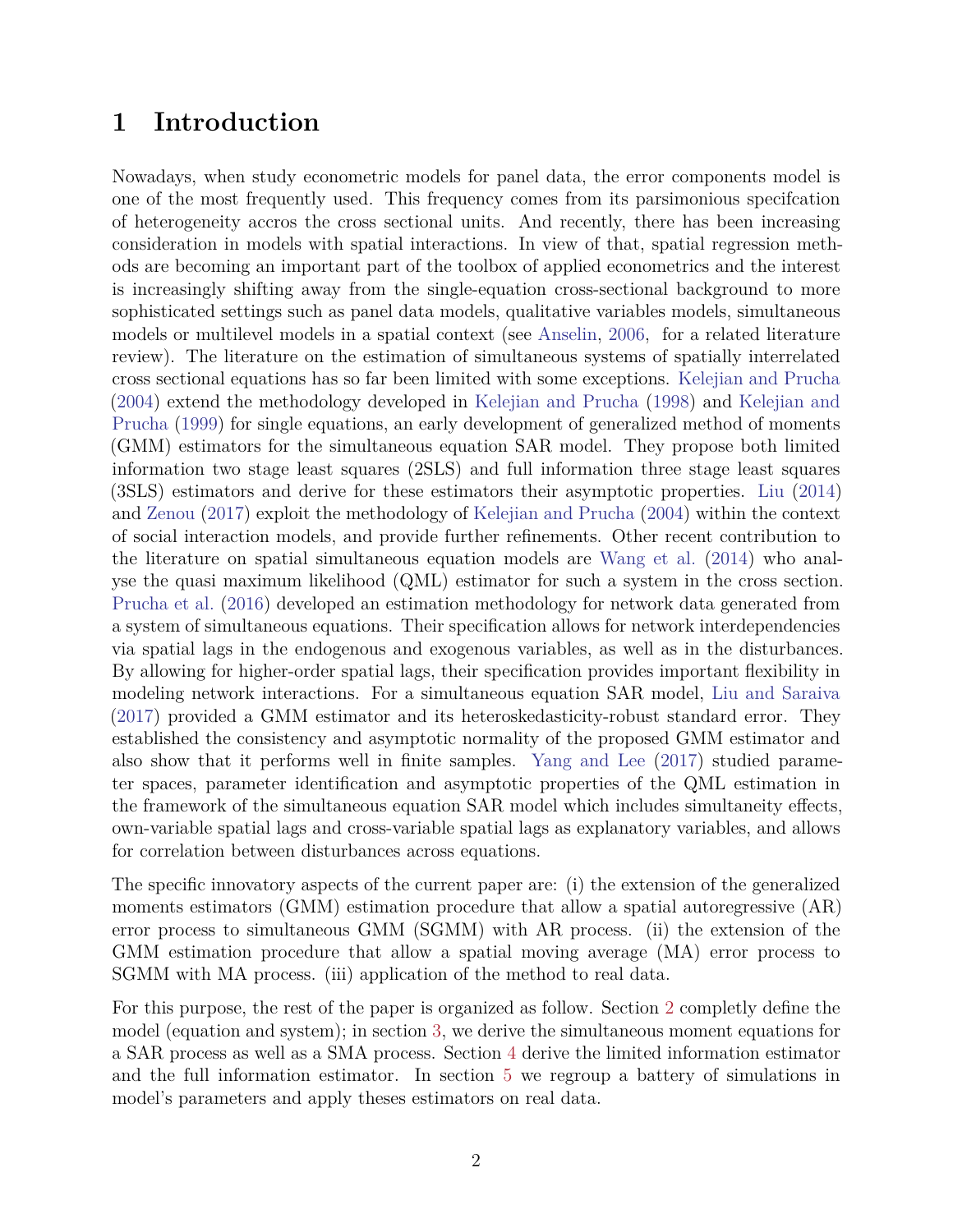## **2 The model**

### **2.1 The Single equation**

Consider the following *l*th structural equation,

$$
y_l = Y_l \alpha_l + X_l \beta_l + v_l = Z_l \delta_l + v_l \quad l = 1, \dots, L \tag{1}
$$

where,  $y_l$  are endogenous variables with dimension  $TN \times 1$ ,  $Y_l$  is the set of  $TN \times (M_l - 1)^1$ right-hand side endogenous variables included in equation *l*,  $X_l$  is a  $TN \times K_l$  of right-hand side exogenous variables of the model included in the equation and  $Z_l = [Y_l, X_l]$  is a matrix of explanatory variables of the equation;  $\delta_l^{\top} = (\alpha_l^{\top})$  $\overline{l}$ ,  $\beta$ <sup>T</sup> are the associate coefficients of *Z*<sub>*l*</sub>. The  $(\cdot)^{\top}$  is the transpose operator of an input matrix.

We assume that the disturbances are generated either by a spatially autoregressive (SAR) process or a spatially moving average (SMA) process,

$$
\upsilon_l = \Lambda_l(\rho_l)\epsilon_l = \begin{cases} \rho_l W_l \upsilon_l + \epsilon_l = (I - \rho_l W_l)^{-1} \epsilon_l & \text{for SAR} \\ \rho_l W_l \epsilon_l + \epsilon_l = (I + \rho_l W_l) \epsilon_l & \text{for SMA} \end{cases}
$$
 (2)

In this section,  $i = 1, \ldots, N$  and  $t = 1, \ldots, T$ ; where N denotes the number of individuals and *T* the number of time periods. We order the observations first by time and then individuals because this grouping is more convenient for modelling spatial correlation via equation (2).  $W_l = I_T \otimes W_{lN}$  with  $I_T$  being an identity matrix of dimension *T* and  $W_{lN}$ being a  $N \times N$  spatial weighting matrix of known constants which does not involve time and is usually row-normalized. For  $1 \leq l \leq L$ , all diagonal elements of  $W_{lN}$  are zero.  $|\rho_l| < 1$  is a scalar autoregressive parameter, and  $\epsilon_l$  is a  $TN \times 1$  vector of innovations. The motivation behind the double approach in the disturbance comes from the fact that: in SAR error processes, the effect of shock at j is not the shock itself but the initial shock plus the feedback to other location via the powers of W. In other words, a shock to j affects the neighbours, and the neighbours of the neighbours, and eventually works its way back to j. In contrast, the MA error process, so that a shock at location j will only affect the directly interacting locations as given by the non-zero elements in the spatial matrix W. Hence shock-effects are local rather than global.

To allow for the innovations to be correlated over time, we assume the following error component structure for the innovation vector  $\epsilon_l$ ,

$$
\epsilon_l = Z_\eta \eta_l + \xi_l \tag{3}
$$

where  $Z_{\eta} = \iota_T \otimes I_N$ ,  $\eta_l^{\top} = (\eta_{1l} \dots \eta_{Nl})^{\top}$  represents the vector of unit specific error components; and  $\xi_l^{\top} = \begin{pmatrix} \xi_{11l} & \xi_{12l} & \dots & \eta_{TNl} \end{pmatrix}^{\top}$  contains the error components that vary over both the cross-sectional units and time periods;  $\iota_T$  is a  $T \times 1$  vector of ones. Let  $E(\cdot)$ 

<sup>&</sup>lt;sup>1</sup>If we let  $M_{-l}$  the set of right-hand side endogenous variables excluded of the *l*th, we have  $M_l + M_{-l} = L$ .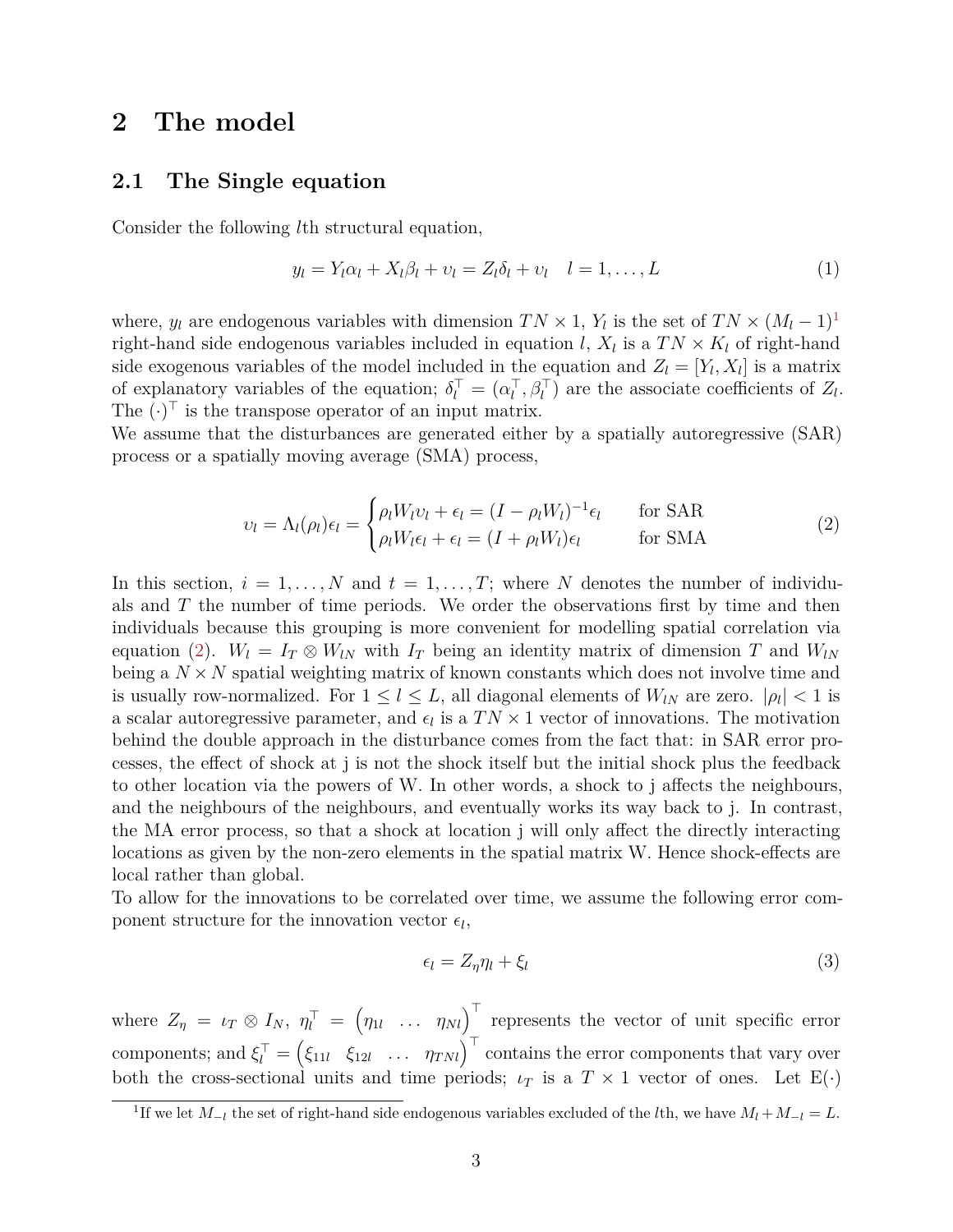represents the expected value of an input random variable. Hence,  $\eta_l$  and  $\xi_l$  are centered random vector with covariance matrix,

$$
E\begin{pmatrix} \eta_l \\ \xi_l \end{pmatrix} \begin{pmatrix} \eta_q^{\top} & \xi_q^{\top} \end{pmatrix} = \begin{bmatrix} \sigma_{\eta_{lq}}^2 I_N & 0 \\ 0 & \sigma_{\xi_{lq}}^2 I_{TN} \end{bmatrix}
$$
(4)

In light of equation (3), the covariance matrix  $\Omega_{\epsilon_{lq}} = \mathbb{E}(\epsilon_l \epsilon_q^{\top})$ *q* ) between the *l*th and the *q*th equation is,

$$
\Omega_{\epsilon_{lq}} = \sigma_{\eta_{lq}}^2 (J_T \otimes I_N) + \sigma_{\xi_{lq}}^2 I_{TN} \quad \text{for} \quad l, q = 1, \dots, L
$$

and its spectral decomposition can be written in compact form as below,

$$
\Omega_{\epsilon_{lq}} = \sum_{h=0}^{1} \sigma_{h_{lq}}^2 Q_h \quad \text{for} \quad l, q = 1, \dots, L
$$
 (5)

where,

$$
Q_h=B_h\otimes I_N,
$$

*B*<sub>*h*</sub> is a square matrix of order *T* with  $B_0 = E_T$  and  $B_l = \bar{J}_T$ ;  $\bar{J}_T = \iota_T \iota_T^{\top}$ *T /T* denoting average matrix over time,  $E_T = I_T - \bar{J}_T$ ,  $\sigma_{0_{lq}}^2 = \sigma_{\xi_{lq}}^2$  and  $\sigma_{1_{lq}}^2 = T\sigma_{\eta_{lq}}^2 + \sigma_{\xi_{lq}}^2$ . The matrices  $Q_0$  and *Q*<sup>1</sup> are standard transformation matrices utilized in the error component literature, with the appropriate adjustments implied by our adopted ordering of the data; compare, e.g., Baltagi (2008). They are symmetric, idempotent and orthogonal to each other. Furthermore, by letting  $tr(\cdot)$  the trace operator, which returns the sum of the diagonal elements of an input matrix,

$$
Q_0 + Q_l = I_{TN}
$$
,  $tr(Q_0) = (T - 1)N$  and  $tr(Q_l) = N$ 

and the covariance matrix of  $\Omega_{v_{lq}}$  between the *l*th and the *q*th equation is,

$$
\Omega_{\nu_{lq}} = \Lambda_{l}(\rho_{l}) \mathbf{E} (\epsilon_{l} \epsilon_{q}^{\top}) \Lambda_{q}^{\top}(\rho_{q}) \n= \Lambda_{l}(\rho_{l}) (\sigma_{0_{lq}}^{2} Q_{0} + \sigma_{1_{lq}}^{2} Q_{l}) \Lambda_{q}^{\top}(\rho_{q}) \n= \sigma_{0_{lq}}^{2} \Lambda_{l}(\rho_{l}) Q_{0} \Lambda_{q}^{\top}(\rho_{q}) + \sigma_{1_{lq}}^{2} \Lambda_{l}(\rho_{l}) Q_{l} \Lambda_{q}^{\top}(\rho_{q}) \n= \sigma_{0_{lq}}^{2} Q_{0} \Lambda_{l}(\rho_{l}) \Lambda_{q}^{\top}(\rho_{q}) + \sigma_{1_{lq}}^{2} Q_{l} \Lambda_{l}(\rho_{l}) \Lambda_{q}^{\top}(\rho_{q}) \n= \sigma_{0_{lq}}^{2} Q_{0} \Lambda_{lq}(\rho_{l}, \rho_{q}) + \sigma_{1_{lq}}^{2} Q_{l} \Lambda_{lq}(\rho_{l}, \rho_{q})
$$
\n(6)

where  $\Lambda_{lq}(\rho_l, \rho_q) = \Lambda_l(\rho_l) \Lambda_q^{\top}(\rho_q)$  and  $\Lambda_l(\rho_l)$  non-singular  $\forall l$ ; This comes from the fact that, for SMA process,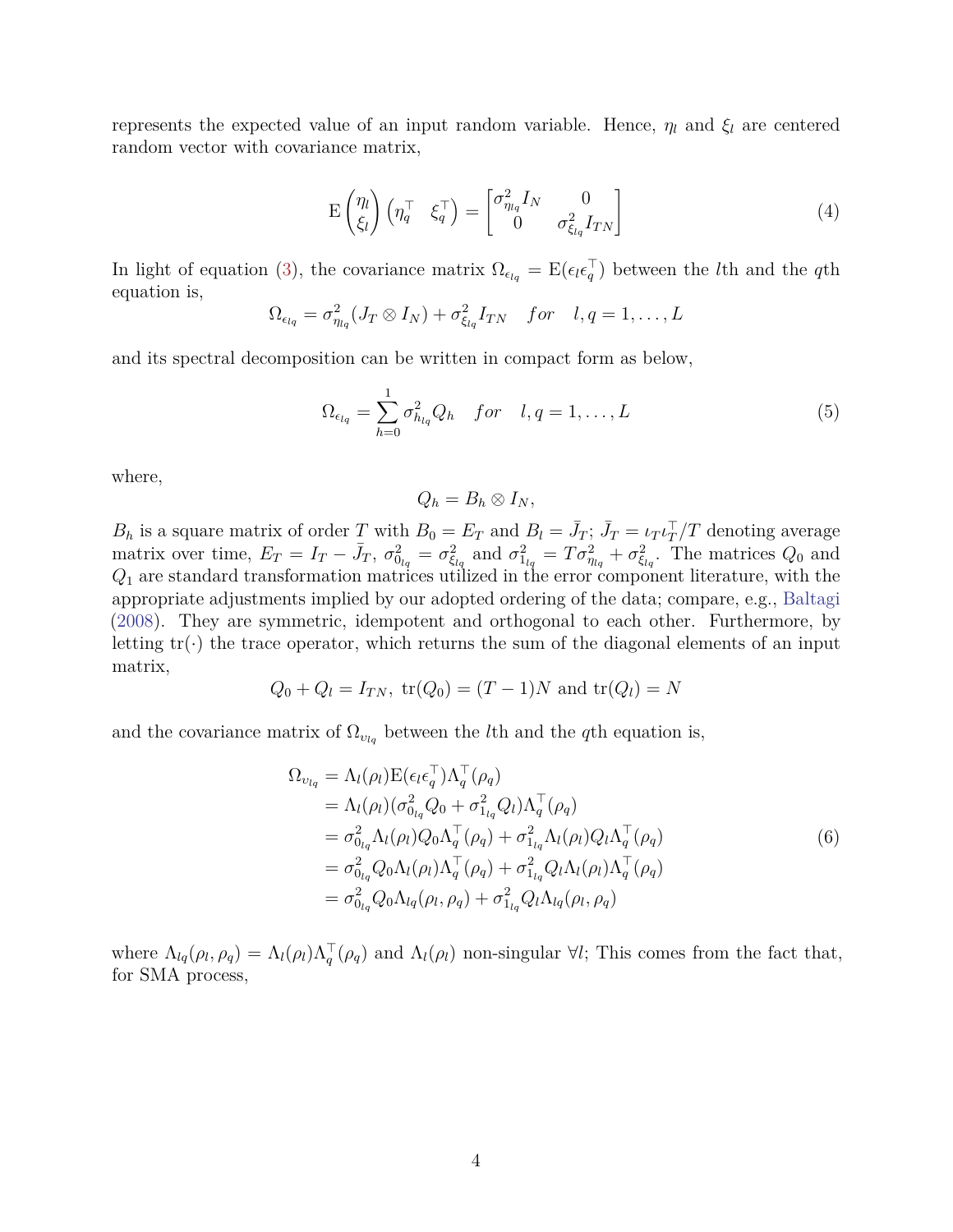$$
\Lambda_l(\rho_l)Q_h = (I + \rho_l W_l)Q_h
$$
  
=  $[Q_h + (I_T \otimes W_{lN})(B_h \otimes I_N)]$   
=  $[Q_h + (B_h \otimes I_N)(I_T \otimes W_{lN})]$   
=  $Q_h(I + \rho_l W_l)$   
=  $Q_h \Lambda_l(\rho_l)$ 

while for SAR process, since each  $|\rho_l| < 1$ , we have,

$$
\Lambda_l(\rho_l)Q_h = (I - \rho_l W_l)^{-1} Q_h
$$
  
=  $(I + \rho_l W_l + \rho_l^2 W_l^2 + \rho_l^3 W_l^3 + ... )Q_h$   
=  $(Q_h + \rho_l W_l Q_h + \rho_l^2 W_l^2 Q_h + \rho_l^3 W_l^3 Q_h + ... )$   
=  $Q_h (I + \rho_l W_l + \rho_l^2 W_l^2 + \rho_l^3 W_l^3 + ... ) = Q_h (I - \rho_l W_l)^{-1}$   
=  $Q_h \Lambda_l(\rho_l)$ 

### **2.2 The System**

The system of L equations can be obtained from equation (1), by iterate  $l = 1, \ldots, L$  and stack these *L* equations,

$$
y = Z\delta + \upsilon \tag{7}
$$

where,  $y^{\top} = \left(y_1^{\top}\right)$  $\begin{array}{cccc} \top & \cdots & y_L^\top \end{array}$  $\begin{bmatrix} \top \ L \end{bmatrix}$ ,  $Z = \text{diag}(Z_l)$ ,  $\delta^{\top} = \left( \delta_1^{\top} \right)$  $\begin{matrix} \top & \cdots & \delta_L^\top \end{matrix}$  $\begin{pmatrix} \top \\ L \end{pmatrix}$  and  $v^{\top} = \left( v_1^{\top} \right)$  $v_L^{\top}$   $\cdots$   $v_L^{\top}$ *L* ) with  $Z_l = \begin{bmatrix} Y_l & X_l \end{bmatrix}$ . By letting, diag( $\cdot$ ) the operator which use an input matrix as a block diagonal element of a block diagonal matrix, the disturbance process of the system can be written as,

$$
v = \Lambda(\rho)\epsilon = \begin{cases} \text{diag}(\rho_l W_l)v + \epsilon = \text{diag}(I - \rho_l W_l)^{-1}\epsilon & \text{for SAR} \\ \text{diag}(\rho_l W_l)\epsilon + \epsilon = \text{diag}(I + \rho_l W_l)\epsilon & \text{for SMA} \end{cases}
$$
(8)

where  $\Lambda(\rho) = \text{diag}(\Lambda_l(\rho_l)), \, \rho = (\rho_1, \ldots, \rho_L)$  and  $\epsilon^{\top} = (\epsilon_1^{\top})$  $\begin{bmatrix} \top & \cdots & \epsilon_L^{\top} \end{bmatrix}$  $\begin{bmatrix} \uparrow \\ L \end{bmatrix}$ ; with,

$$
\epsilon = (I_L \otimes \iota_T \otimes I_N)\eta + \xi = I_L \otimes Z_\eta \eta + \xi \tag{9}
$$

where  $\eta^{\top} = (\eta_1^{\top})$  $\eta_L^{\top}$   $\cdots$   $\eta_L^{\top}$  $\mathcal{L}^{\top}$ ) and  $\mathcal{E}^{\top} = (\mathcal{E}_1^{\top})$  $\begin{matrix} 1 \\ 1 \end{matrix}$   $\cdots$   $\xi_L^{\top}$ *L* ) . We note that if the row-standardized spatial matrix  $W_l$  is common to all equation,i.e.,  $W_l = W_l$ hence,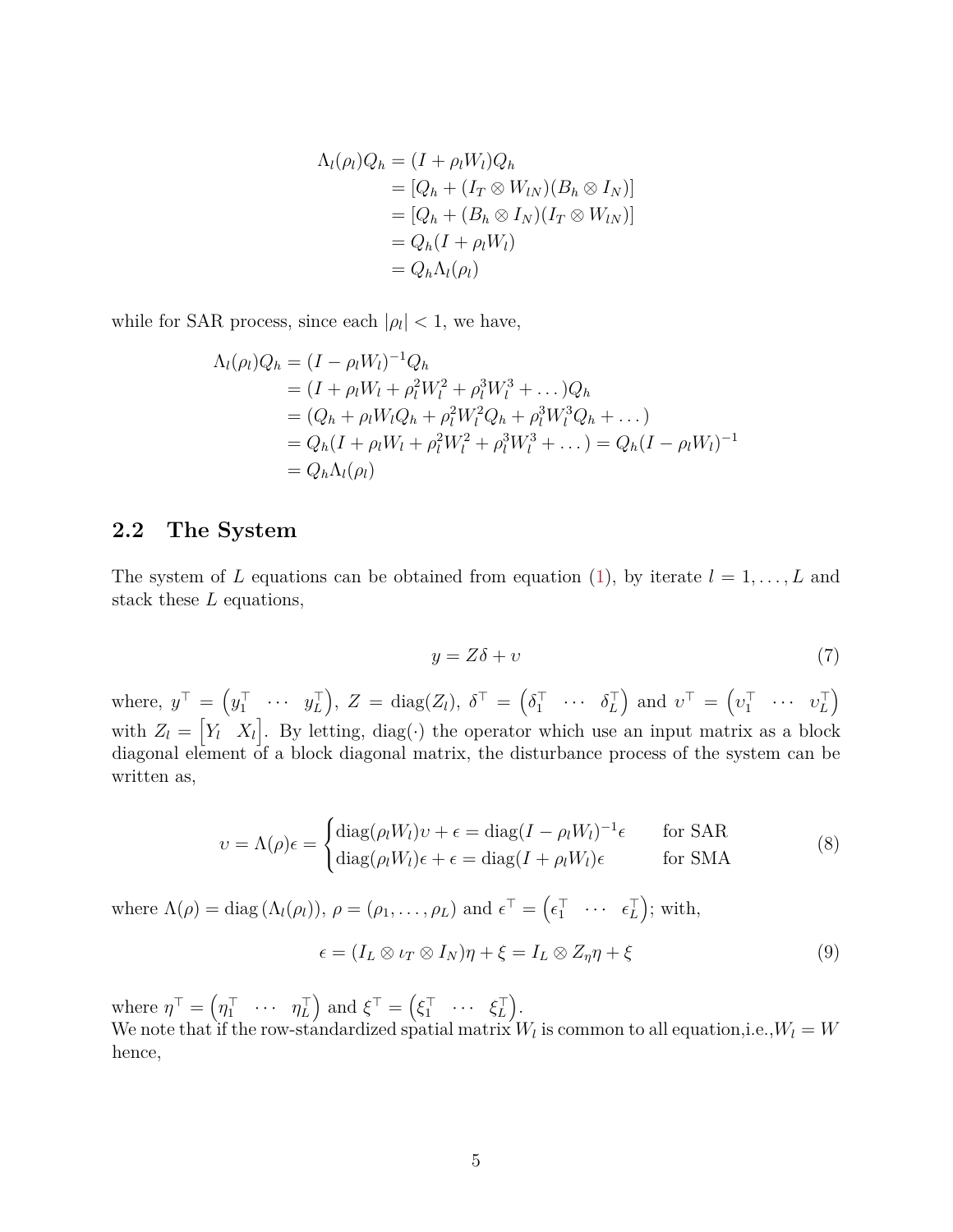$$
\begin{pmatrix} \rho_1 W & \cdots & 0 \\ \vdots & \ddots & \vdots \\ 0 & \cdots & \rho_L W \end{pmatrix} = \text{diag}(\rho_l) \otimes W = \rho \otimes W \qquad (10)
$$

The covariance matrix of innovations for the system  $\Omega_{\epsilon}$  is,

$$
\Omega_{\epsilon} = \left(\Omega_{\epsilon_{lq}}\right) = \left(\sigma_{0_{lq}}^2\right) \otimes Q_0 + \left(\sigma_{1_{lq}}^2\right) \otimes Q_1 = \Omega_0 \otimes Q_0 + \Omega_1 \otimes Q_1 \tag{11}
$$

with  $\Omega_1 = \left(\sigma_{1_{lq}}^2\right)$  and  $\Omega_0 = \left(\sigma_{0_{lq}}^2\right)$ . Using equation (8) the covariance matrix of the disturbance *υ* can be written as follow,

$$
\Omega_{\upsilon} = \Lambda(\rho) \Omega_{\epsilon} \Lambda(\rho)^{\top} = \Lambda(\rho) \left( \Omega_0 \otimes Q_0 \right) \Lambda(\rho)^{\top} + \Lambda(\rho) \left( \Omega_1 \otimes Q_1 \right) \Lambda(\rho)^{\top}
$$

# **3 The Simultaneous Moment Equations**

#### **3.1 Notation**

For notation convenience, let

$$
\frac{a}{\epsilon_l} = W^a \epsilon_l,
$$

this means that  $\frac{0}{\epsilon_l} = W^0 \epsilon_l = \epsilon_l$ ,  $\frac{1}{\epsilon_l} = W \epsilon = \bar{\epsilon}_l$  and  $\frac{2}{\epsilon_l} = W^2 \epsilon_l = \bar{\bar{\epsilon}}_l$ . Such that  $Q_h \mathbb{E}(\epsilon_l \epsilon_l^T)$  $_{q}^{+}$ )  $=$  $Q_h \Omega_{\epsilon_{lq}} = \sigma_{h_{lq}}^2 Q_h$ , we have the following general relation,

$$
E\left(\bar{\epsilon}_{q}^{\top}Q_{h}\bar{\epsilon}_{l}\right) = E\left(\epsilon_{q}^{\top}\underline{W}_{q}^{\top}\dots \underline{W}_{q}^{\top}Q_{h}\underline{W}_{l}\dots \underline{W}_{l}\epsilon_{l}\right)
$$

$$
= E\left(\epsilon_{q}^{\top}\underline{W}_{q}^{\top a}Q_{h}\underline{W}_{l}^{b}\epsilon_{l}\right)
$$

$$
= E\left(\epsilon_{q}^{\top}\underline{W}_{q}^{\top a}Q_{h}\underline{W}_{l}^{b}\epsilon_{l}\right)
$$

$$
= tr\left((\underline{W}_{q}^{\top a})\underline{W}_{l}^{b}Q_{h}\Omega_{\epsilon_{lq}}\right)
$$

$$
= \sigma_{h_{lq}}^{2}tr(B_{h})tr\left((\underline{W}_{lN}^{\top})^{a}\underline{W}_{lN}^{b}\right)
$$
(12)

 $\text{with } \text{tr}(W_{lN}^{0}) = \text{tr}(I_{N}) = N \text{ and } \text{tr}(W_{lN}) = 0;$ 

### **3.2 SAR case**

Recently, a number of approaches have been outlined to estimate the coefficients in a spatial error model as an application of general principles underlying the method of moments. Kele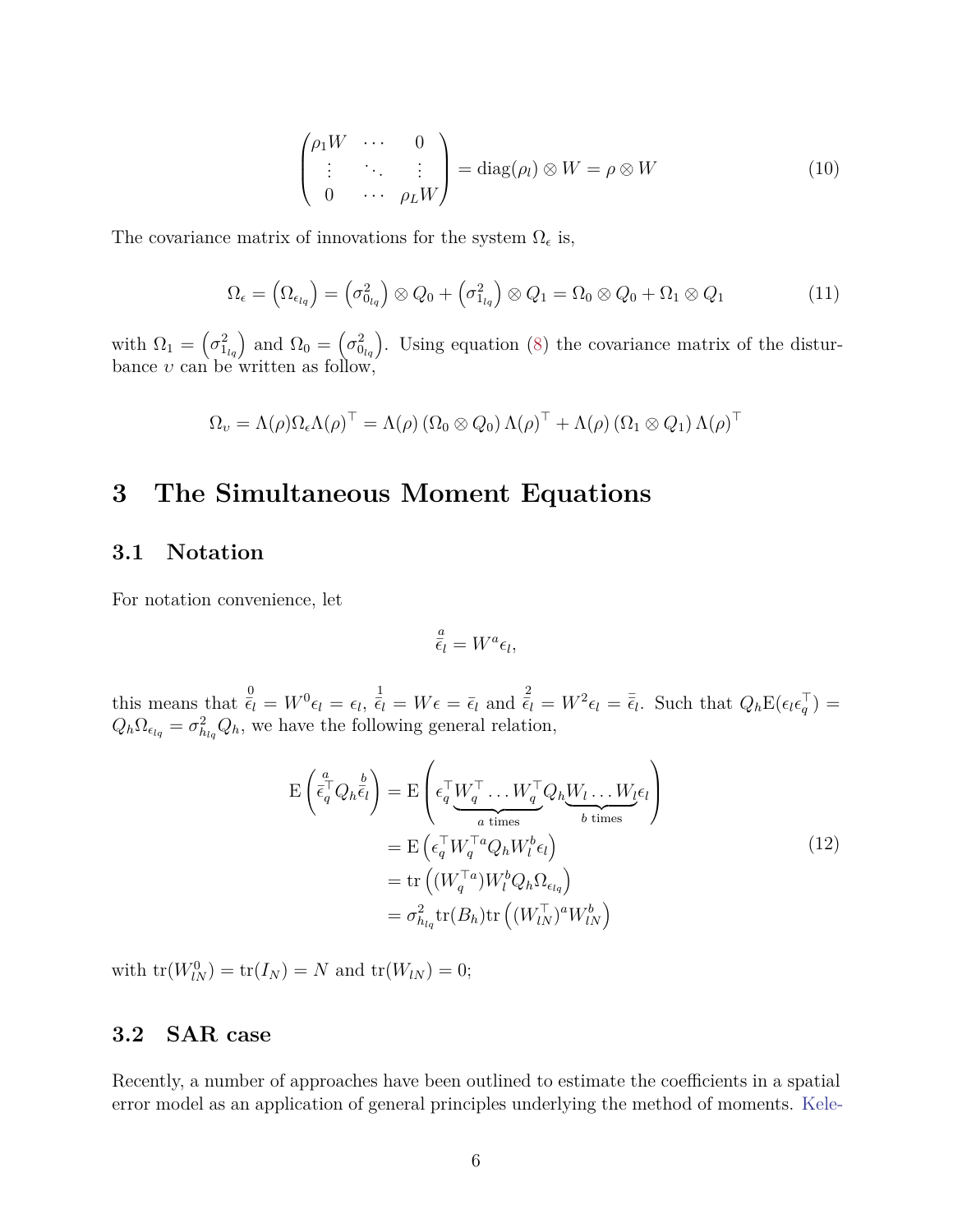jian and Prucha (1998) develop a set of moment conditions that yield estimation equations for the parameter of an SAR error model. We follow and adapt the moments conditions in simultaneous equations case. For spatial autoregressive process, the general form of the six moment conditions can be derived as follow:

$$
E(\epsilon_q^{\top} Q_h \epsilon_l) = \sigma_{h_{lq}}^2 tr(Q_h)
$$
\n(13)

$$
E(\bar{\epsilon}_q^{\top} Q_h \bar{\epsilon}_l) = \sigma_{h_{lq}}^2 \text{tr}\left(B_h\right) \text{tr}\left(W_{lN} W_{qN}^{\top}\right) \tag{14}
$$

$$
E(\bar{\epsilon}_q^{\top} Q_h \epsilon_l) = \sigma_{h_{lq}}^2 \text{tr}(B_h) \text{tr}(W_{lN}) = 0
$$
\n(15)

which lead to general system for  $T\geq 2$ 

$$
E\left[\frac{\epsilon_q^{\top} Q_h \epsilon_l}{tr(Q_h)}\right] = \sigma_{h_{lq}}^2
$$
  
\n
$$
E\left[\frac{\bar{\epsilon}_q^{\top} Q_h \bar{\epsilon}_l}{tr(Q_h)}\right] = \sigma_{h_{lq}}^2 \frac{tr\left(W_{lN} W_{qN}^{\top}\right)}{N}
$$
  
\n
$$
E\left[\frac{\epsilon_q^{\top} Q_h \bar{\epsilon}_l}{tr(Q_h)}\right] = 0
$$
\n(16)

To get each equation, one should replace each notation by its corresponding form (see Kapoor et al., 2007, for more details). Our three GMM estimators of  $\rho_l$ ,  $\sigma_{0l_q}^2$  and  $\sigma_{l_lq}^2$  are based on these moment relationships. If  $\epsilon_l$  were observed, then  $\epsilon_q^{\top} Q_h \epsilon_l / tr(Q_h)$  represents the (unbiased) analysis of variance estimators of  $\sigma_{h_{lq}}^2$ . Starting with,

$$
v_l = (I - \rho_l W_l)^{-1} \epsilon_l \implies \begin{cases} \epsilon_l = v_l - \rho_l \bar{v}_l \\ \bar{\epsilon}_l = \bar{v}_l - \rho_l \bar{\bar{v}}_l \end{cases}
$$

and substituting these expressions for  $\epsilon_l$  and  $\bar{\epsilon}_l$  into equations (13) to (15), we obtain the general form of system of three equations,

$$
\begin{cases}\n\epsilon_{q}^{\top}Q_{h}\epsilon_{l} &= (v_{q}^{\top}Q_{h}v_{l}) - \rho_{l}(v_{q}^{\top}Q_{h}\bar{v}_{l}) - \rho_{q}(\bar{v}_{q}^{\top}Q_{h}v_{l}) + \rho_{l}\rho_{q}(\bar{v}_{q}^{\top}Q_{h}\bar{v}_{l}) \\
\bar{\epsilon}_{q}^{\top}Q_{h}\bar{\epsilon}_{l} &= (\bar{v}_{q}^{\top}Q_{h}\bar{v}_{l}) - \rho_{l}(\bar{v}_{q}^{\top}Q_{h}\bar{\bar{v}}_{l}) - \rho_{q}(\bar{\bar{v}}_{q}^{\top}Q_{h}\bar{v}_{l}) + \rho_{l}\rho_{q}(\bar{\bar{v}}_{q}^{\top}Q_{h}\bar{\bar{v}}_{l}) \\
\epsilon_{q}^{\top}Q_{h}\bar{\epsilon}_{l} &= (v_{q}^{\top}Q_{h}\bar{v}_{l}) - \rho_{l}(v_{q}^{\top}Q_{h}\bar{\bar{v}}_{l}) - \rho_{q}(\bar{v}_{q}^{\top}Q_{h}\bar{v}_{l}) + \rho_{l}\rho_{q}(\bar{v}_{q}^{\top}Q_{h}\bar{\bar{v}}_{l})\n\end{cases}\n\tag{17}
$$

Hence the six equations can be easily obtained by simply iterate  $h = 0$ , 1 on system (17). This system involves  $\rho_l$ ,  $\rho_q$  and  $\sigma_{h_{lq}}^2$  and can be expressed as,

$$
\Gamma^{lq,h} \Xi^{lq,h} - \Theta^{lq,h} = 0 \tag{18}
$$

where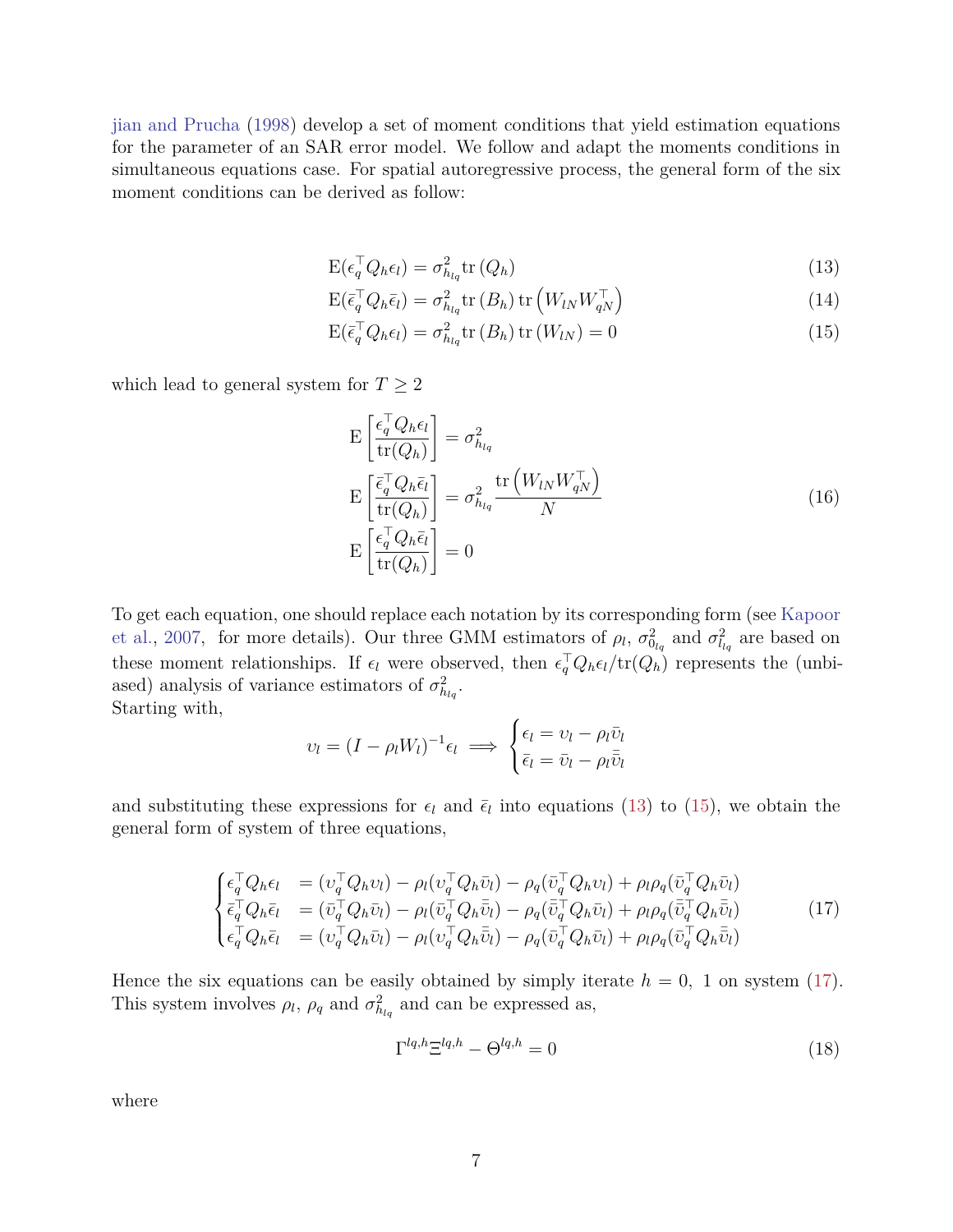$$
\Gamma^{lq,h} = \begin{bmatrix} \gamma_{01}^{lq,h} & \gamma_{10}^{lq,h} & -\gamma_{11}^{lq,h} & 1 \\ \gamma_{12}^{lq,h} & \gamma_{21}^{lq,h} & -\gamma_{22}^{lq,h} & \phi^{lq} \\ \gamma_{02}^{lq,h} & \gamma_{11}^{lq,h} & -\gamma_{21}^{lq,h} & 0 \end{bmatrix} \quad \Theta^{lq,h} = \begin{bmatrix} \gamma_{00}^{lq,h} \\ \gamma_{11}^{lq,h} \\ \gamma_{11}^{lq,h} \\ \gamma_{01}^{lq,h} \end{bmatrix} \quad \Xi^{lq,h} = \begin{pmatrix} \rho_l \\ \rho_q \\ \rho_l \rho_q \\ \sigma_{h_{lq}}^2 \end{pmatrix}
$$

where the elements of the matrices  $\gamma_{ab}^{lq,h}$  and  $\phi^{lq}$  have the following form,

$$
\gamma_{ab}^{lq,h} = \frac{\overset{a}{\bar{v}}_q^\top Q_h \overset{b}{\bar{v}}_l}{\operatorname{tr}\left(Q_h\right)}, \quad \phi^{lq} = \frac{\operatorname{tr}(W_{qN}^\top W_{lN})}{N}.
$$

The system (18) is non-linear and overidentified due to the presence of the product  $\rho_l \rho_q$ . However, the overidentification can be resolve by focusing on each equation. Indeed, for the *l*th specified equation we have  $\gamma_{ab}^{lq,h} = \gamma_{ab}^{l,h}, \ \phi^{lq} = \phi^l$  and  $\rho_l = \rho_q$ . Now system (18) becomes,

$$
\Gamma^{l,h}\Xi^{l,h} - \Theta^{l,h} = 0\tag{19}
$$

where,

$$
\Gamma^{l,h} = \begin{bmatrix} 2\gamma_{01}^{l,h} & -\gamma_{11}^{l,h} & 1 \\ 2\gamma_{12}^{l,h} & -\gamma_{22}^{l,h} & \phi^l \\ (\gamma_{02}^{l,h} + \gamma_{11}^{l,h}) & -\gamma_{21}^{l,h} & 0 \end{bmatrix} \quad \Theta^{l,h} = \begin{bmatrix} \gamma_{00}^{l,h} \\ \gamma_{11}^{l,h} \\ \gamma_{01}^{l,h} \end{bmatrix} \quad \Xi^{l,h} = \begin{pmatrix} \rho_l \\ \rho_l^2 \\ \sigma_{h_{ll}}^2 \end{pmatrix}
$$

where the elements of the matrices  $\gamma_{ab}^{l,h}$  and  $\phi^{lq}$  have the following form,

$$
\gamma_{ab}^{l,h} = \frac{\overset{a}{v}_l^{\top} Q_h \overset{b}{v}_l}{\text{tr}(Q_h)}, \quad \phi^l = \frac{\text{tr}(W_{lN}^{\top} W_{lN})}{N}.
$$

### **3.3 SMA case**

If the disturbance is generate as spatial moving average process we have,

$$
v_l = (I + \rho_l W_l) \epsilon_l \implies \begin{cases} v_l = \epsilon_l + \rho_l \bar{\epsilon}_l \\ \bar{v}_l = \bar{\epsilon}_l + \rho_l \bar{\bar{\epsilon}}_l \end{cases}
$$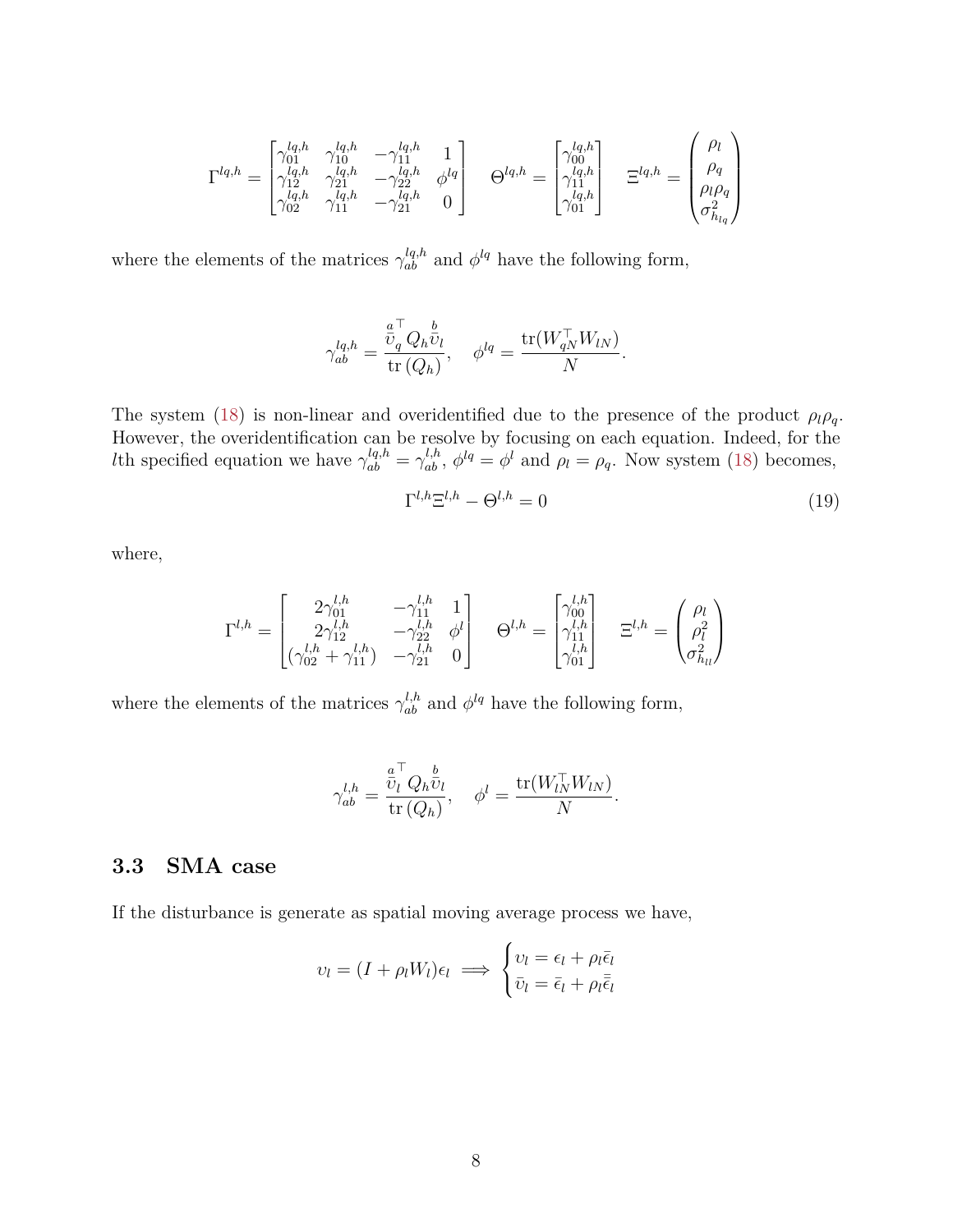then,

$$
v_q^\top Q_h v_l = \epsilon_q^\top Q_h \epsilon_l + \rho_l (\epsilon_q^\top Q_h \bar{\epsilon}_l) + \rho_q (\bar{\epsilon}_q^\top Q_h \epsilon_l) + \rho_l \rho_q (\bar{\epsilon}_q^\top Q_h \bar{\epsilon}_l)
$$
  
\n
$$
\bar{v}_q^\top Q_h \bar{v}_l = \bar{\epsilon}_q^\top Q_h \bar{\epsilon}_l + \rho_l (\bar{\epsilon}_q^\top Q_h \bar{\epsilon}_l) + \rho_q (\bar{\epsilon}_q^\top Q_h \bar{\epsilon}_l) + \rho_l \rho_q (\bar{\epsilon}_q^\top Q_h \bar{\epsilon}_l)
$$
  
\n
$$
v_q^\top Q_h \bar{v}_l = \epsilon_q^\top Q_h \bar{\epsilon}_l + \rho_l (\bar{\epsilon}_q^\top Q_h \bar{\epsilon}_l) + \rho_q (\epsilon_q^\top Q_h \bar{\epsilon}_l) + \rho_l \rho_q (\bar{\epsilon}_q^\top Q_h \bar{\epsilon}_l)
$$
\n(20)

to obtain the expectation of each equation of system  $(20)$ , we use relation  $(12)$ 

$$
E(v_q^{\top}Q_h v_l) = \sigma_{h_{lq}}^2 tr(B_h) \left\{ N + \rho_l tr(W_{lN}) + \rho_q tr(W_{lN}) + \rho_l \rho_q tr(W_{qN}^{\top} W_{lN}) \right\}
$$
  
\n
$$
E(v_q^{\top} Q_h \bar{v}_l) = \sigma_{h_{lq}}^2 tr(B_h) \left\{ tr(W_{qN}^{\top} W_{lN}) + \rho_l tr(W_{qN}^{\top} W_{1N}^2) + \rho_q tr(W_{qN}^{\top 2} W_{lN}) + \rho_l \rho_q tr(W_{qN}^{\top 2} W_{1N}^2) \right\}
$$
  
\n
$$
E(v_q^{\top} Q_h \bar{v}_l) = \sigma_{h_{lq}}^2 tr(B_h) \left\{ tr(W_{lN}) + \rho_l tr(W_{lN}^2) + \rho_q tr(W_{qN}^{\top} W_{lN}) + \rho_l \rho_q tr(W_{qN}^{\top} W_{lN}^2) \right\}
$$

which lead to

$$
E\left(\frac{v_q^{\top}Q_h v_l}{tr(Q_h)}\right) = \sigma_{h_{lq}}^2 \left[1 + \rho_l \rho_q \frac{tr\left(W_{qN}^{\top} W_{lN}\right)}{N}\right]
$$
\n
$$
E\left(\frac{\bar{v}_q^{\top} Q_h \bar{v}_l}{tr(Q_h)}\right) = \sigma_{h_{lq}}^2 \left[\frac{tr\left(W_{qN}^{\top} W_{lN}\right)}{N} + \rho_l \frac{tr\left(W_{qN}^{\top} W_{lN}^2\right)}{N} + \rho_q \frac{tr\left(W_{qN}^{\top 2} W_{lN}\right)}{N} + \rho_l \rho_q \frac{tr\left(W_{qN}^{\top 2} W_{lN}\right)}{N}\right]
$$
\n(21)

$$
E\left(\frac{\upsilon_q^{\top} Q_h \bar{\upsilon}_l}{\text{tr}\left(Q_h\right)}\right) = \sigma_{h_{lq}}^2 \left[\rho_l \frac{\text{tr}\left(W_{lN}^2\right)}{N} + \rho_q \frac{\text{tr}\left(W_{qN}^{\top} W_{lN}\right)}{N} + \rho_l \frac{\text{tr}\left(W_{qN}^{\top} W_{lN}^2\right)}{N}\right] \tag{23}
$$

Ignoring the expectations, and put these equations together using the  $3 \times 3$  matrix  $\Gamma^{lq,h}$ , the  $3 \times 1$  vector  $\Theta^{lq,h}$  and by letting

$$
\phi^{lq}_{ab} = \frac{\mathrm{tr}\left(W^{\top a}_{qN}W^b_{lN}\right)}{N}, \quad \gamma^{lq,h}_{ab} = \frac{\overset{a}{\bar{v}}^\top_q Q_h \overset{b}{\bar{v}}_l}{\mathrm{tr}\left(Q_h\right)}.
$$

so that,

$$
\Gamma^{lq} \Xi^{lq,h} - \Theta^{lq,h} = 0 \tag{24}
$$

(22)

where

$$
\Gamma^{lq,h} = \begin{bmatrix} 1 & 0 & 0 & \phi_{11}^{lq} \\ \phi_{11}^{lq} & \phi_{12}^{lq} & \phi_{21}^{lq} & \phi_{22}^{lq} \\ 0 & \phi_{02}^{lq} & \phi_{11}^{lq} & \phi_{12}^{lq} \end{bmatrix}, \quad \Theta^{lq,h} = \begin{bmatrix} \gamma_{00}^{lq,h} \\ \gamma_{11}^{lq,h} \\ \gamma_{11}^{lq,h} \\ \gamma_{01}^{lq,h} \end{bmatrix} \quad \Xi^{lq,h} = \sigma_{h_{lq}}^{2} \begin{pmatrix} 1 \\ \rho_l \\ \rho_q \\ \rho_l \rho_q \end{pmatrix}
$$

As in SAR case, the SMA moment system (24) is non-linear and overidentified due to the presence of the product  $\rho_l \rho_q$ . the overidentification can be resolve by focusing on each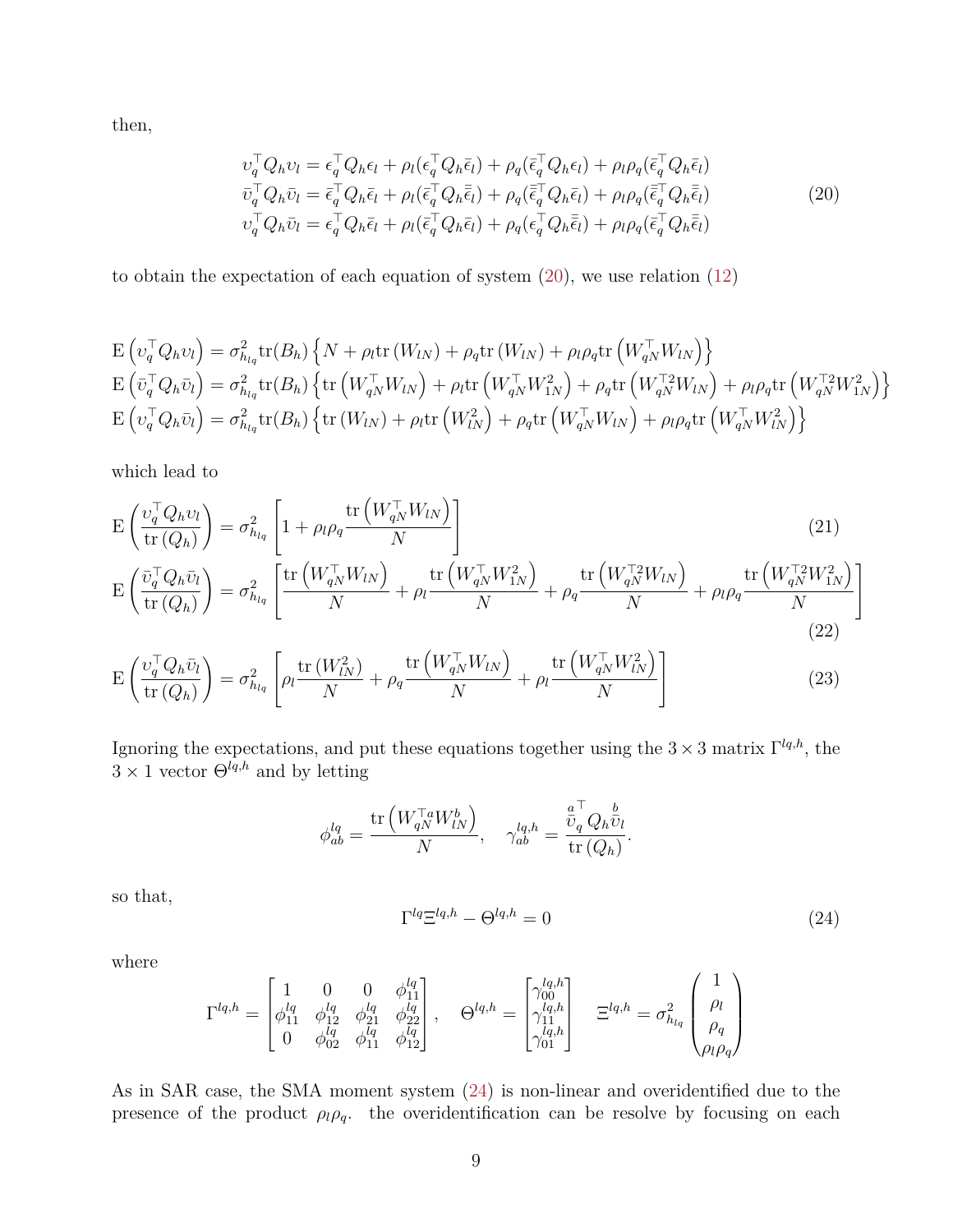equation. Hence, for the *l*th specified equation we have  $\phi_{ab}^{lq} = \phi_{ab}^{l}$ ,  $\gamma_{ab}^{lq,h} = \gamma_{ab}^{l,h}$  and  $\rho_l = \rho_q$ . Now system (18) becomes,  $\Gamma^{lq} \Xi^{lq,h} - \Theta^{lq,h} = 0$ (25)

where

$$
\Gamma^{l,h} = \begin{bmatrix} 1 & 0 & \phi_{11}^l \\ \phi_{11}^l & 2\phi_{12}^l & \phi_{22}^l \\ 0 & \left(\phi_{02}^l + \phi_{11}^l\right) & \phi_{12}^l \end{bmatrix}, \quad \Theta^{l,h} = \begin{bmatrix} \gamma_{00}^{l,h} \\ \gamma_{11}^{l,h} \\ \gamma_{01}^{l,h} \end{bmatrix} \quad \Xi^{l,h} = \sigma_{h_{ll}}^2 \begin{pmatrix} 1 \\ \rho_l \\ \rho_l^2 \end{pmatrix}
$$

Now,

$$
\phi_{ab}^l = \frac{\text{tr}\left(W_{lN}^{\top a}W_{lN}^b\right)}{N}, \quad \gamma_{ab}^{l,h} = \frac{\overset{a}{\overline{v}_l}^\top Q_h \overset{b}{\overline{v}_l}}{\text{tr}\left(Q_h\right)}.
$$

# **4 The Estimators**

### **4.1 The GM-IV-S2SLS Estimator**

To obtain the limited Information Estimator of  $\delta_l$ , we follow this three-stage procedure:

1. In first stage, because of simultaneity problem, equation (1) is estimate using 2SLS approach based on the matrix of instruments X. Thus, the 2SLS estimator of  $\delta_l$  is defined as,

$$
\hat{\delta}_{l,2SLS} = \left(Z_l^\top P_X Z_l\right)^{-1} \left(Z_l^\top P_X y_l\right) \tag{26}
$$

where  $P_X = X(X^{\top}X)^{-1}X^{\top}$ 

2. In the second stage, the parameters  $\rho_l$ ,  $\sigma_{0_l}^2$  and  $\sigma_{1_l}^2$  are estimated using GM approach from the corresponding sub-section of 3 based on 2SLS residuals, i.e.  $\hat{v}_l = y_l - Z_l \hat{\delta}_{l,2SLS}$ . The GM estimates are obtained from the sample counterpart of the reduced system (19) or (25) which is,

$$
e(\rho_l, \sigma_{h_{ll}}^2) = \begin{cases} \hat{\Gamma}^{l,h} \Xi^{l,h} - \hat{\Theta}^{l,h} & \text{for SAR} \\ \hat{\Gamma}^l \Xi^{l,h} - \hat{\Theta}^{l,h} & \text{for SMA} \end{cases}
$$
 (27)

where,

$$
\Xi^{l,h} = \begin{cases} \Xi^{l,h}_{SAR} = \begin{pmatrix} \rho_l & \rho_l^2 & \sigma_{h_{ll}}^2 \end{pmatrix}^\top & \text{for SAR} \\ \Xi^{l,h}_{SMA} = \begin{pmatrix} \sigma_{h_{ll}}^2 & \rho_l \sigma_{h_{ll}}^2 & \rho_l^2 \sigma_{h_{ll}}^2 \end{pmatrix}^\top & \text{for SMA} \end{cases}
$$

and  $e(\rho_l, \sigma_{h_l}^2)$  is a vector of residuals. The unweighted GM estimators of  $\rho_l$  and  $\sigma_{h_l}^2$  are the nonlinear least squares estimators based on  $(27)$ ,

$$
(\hat{\rho}_1, \hat{\sigma}_{h_{11}}^2) = \arg\min \{ e(\rho_l, \sigma_{h_{ll}}^2)^\top e(\rho_1, \sigma_{h_{11}}^2) \}
$$
 (28)

In practice, we only use the first three moments which do not involve  $\sigma_{1_{ll}}^2$  and yield estimates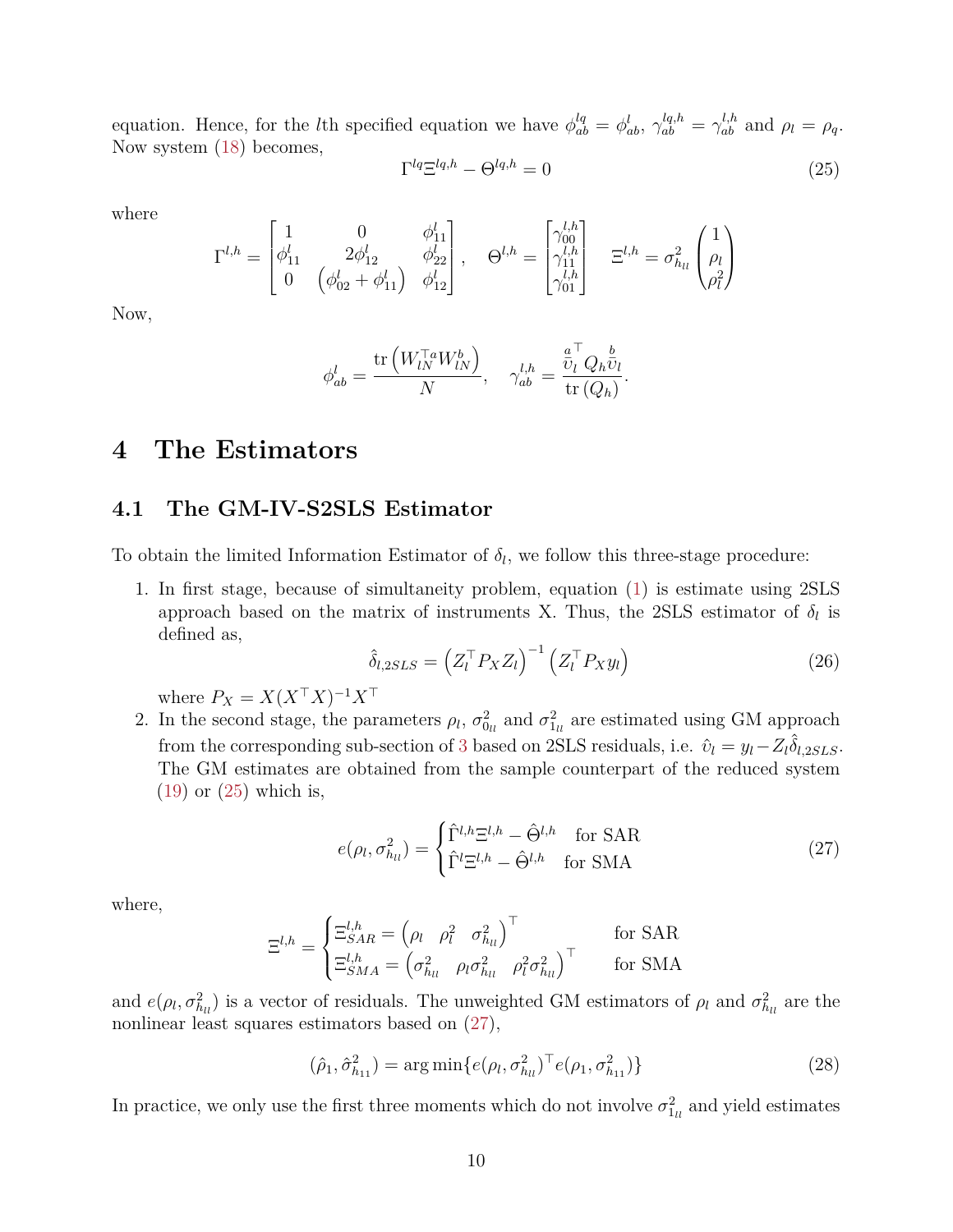of  $\rho_l$  and  $\sigma_{0_l}^2$ . The fourth moment condition is then used to solve for  $\sigma_{1_l}^2$  given estimates of  $\rho_l$  and  $\sigma_{0_{ll}}^2$  as,

$$
\sigma_{1_{ll}}^2 = \begin{cases}\n\sigma_{1_{SAR}}^2 = \hat{\gamma}_{00}^{l,1} - 2\rho_l \hat{\gamma}_{01}^{l,1} + \rho_l^2 \hat{\gamma}_{11}^{l,1} \\
\sigma_{1_{SMA}}^2 = \hat{\gamma}_{00}^{l,1} \left(1 + \rho_l^2 \phi_{11}^l\right)^{-1}\n\end{cases}
$$
\n(29)

with,

$$
\phi_{ab}^l = \frac{\text{tr}\left(W_{lN}^{\top a} W_{lN}^b\right)}{N} \text{ and } \hat{\gamma}_{ab}^{l,1} = \frac{\hat{\hat{v}}_l^{\top} Q_1 \hat{\hat{v}}_l}{\text{tr}\left(Q_1\right)}
$$

1. In the third stage, using GM estimates of  $\rho_l$ ,  $\sigma_{0_l}^2$  and  $\sigma_{1_l}^2$ , one calculates the estimated spatial function  $\Lambda_l(\rho_l)$  and then, the estimated variance-covariance matrix of  $\Omega_{\nu_l}$  as,

$$
\hat{\Omega}_{\nu_{ll}} = \hat{\sigma}_{0_{ll}}^2 Q_0 \Lambda_{ll}(\hat{\rho}_l) + \hat{\sigma}_{1_{ll}}^2 Q_l \Lambda_{ll}(\hat{\rho}_l)
$$
\n(30)

such that  $\Lambda_{ll}(\hat{\rho}_l) = \Lambda_l(\hat{\rho}_l) \Lambda_l^{\top}(\hat{\rho}_l)$  and,

$$
\Lambda_l(\hat{\rho}_l) = \begin{cases}\n(I - \hat{\rho}_l W_l)^{-1} & \text{for SAR} \\
(I + \hat{\rho}_l W_l) & \text{for SMA}\n\end{cases}
$$
\n(31)

Now, premultiply equation (1) by  $\Sigma_{v_l}^{-1/2} = \sigma_{0_l} \Omega_{v_l}^{-1/2}$  and apply 2SLS on the transformed equation using  $X_l^* = \sum_{v_l}^{-1/2} X$  as a set of instruments gives the Feasible Generalized Moment IV S2SLS estimator of  $\delta_l$ ,

$$
\hat{\delta}_{l,FGM-IV-SSLS} = \left(\hat{Z}_{l}^{\star\top} P_{\hat{X}_{l}^{\star}} \hat{Z}_{l}^{\star}\right)^{-1} \left(\hat{Z}_{l}^{\star\top} P_{\hat{X}_{l}^{\star}} \hat{y}_{l}^{\star}\right)
$$
\n
$$
= \left[Z_{l}^{\top} \Sigma_{v_{ll}}^{-1} X (X^{\top} \Sigma_{v_{ll}}^{-1} X)^{-1} X^{\top} \Sigma_{v_{ll}}^{-1} Z_{l}\right]^{-1}
$$
\n
$$
\times \left[Z_{l}^{\top} \Sigma_{v_{ll}}^{-1} X (X^{\top} \Sigma_{v_{ll}}^{-1} X)^{-1} X^{\top} \Sigma_{v_{ll}}^{-1} y_{l}\right]
$$
\n(32)

with

$$
\hat{Z}_l^{\star} = \hat{\Sigma}_{vu}^{-1/2} Z_l, \quad \hat{y}_l^{\star} = \hat{\Sigma}_{vu}^{-1/2} y_l, \ \hat{X}_l^{\star} = \hat{\Sigma}_{vu}^{-1/2} X \text{ and } P_{X^{\star}} = X^{\star} (X^{\star \top} X^{\star})^{-1} X^{\star \top}
$$

The estimated variance-covariance matrix of the parameters is given by,

$$
\text{var}\left(\hat{\delta}_{l,FGM-IV-SSLS}\right) = \sigma_{0_{ll}}^{2} \left(\hat{Z}_{l}^{\star\top} P_{\hat{X}^{\star}} \hat{Z}_{l}^{\star}\right)^{-1} \n= \sigma_{0_{ll}}^{2} \left[Z_{l}^{\top} \Sigma_{vu}^{-1} X (X^{\top} \Sigma_{vu}^{-1} X)^{-1} X^{\top} \Sigma_{vu}^{-1} Z_{l}\right]^{-1}
$$
\n(33)

After the third step, we can improve the quality of the variance components by iterate theses steps. This means that, results of FGM-IV-S2SLS are used in simultaneous GM procedure to re-estimate parameters. We used this technique in our Monte Carlo to compare how much gain in efficiency we have.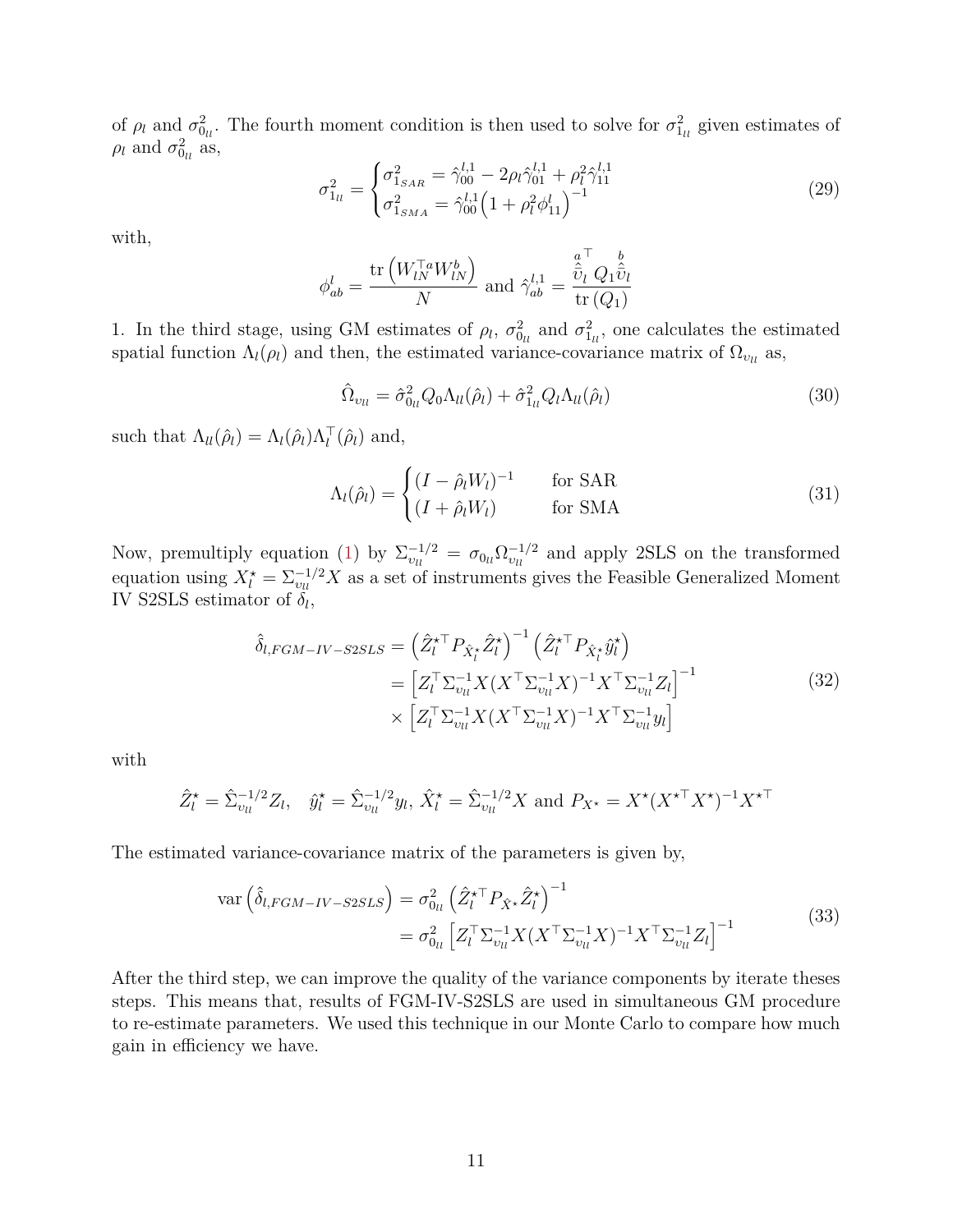### **4.2 The GM-IV-S3SLS Estimator**

The single equation estimation described in the previous section provides consistent estimators in the presence of a spatially autocorrelated error. But like all single equation estimators, this GM-IV-S2SLS estimator ignores the cross equation correlation between  $v_l$  and  $v_q$ , and the information content of the full system of simultaneous equations. This is bound to result in loss of efficiency.

This section focuses on GM-IV-3SLS estimation which utilizes the correlation across equations and should lead to gains in efficiency over its 2SLS counterpart. Of course, this system estimation has to handle the spatial autocorrelation structure, the presence of right handside endogenous variables as well as individual random effect.

So, to obtain the Full Information Estimator of  $\delta$ , we follow this five-stage procedure:

- 1. In first stage equation (1) is estimate using 2SLS approach based on the matrix of instrument X to obtain the 2SLS estimator of each  $\delta_{l,2SLS}$  defined as in equation (26).
- 2. In second stage, the parameters  $\rho_l$ ,  $\sigma_{h_l}^2$  of each equation and their interaction  $\sigma_{h_{lq}}^2$  are estimated using GM approach from the corresponding sub-section of 3 based on 2SLS residuals, i.e.  $\hat{v}_l = y_l - Z_l \hat{\delta}_{l,2SLS}$ . Let's note theses unweighted GM estimates as  $\hat{\rho}_l$ ,  $\hat{\sigma}_{h_{ll}}^2$ and  $\hat{\sigma}_{h_{lq}}^2$ . In fact,  $\hat{\rho}_l$ ,  $\hat{\sigma}_{0_l}^2$  and  $\hat{\sigma}_{1_l}^2$  are estimated as in equation (28) and (29) while the *lq*-components  $\hat{\sigma}^2_{h_{lq}}$  are obtained from the first and the fourth simultaneous moment condition of the reduced system  $(18)$  or  $(24)$  which is defined as,

$$
\sigma_{h_{lq}}^{2} = \begin{cases}\n\sigma_{h_{lq,SAR}}^{2} = \hat{\gamma}_{00}^{lq,h} - \rho_{l}\hat{\gamma}_{01}^{lq,h} - \rho_{q}\hat{\gamma}_{10}^{lq,h} + \rho_{l}\rho_{q}\hat{\gamma}_{11}^{lq,h} \\
\sigma_{h_{lq,SMA}}^{2} = \hat{\gamma}_{00}^{lq,h} \left(1 + \rho_{l}\rho_{q}\phi_{11}^{lq}\right)^{-1}\n\end{cases}
$$
\n(34)

with,

$$
\phi^{lq}_{ab} = \frac{\mathrm{tr}\left(W^{\top a}_{qN}W^b_{lN}\right)}{N} \text{ and } \hat{\gamma}^{lq,h}_{ab} = \frac{\overset{a}{\overset{\leftarrow}{U}}_{q}Q_h\overset{b}{\overset{\leftarrow}{U}}_{l}}{\mathrm{tr}\left(Q_h\right)}
$$

3. In third stage, equation (7) is estimate using 3SLS approach based on the matrix of instruments  $I_L \otimes X$  and the estimated variance-covariance matrix of the system  $\hat{\Omega}_{\epsilon}$ (see equation (11)). Thus, the 3SLS estimator of  $\delta$  is therefore defined as,

$$
\tilde{\delta}_{3SLS} = \left( Z^{\top} \left( \hat{\Omega}_{\epsilon}^{-1} \otimes P_X \right) Z \right)^{-1} \left( Z^{\top} \left( \hat{\Omega}_{\epsilon}^{-1} \otimes P_X \right) y \right) \tag{35}
$$

where  $P_X = X(X^{\top}X)^{-1}X^{\top}$ 

- 4. In fourth stage, the parameters  $\rho_l$ ,  $\sigma_{h_l}^2$  of each equation and their interaction  $\sigma_{h_{lq}}^2$  are re-estimated using GM approach from the corresponding sub-section of 3 based on 3SLS residuals, i.e.  $\tilde{v}_l = y_l - Z_l \tilde{\delta}_{l,3SLS}$ . We note theses unweighted GM estimates as  $\tilde{\rho}_l$ ,  $\tilde{\sigma}_{h_{ll}}^2$  and  $\tilde{\sigma}_{h_{lq}}^2$ .
- 5. In the fith stage, using GM estimates  $\tilde{\rho}_l$ ,  $\tilde{\sigma}_{h_{ll}}^2$  and  $\tilde{\sigma}_{h_{lq}}^2$ , one calculates the estimated spatial function  $\Lambda(\tilde{\rho})$  and then, the estimated variance-covariance matrix of  $\tilde{\Omega}_v$  as,

$$
\tilde{\Omega}_{\upsilon} = \Lambda(\tilde{\rho}) \left( \tilde{\Omega}_0 \otimes Q_0 \right) \Lambda(\tilde{\rho})^{\top} + \Lambda(\tilde{\rho}) \left( \tilde{\Omega}_1 \otimes Q_1 \right) \Lambda(\tilde{\rho})^{\top} \tag{36}
$$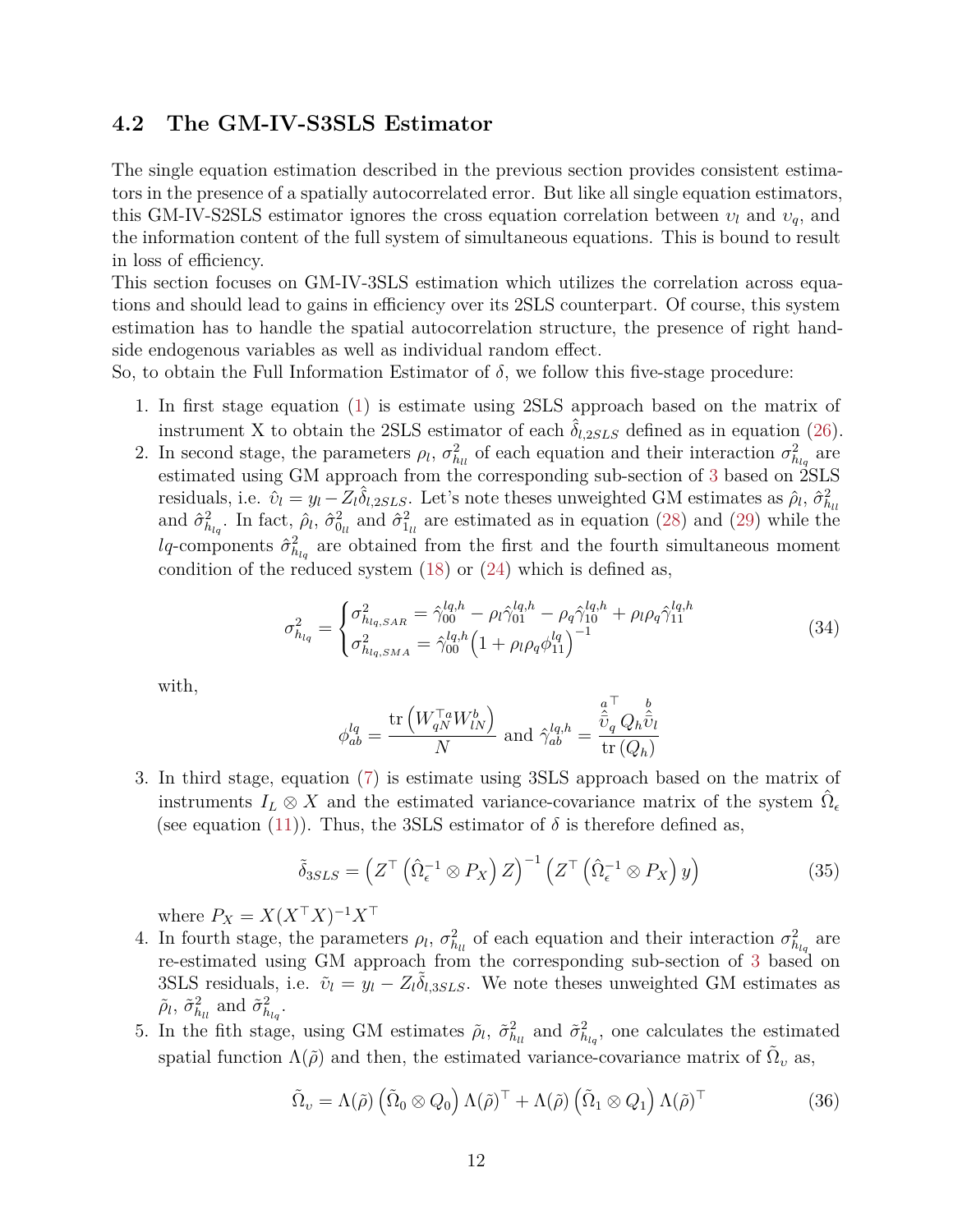such that  $\Lambda(\tilde{\rho}) = \text{diag}(\Lambda_l(\tilde{\rho}_l))$  and  $\Lambda_l(\tilde{\rho}_l)$  defined as in equation (31). Now, premultiply equation (7) by  $\Omega_v^{-1/2}$  and apply 3SLS on the transformed equation using  $\Omega_v^{-1/2}(I_L \otimes X)$ as a set of instruments gives the Feasible Generalized Moment IV 3SLS estimator of *δ*,

$$
\tilde{\delta}_{FGM-IV-3SLS} = \left(\tilde{Z}^{\star \top} P_{\tilde{X}^{\star}} \tilde{Z}^{\star}\right)^{-1} \left(\tilde{Z}^{\star \top} P_{\tilde{X}^{\star}} \tilde{y}^{\star}\right) \tag{37}
$$

with

$$
\tilde{Z}^{\star} = \tilde{\Omega}_{v_{ll}}^{-1/2} Z, \quad \tilde{y}_l^{\star} = \tilde{\Omega}_{v_{ll}}^{-1/2} y, \ \tilde{X}^{\star} = \tilde{\Omega}_{v}^{-1/2} (I_L \otimes X) \text{ and } P_{X^{\star}} = X^{\star} \left( X^{\star \top} X^{\star} \right)^{-1} X^{\star \top}
$$

The estimated variance-covariance matrix of the parameters is given by the inverted of the right-hand side.

## **5 Simulations**

### **5.1 Design of sampling**

The purposes of our Monte Carlo experiment are threefolds: Firstly, we study the small sample behavior of our proposed estimators that can handle endogeneity, spatial error correlation and random individual effects in function of spatial coefficient, spatial matrix, variance covariance of specific component and the increase of time. These estimators are compared with those that may ignore one or more of these symptoms. For example, OLS ignores all these symptoms, while EC-2SLS only ignore spatial error correlation. Secondly, we also investigate the gain in efficiency; for example when we move from usual one way to spatial one way estimator. Also, when we move from spatial two stage that does not take into account simultaneity, to spatial three stage least squares. Thirdly, we study the sample properties of the spatial component  $\rho_l$ , which is necessary to get  $\sigma_{h_{lq}}^2$  and our spatial estimators. We note that, the estimations of  $\rho_l$ ,  $\sigma_{h_l}^2$  are done on each equation *l*; and we use four (04) values of  $\rho_l$  namely, -0.8, -0.4, 0.4 and 0.8. Hence, we can write the linear simultaneous equation model in equation (1) as,

$$
\Gamma y_{it} + \Lambda x_{it} = v_{it} \tag{38}
$$

Here *yit*, *xit* and *υit* are column vectors of dimensions 2, 4 and 2 respectively. We simplify the Monte Carlo design by using the same weight matrix *W* in both equations. The disturbance  $v_{itl}$ ,  $l = 1, 2$ , for each equation has the following form,

$$
v_{itl} = (I - \rho_l W)^{-1} \epsilon_l \tag{39}
$$

where  $\epsilon_{itl} = \eta_{il} + \xi_{itl}$ . Γ is a 2 × 2 matrix of coefficients of current endogenous variables and  $\Lambda$  is a 2  $\times$  4 matrix coefficients of predetermined variables,

$$
\Gamma = \begin{pmatrix} 1 & 0.5 \\ 4 & 1 \end{pmatrix}, \quad \Lambda = \begin{pmatrix} 2 & -1.5 & 0 & 0 \\ 0 & 0 & 3 & -1.8 \end{pmatrix}
$$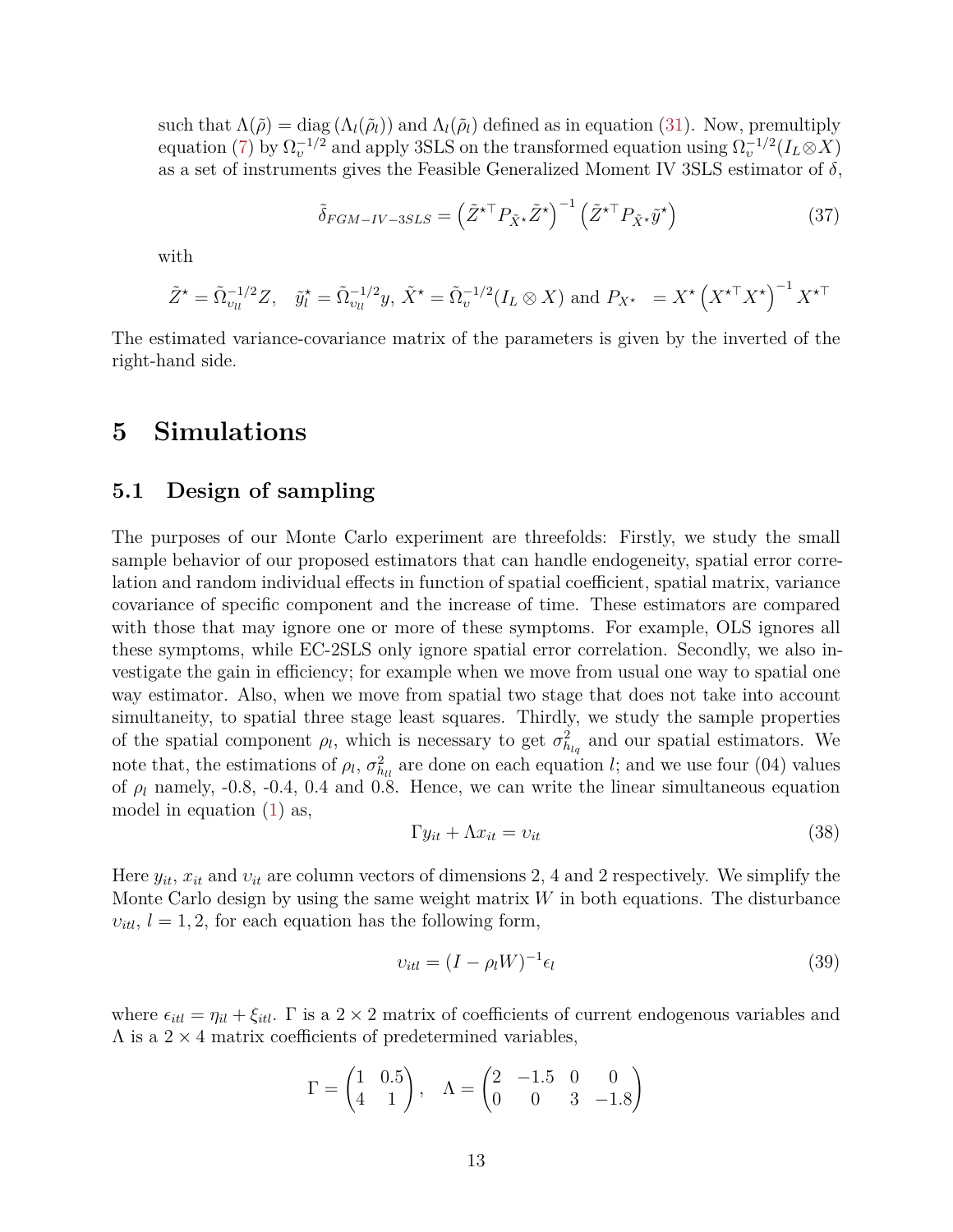There are four exogenous variables  $X_{11}$ ,  $X_{12}$ ,  $X_{21}$  and  $X_{22}$  in the system, two for each equation. The data generating process for the exogenous variables follows the approach used in Baltagi et al. (2013),

$$
x_{p,it} = \zeta_{p,i} + z_{p,it} \quad p = 11, 12, 21, 22
$$

where  $\zeta_{p,i} \rightsquigarrow \textit{iidU}[-10, 10]$ , and  $z_{p,it} \rightsquigarrow \textit{iidU}[-5, 5]$ . We follow two steps to generate the error terms. First, we generate  $2(N + NT)$  independent  $\mathcal{N}(0, 1)$  random numbers. For each equation, the first 2*N* are used for generating first cross section specific effects and the remaining  $2NT$  are used to generate the idiosyncratic errors.

Second, we transform these  $\mathcal{N}(0,1)$  disturbances to obtain the appropriate covariance matrices  $\Omega_n$ ,  $\Omega_\xi$  respectively. Four combinations are considered:

V1. 
$$
\Omega_{\eta} = \begin{pmatrix} 16 & 8 \\ 8 & 16 \end{pmatrix}
$$
 and  $\Omega_{\xi} = \begin{pmatrix} 4 & 2 \\ 2 & 4 \end{pmatrix}$   
\nV2.  $\Omega_{\eta} = \begin{pmatrix} 12 & 6 \\ 6 & 12 \end{pmatrix}$  and  $\Omega_{\xi} = \begin{pmatrix} 8 & 4 \\ 4 & 8 \end{pmatrix}$   
\nV3.  $\Omega_{\eta} = \begin{pmatrix} 8 & 4 \\ 4 & 8 \end{pmatrix}$  and  $\Omega_{\xi} = \begin{pmatrix} 12 & 6 \\ 6 & 12 \end{pmatrix}$   
\nV4.  $\Omega_{\eta} = \begin{pmatrix} 4 & 2 \\ 2 & 4 \end{pmatrix}$  and  $\Omega_{\xi} = \begin{pmatrix} 16 & 8 \\ 8 & 16 \end{pmatrix}$ 

For all experiments, we keep the total variance fixed at  $\Omega_{\epsilon} =$  $\begin{pmatrix} 20 & 10 \\ 10 & 20 \end{pmatrix}$ 

For the spatial weights matrices, we use regular<sup>2</sup> structures. We decide to use four weight matrices,  $W_3, W_7$  and  $W_9$ , which essentially differ in their degree of sparseness. In fact, the matrix  $W_J$  where  $J$  is a positive integer is labelled as "J ahead and J behind". Since in panel data many studies are not done in all the countries, we relax the hypothesis of a circular world in the construction of the matrix  $W_J$ . We consider several individuals  $N = 25$  and time dimensions  $T = (7, 10, 15)$ . First, we consider five simultaneous equation estimators of the one-way error component model which ignore spatial dependence:

- 1. Ordinary Least Squares (OLS).
- 2. Two Stage Least Square (2SLS).
- 3. Fixed Effects Two Stage Least Squares (FE-2SLS).
- 4. Error Component Two Stage Least Squares (EC-2SLS).
- 5. Error Component Three Stage Least Squares (EC-3SLS).

Second, we consider three simultaneous equation estimators which take into account crosssection spatial dependence:

- 1. Generalized moment instrumental variables two Stage Least Squares at initial value  $(GM-IV-S2SLS-I).$
- 2. Generalized moment instrumental variables two Stage Least Squares at with the corrected parameters (GM-IV-S2SLS-C).
- 3. Generalized moment instrumental variables three Stage Least Squares (GM-IV-S3SLS).

<sup>2</sup> Irregular lattices structures are left for application on real data.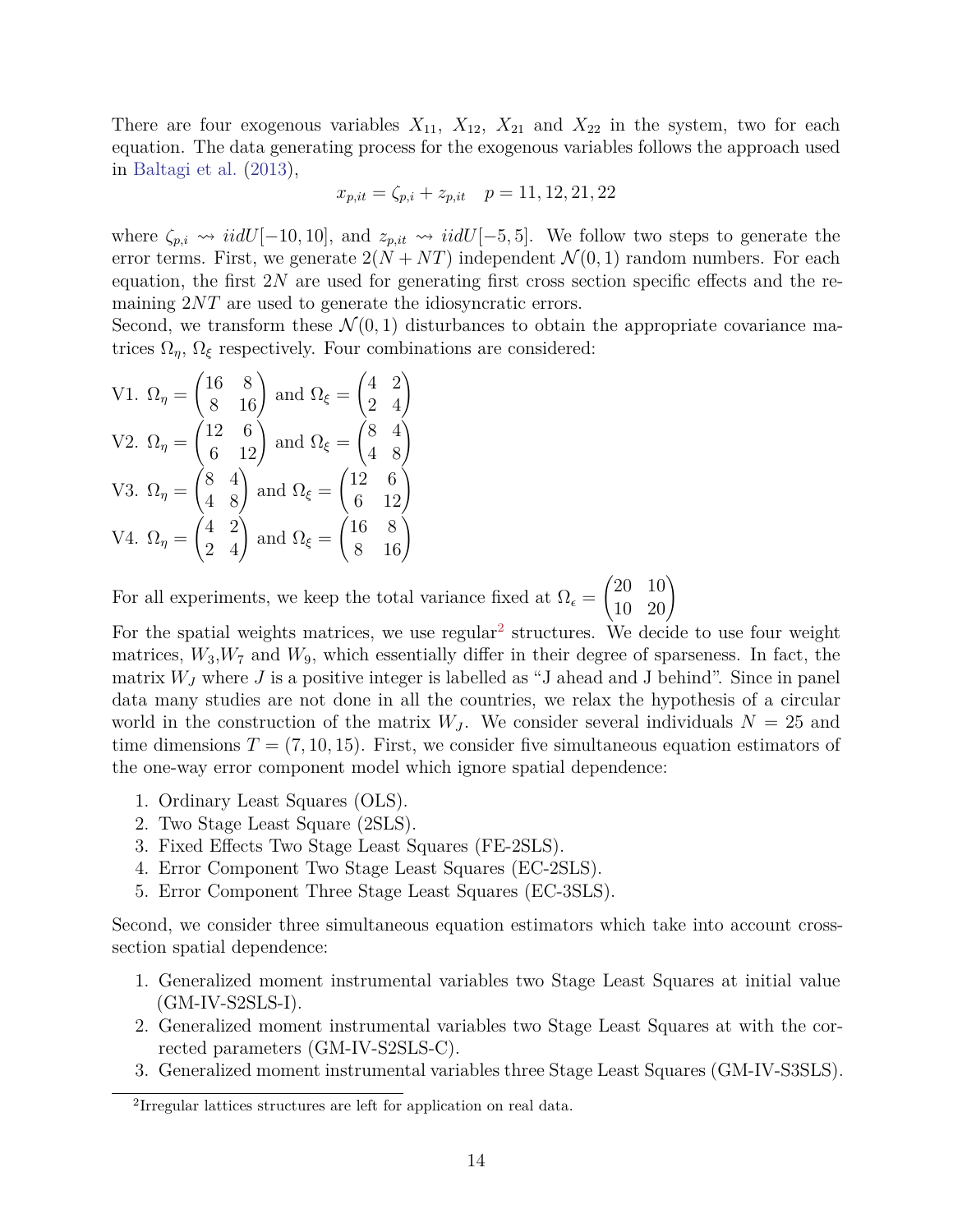To sum up, we will have a total of sixteen (15) Monte Carlo designs. We run 200 replications for each experiment.

#### **5.2 Efficiency Criteria**

To compare the performance of these estimators, we use three criteria. The first is an adjusted version of the root mean square error (RMSE) criterion proposed by Kelejian and Prucha (1998),

$$
RMSE^*(\hat{\alpha}_k) = \left[ bias^2(\hat{\alpha}_k) + \left(\frac{IQ(\hat{\alpha}_k)}{1.35}\right)^2 \right]^{1/2}
$$

where median is used instead of mean for *bias*. So bias is the difference between median and the true parameter. *IQ* is the inter-quartile range defined as the difference between the 0*.*75 quantile and the 0.25 quantile of our estimates,  $\hat{\alpha}_k$  is the estimator of kth parameter  $\alpha_k$ .

As a supplement to  $RMSE^*$  for each structural parameter, we employ two other comprehensive criteria proposed by Sasser (1969). The normalized mean absolute deviation (NOMAD) and normalized root mean square deviation (NORMSQD). These measures were also used by Baltagi (1984) in his Monte Carlo experiments. Specifically, NOMAD is defined as,

$$
NOMAD(\hat{\alpha}) = \frac{1}{RK} \sum_{k=1}^{K} \sum_{r=1}^{R} \left| \frac{\hat{\alpha}_{k,r} - \alpha_k}{\alpha_k} \right|
$$

where *K* is the number of parameters, i.e., the dimension of parameter vector, *R* is the number of replications,  $\hat{\alpha}_{k,r}$  is the estimator of kth parameter k in rth replication. Since *NORMSQD* relies on moments as well, we will also use quantiles instead to adjust for this criterion. Therefore, *NORMSQD* becomes,

$$
NORMSQD^*(\hat{\alpha}) = \left[\frac{1}{K} \sum_{k=1}^K \frac{\left[ bias^2(\hat{\alpha}_k) + \left(\frac{IQ(\hat{\alpha}_k)}{1.35}\right)^2\right]}{\hat{\alpha}_k^2}\right]^{1/2}
$$

where *bias* and *IQ* are defined similarly to those in *RMSE*. For simplicity of notation, we still use RMSE and NORMSQD in the text when using these adjusted measures.

#### **5.3 Results**

#### **5.3.1 Changes in the Variance-Covariance matrix**

Tables 1, 2, 3 and 4 show the bias, the standard deviation, the RMSE, the NOMAD and the NORMSQD based on 200 replications. The structural parameters  $(\alpha_1, \beta_{11}, \beta_{12}, \alpha_2, \beta_{21}, \beta_{22})$ take the values  $(-0.5, -2, 1.5, -4, -3, 1.8)$ , the spatial coefficients  $(\rho_1, \rho_2)$  are fixed at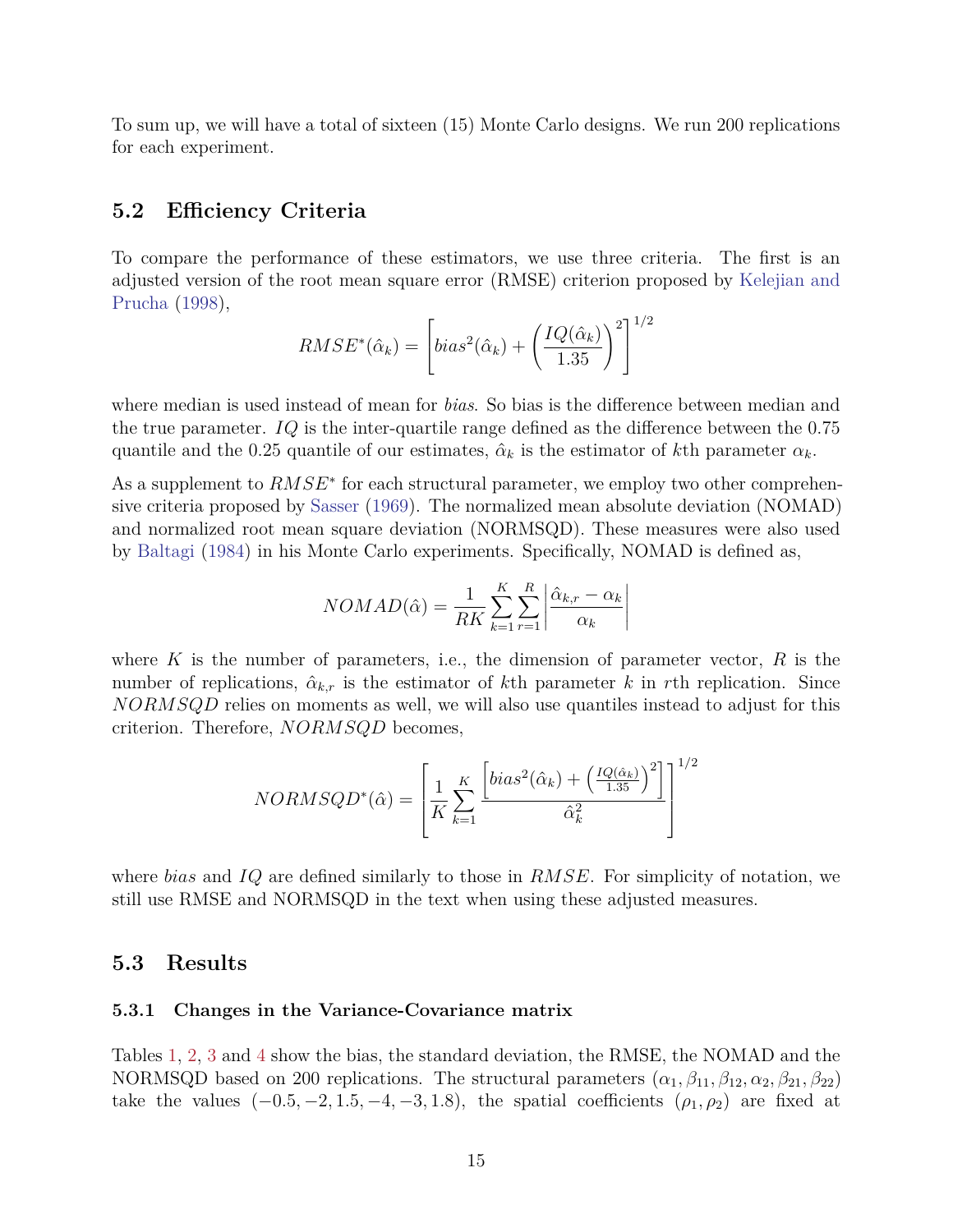(−0*.*8*,* 0*.*8), and the weighting matrix is fixed at *W*3. The four tables differ only in the degree of heterogeneity in the individual effects and in the cross-equation correlation<sup>3</sup>.

For the first three (03) usual estimators, with not surprise, OLS gives the largest NOMAD and NORMSQD. This is due to it inconsistency in a panel data (see Kelejian et al., 2004; Baltagi and Deng, 2015, for similar results). In contrast, when endogeneity is taken care of, i.e., we applied 2SLS, NOMAD gives an average gain of around 58.03% over OLS. However when taking into account of simultaneity, by applying 3SLS, NOMAD exhibits a slighty average gain of around 1.35% over 2SLS. In addition of 2SLS, when we swipe off all the specific effects, i.e., FE-2SLS is applied, NOMAD exhibits an average gain of around 49.38% over 2SLS. Whereas, as we move from V1 to V4, i.e. the variances of the individual effects decrease, 2SLS shows smaller RMSE as well as NOMAD and NORMSQD than FE-2SLS (see the second graph of Figure 1). For example, in Table 4 the NORMSQD gives an average gain of  $32.1\%$  over FE-2SLS<sup>4</sup>.

Next, we compare 2SLS, FE-2SLS, EC-2SLS and EC-3SLS. As we see, as the variance covariance of the idiosyncratic term becomes small (i.e. we move from Table 4 to Table 1), Fixed Effect estimators become more close of EC estimators whereas, when the variance-covariance  $\sigma_{\xi}^2$  increase, now we move from Table 1 to Table 4, 2SL and 3SLS estimators become more close of EC (see Figure 1). According to NOMAD and NORMSQD, EC-(3SLS and 2SLS) give better results than FE and 2SLS.

Now, comparing EC estimators, EC-3SLS exhibits better results than EC-2SLS This is not surprising considering the fact that 2SLS does not take into account simultaneity. However, an interesting result is that, when the *lq*-covariance of the specific individual component,  $\sigma_{\eta_{12}}^2$ , decreases this gain in efficiency also decreases. Indeed, in Table 1 the gain is around of 5% while in Table 4 it's almost null (see first graph of figure 1).

Next, we compare classical error component estimators and GM-IV-spatial estimators. As we see, when the spatial component structure is taking into account, NOMAD (respectively NORMSQD) exhibits an average gain in efficiency of 25% for V1 to 19.61% for V4 (resp. NORMSQD of 5% for V1 to 18.92% for V4). Finally, we focus on GM-IV spatial estimators group. They give better results than all our estimator considered when equation (1) holds. A graphical analysis reveals the following inequalities: GM-IV-S2SLS initial ≤GM-IV-S2SLS corrected≤GM-IV-S3SLS. This means that: (i) iterate GM procedure leads to a gain in efficiency than GM initial estimator classes. For example in Table 1 NOMAD exhibits an average of 3.33%; (ii) When have an identified system taking into account of simultaneity also leads to gain in effeciency than S2SLS Iterate estimator classes. And, move from V1 to V4, i.e. when *lq*-component of idiosyncratic terms of *ξ* increase, leads to an increase of the gain in efficiency between GM-IV-S2LS classes and GM-IV-S3SLS classes.

#### **5.3.2 Change in the number of Neighbours**

Tables 5 and 6 differ from Table 1 in the number of neighbours *J*. In Table 1 *J* = 3, in Table  $3 J = 7$  and  $J = 9$  in Table 6. The structural parameters  $(\alpha_1, \beta_{11}, \beta_{12}, \alpha_2, \beta_{21}, \beta_{22})$  take the value  $(-0.5, -2, 1.5, -4, -3, 1.8)$  with the spatial coefficients  $(\rho_1, \rho_2)$  are fixed at  $(-0.8, 0.8)$ ,

<sup>3</sup>This respectively correspond to the following covariance setup: V1, V2, V3 and V4.

<sup>4</sup>one can revisit Baltagi and Deng (2015) for similar results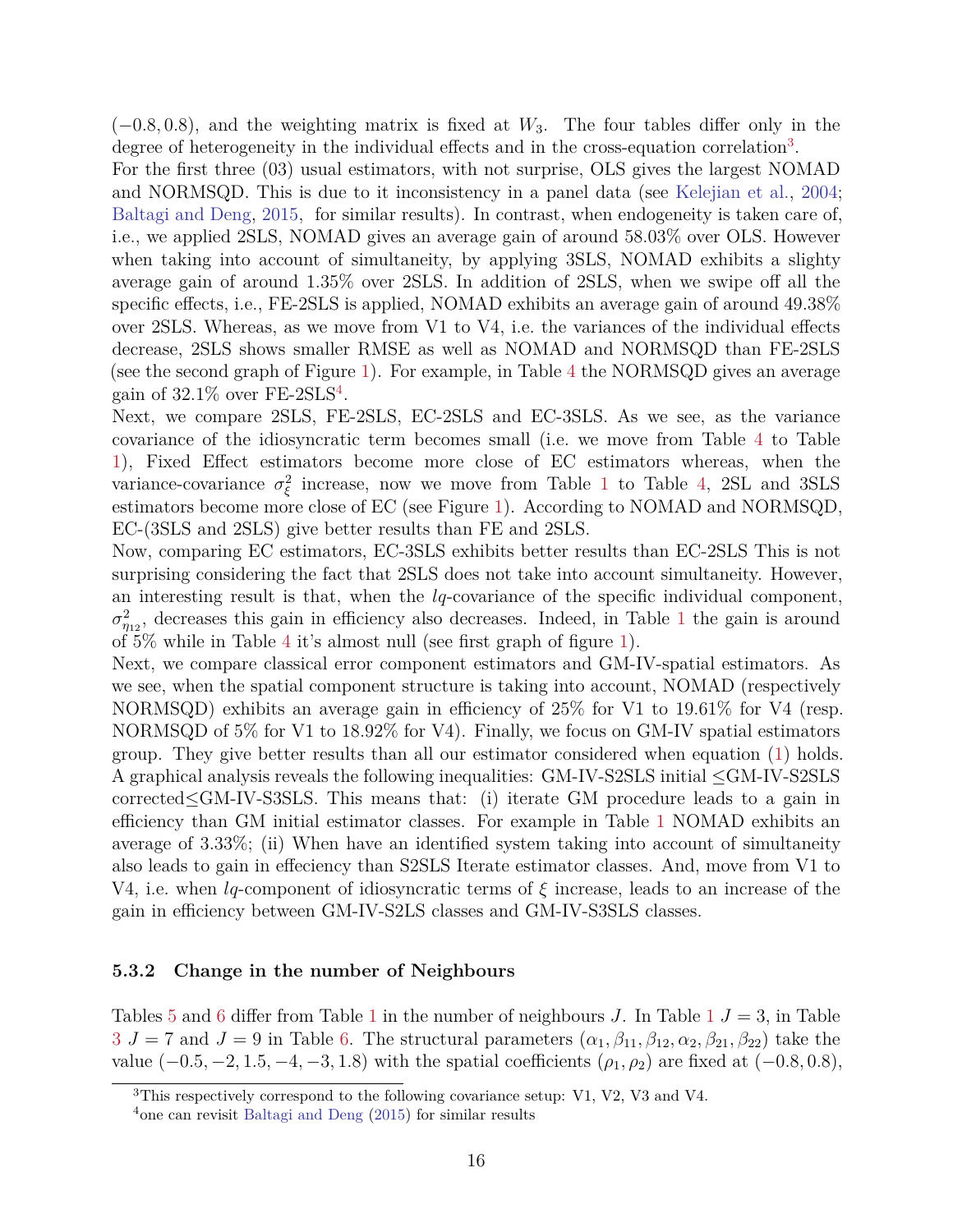

Figure 1: Estimators Average NOMAD evolution under covariance.

and the variance covariance matrix design is fixed at  $V_1$ . This means that, the four tables differ only in the degree of sparseness. The non-zero rate of spatial matrices  $W_3$ ,  $W_7$  and *W*<sup>9</sup> are respectively 22.08%, 47.04% and 57.6%. For three neighbours ahead (*W*3), results reveal that spatial three stage least squares give better results than spatial two stages. The average gain in effeciency of NOMAD is 3.45%. And as the number of neighbours increase i.e. as we move from  $W_3$  to  $W_9$ , this inequality holds. A graphical analysis of Figure 1 reveal that GM-IV estimators NOMADs and NORMSQD increase with the number of neighbours however, this augmentation is less than that caused by an increase in the variance covariance matrix of the rest of the disturbance.

#### **5.3.3 Change in time**

Tables 1, 7 and 8 deal with the change in temporal size. Indeed, the first table consider  $T = 7$ the second  $T = 10$  and the third  $T = 15$ . The structural parameters  $(\alpha_1, \beta_{11}, \beta_{12}, \alpha_2, \beta_{21}, \beta_{22})$ , the coefficient of spatial dependence of each equation  $(\rho_1, \rho_2)$  take the same values as above and the variance covariance matrix design is fixed at  $V_1$ . Comparing the results from Table 1 to 8 we see that an increase of temporal size leads to (i) a decrease in NOMAD and NORMSQD in all estimators (see Figure 2); (ii) GM-IV-S3SLS give better results than GM-IV-S2SLS according to NOMAD and NORMSQD.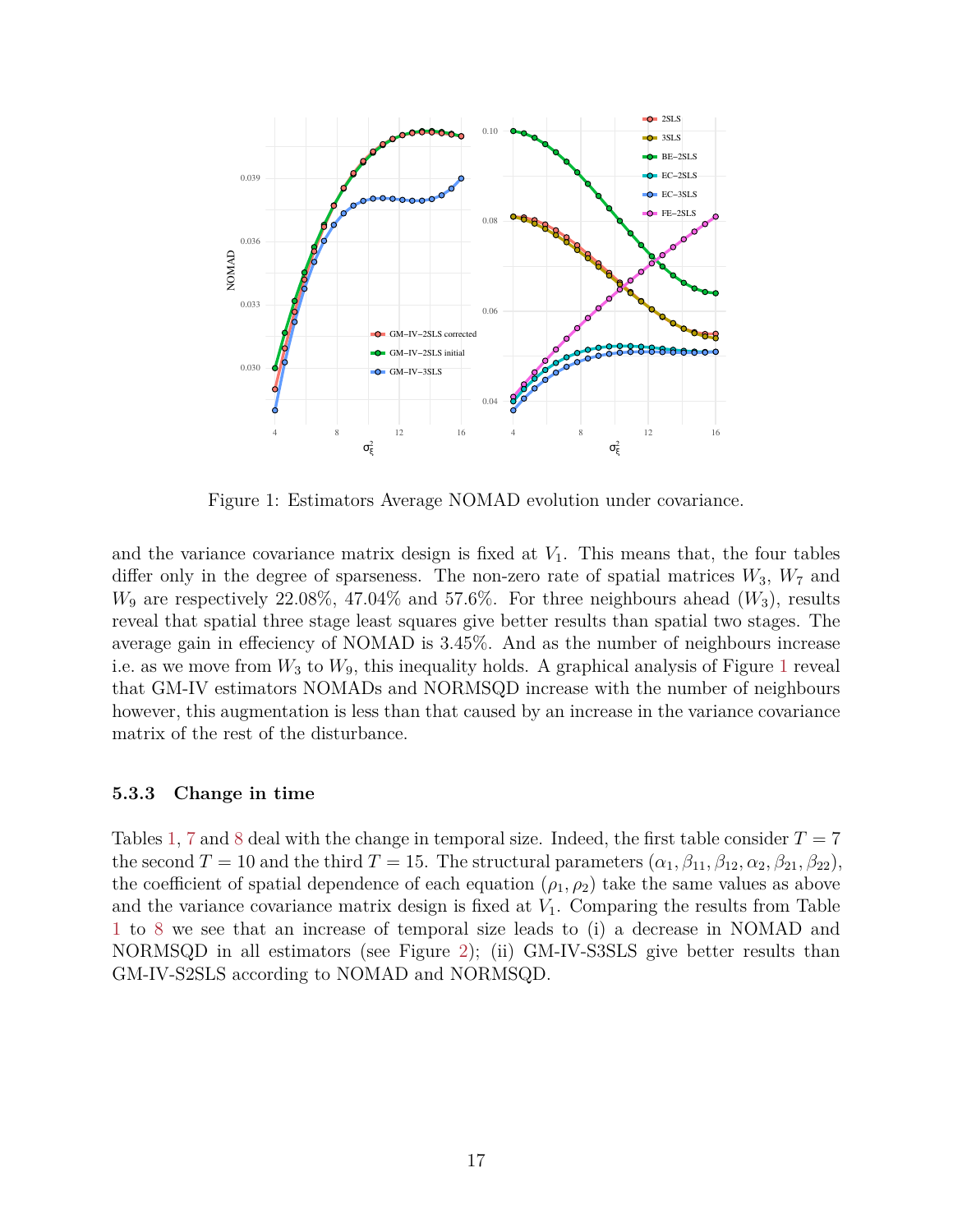

Figure 2: GM Estimators Average NOMAD path under different design.

#### **5.3.4 Change in coefficient of spatial dependence**

Tables 1, 9, 10 and 11 show the bias, the standard deviation, the RMSE, the NOMAD and the NORMSQD based on 200 replications<sup>5</sup>. The structural parameters  $(\alpha_1, \beta_{11}, \beta_{12}, \alpha_2, \beta_{21}, \beta_{22})$ take the values  $(-0.5, -2, 1.5, -4, -3, 1.8)$ , the weighting matrix is fixed at  $W_3$ , we use the first covariance design  $V_1$  and time dimension is fixed at 7. In this investigation,  $\rho_2$  is fixed at the value 0.8. In the first table  $\rho_l = -0.8$ , in the second  $\rho_l = -0.4$ , in the third  $\rho_l = 0.4$ and in the fourth  $\rho_l = 0.8$ . As we see in the first graph of Figure 2 when  $\rho_l$  is negative, RMSE, NOMAD and NORMSQD are progressively decreasing while when this coefficient changes sign, NOMAD and NORMSQD progressively increase.

### **5.3.5 GM Estimation of the coefficient of spatial dependence and variancecovariance components**

In Table 1 to 11 we also estimate coefficient of spatial dependence and variance covariance components of the disturbance. Results reveal that, when model of equation (1) holds, only GM classes gives better estimates and low biases of variance components than all estimators considered. When we focus on GM estimator of components of the disturbance, we note some points.

Firstly, the corrected GM-IV-S2SLS gives better results - low average bias- when estimating the spatial coefficient of each equation. This means that iterate GM procedure imply better estimates. For example, in table 1, the corrected S2SLS had an average gain in efficiency of 75.25% on the initial S2SLS and 75.49% on the initial S3SLS. Secondly, the corrected

<sup>&</sup>lt;sup>5</sup>We only report the first and the last tables. The others are available on request.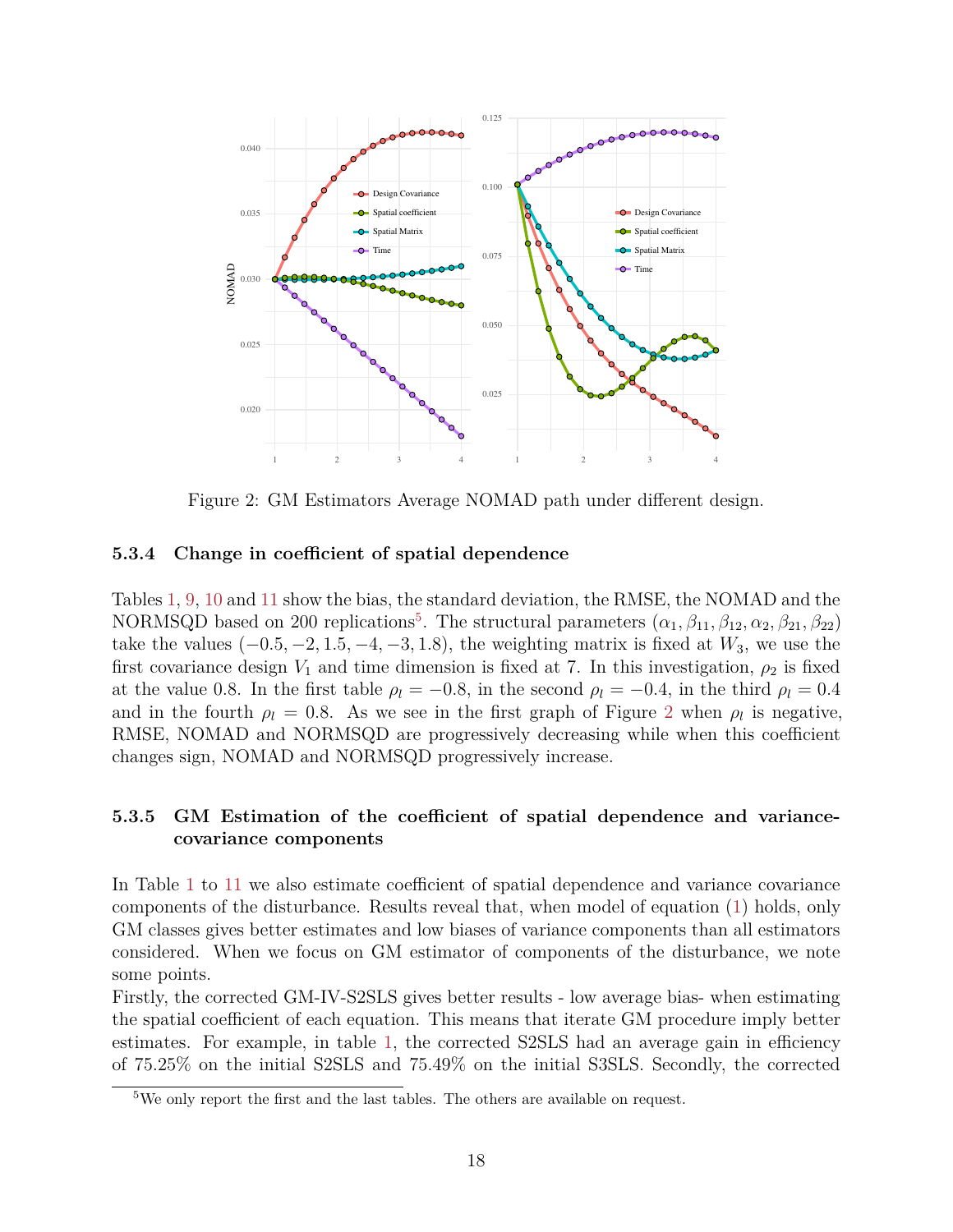GM-IV-S2SLS also gives, in average, better estimates of variance covariance components. For example, in table 2, the corrected S2SLS had an average gain in efficiency of 13.59% on the initial S2SLS. Thirdly, the second graph of figure 2 shows different path of average bias for one spatial coefficient in different cases. In all cases -except time design- the average bias of spatial component decreases. It seems that GM estimate of the spatial coefficient is better when the corresponding spatial coefficient is -in absolute value- around of zero. We found that estimates are very good when  $|\rho| \leq 0.4$ .

### **5.4 Application on African Data**

#### **5.4.1 The Empirical Model**

In this section our SGMM estimators are applied to 20 Sub-Saharan African countries. To estimate the link between per capita health care expenditure (HCE) and economic growth, we taking the lead from and specify the following spatial simultaneous empirical model:

$$
\begin{cases}\nY_{ti} = \beta_{01} + \alpha_1 H_{ti} + \beta_1 F_{ti} + \beta_2 K_{ti} + \beta_3 T_{ti} + \nu_{1,ti} \\
H_{ti} = \beta_{02} + \alpha_2 Y_{ti} + \beta_4 P_{ti} + \beta_5 O_{ti} + \beta_6 J_{ti} + \nu_{2,ti}\n\end{cases} (40)
$$

where  $H_{ti}$  and  $Y_{ti}$ , the dependent variables of the system, respectively indicate, per capita health care expenditure and real GDP per capita for the ith country at time t; the exogenous variables of the model  $X_1 = [L, K, T]$  and  $X_2 = [P, O, J]$  respectively indicate labor force, physical capital, trade openness, public expenditure on health care, the dependency rates for old and young people, defined as the population aged 65 and over divided by the population aged 15–64, and the population aged 0–14 divided by the population aged 15–64. All variables in equation (40) are expressed in natural logarithm. The structural disturbances for each equation follows a SAR process defined as in equation (2) with  $l = \{1, 2\}$ .

$$
v_l = \Lambda_l \epsilon_l = (I - \rho_l W)^{-1} \epsilon_l = A_l^{-1} \epsilon_l \tag{41}
$$

Where the nonnegative matrix  $W_N = (\omega_{ij})$ , known as spatial weights matrix, provides information on the neighborhood linkages among Sub-Saharan African countries. In this study, we define neighborliness via a contiguity criterion, and assign  $\omega_{ij} = 1$  when country *i* and *j* share a common border or vertex, and  $\omega_{ij} = 0$  otherwise. This spatial matrix  $W_N$  gives a non-zero rate of 13%. The innovations  $\epsilon_l$  follows a one-way error component model defined as in equation (3)

$$
\epsilon_l = Z_{\eta} \eta_l + \xi_l
$$

#### **5.4.2 Data**

We used annual data of 20 SSA countries over the period 1995 to 2015. The data comes from the World Development Indicators as published by the World Bank (2017). The selected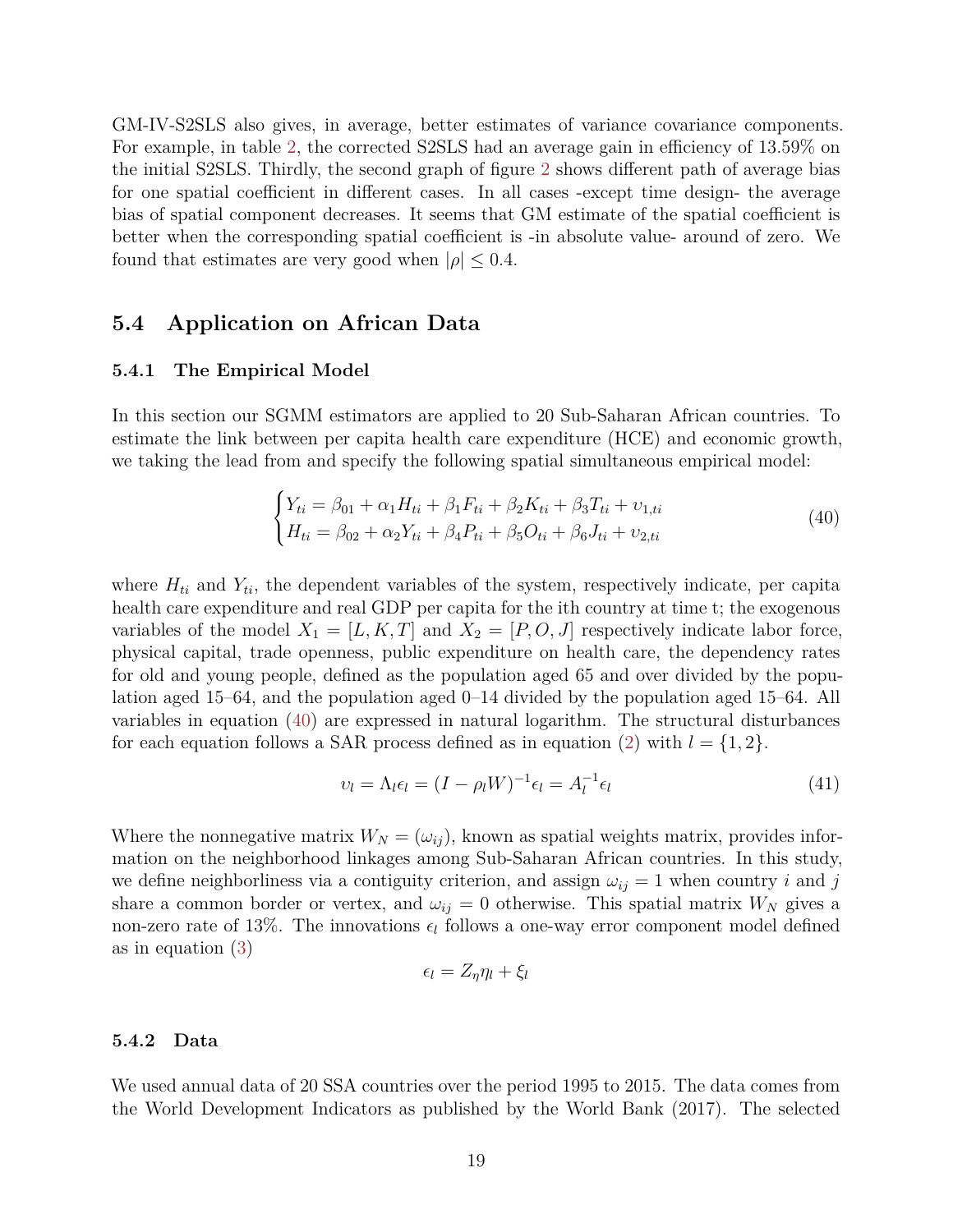

Figure 3: Spatial matrix of 20 SSA countries

countries under study and time span are dictated by data availability. Figure 4 displays the evolution of per capita HCE and per capita GDP for Sub-Saharan African countries. We first made a preliminary exploratory data analysis this means: check whether our variables are nonstationary, then test their cointegrating properties and therefore, if they are linked in the long- $run<sup>6</sup>$ .

#### **5.4.3 Results and Discussions**

Table 12 shows results from: Ordinary Least Squares (column 1), Two Stage Least Squares (column 2), Least Square Dummy Variable 2SLS (column 3), Error component 2SLS (column 4), Error Components 3SLS (column 5), Spatial Error Component 2SLS (column 6) and Spatial Error Component Three Stage Least Squares (column 7) estimations when income is the dependent variable in the regression (Equation 1), as well as when health expenditure is the dependent variable (Equation 2). Equation 1 reveals the following results. The impact of Health Care Expenditure on per capita income is negative in SSA; so an increment of 1% in HCE leads to a reduction of 0.037% in per capita GDP. Capital Stock and Trade Openness positively and significantly affect per capita Income; for example when we focus on 3EC-3SLS, an increase of 1% on capital stock (respectively Trade Openness) leads *ceteris paribus* in long run, to an increment of 0.305% (respectively 0.18%) of per capita GDP. Interestingly, per capita GDP is negatively affected by Labor force. This can be explaining by the properties of real Income. Indeed, our dependent variable is per capita GDP this means gross domestic product of a country divide by the population of the same year. So

<sup>&</sup>lt;sup>6</sup>We found that our variables are nonstationary in level, i.e, they are  $I(1)$ . And the Johansen cointegration test reveals that they are cointegrated. For space requirement, results are not plot here but are availabe in request.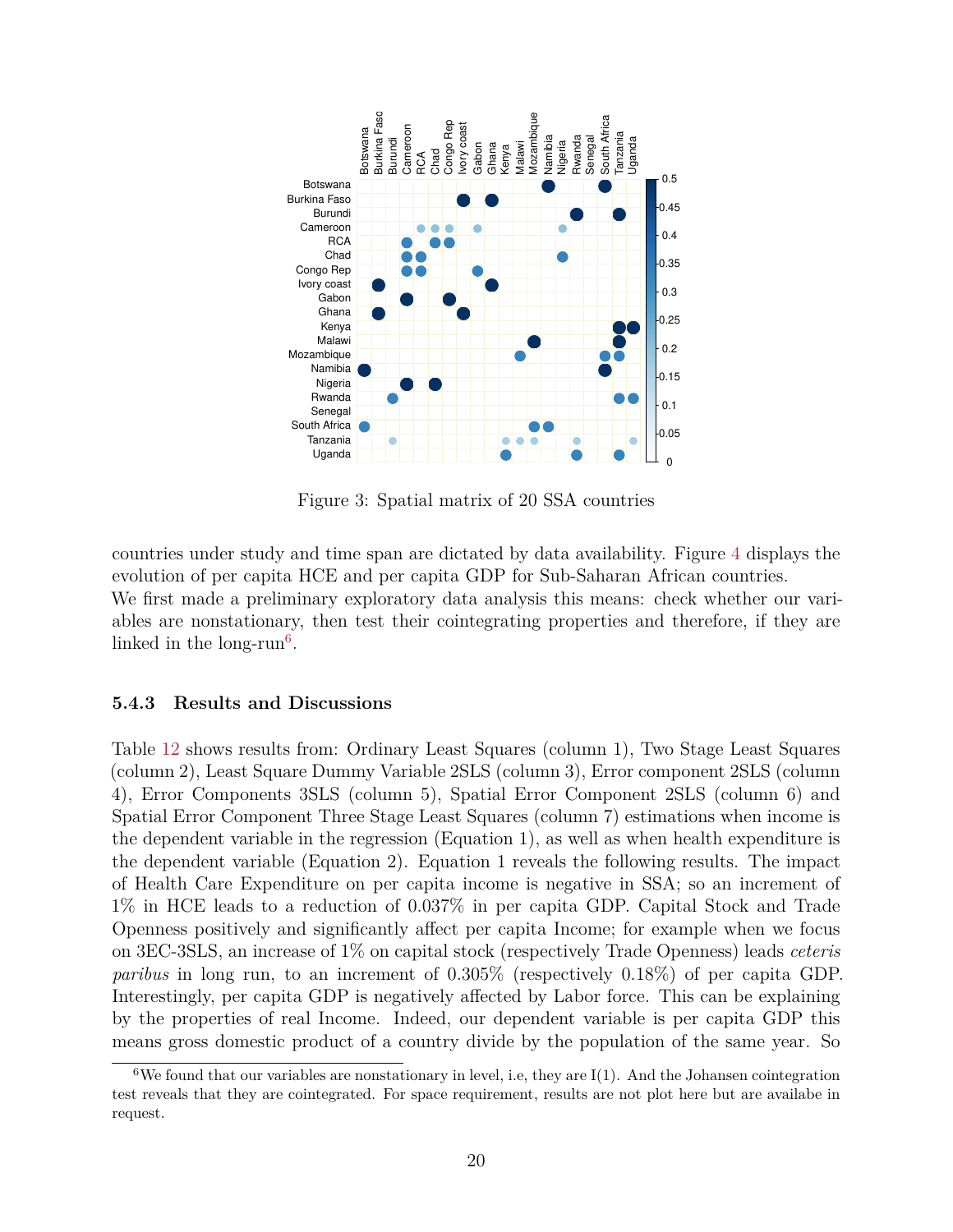

Figure 4: Health Expenditure and Income versus in SSA

a negative impact of Labor force on per capita GDP in Sub-Saharan Africa means that the total quantity value-added by Labor force is less than the quantity absorbed by the excess of the population in the same period. In others words, even if Labor force play a positive role on GDP, if the natural growth is significantly high, it can imply a reduction of per capita GDP. In the second equation 2 health expenditure is the dependent variable. As we can see, health care expenditure is positively impact by per capita GDP and the magnitude vary according to the estimator used. Indeed, a 1% increase in per capita real income leads in long run to an increase of 0.894% in health care expenditure for 3EC-3SLS and 1.431% in HCE for 2EC-3SLS. Public expenditure positively and significantly affects health expenditure while old ratio dependency rate and young ratio dependency rate negatively affect Health care expenditure.

# **Conclusion**

This paper develops estimation for a simultaneous panel data with spatially autocorrelated error componenent. For the disturbance, we considered SAR process developped by Kelejian and Prucha (2004) in which the global effect shock occurs because it is transmitted also to location that are "neigbours of neighbours" via the power of the spatial matrix. We also consider SMA process developped by Fingleton (2008) in which a shock at a specific location will only affect the directly interacting location. We derive a limited information estimator, termed GM-IV-S2SLS estimator, and a full information estimator, termed GM-IV-S3SLS. To derive each spatial error component estimators and spatial coefficient, we propose a simultaneous GM procedure.

The purpose of our Monte Carlo experiment were threefolds: Firstly, we study the small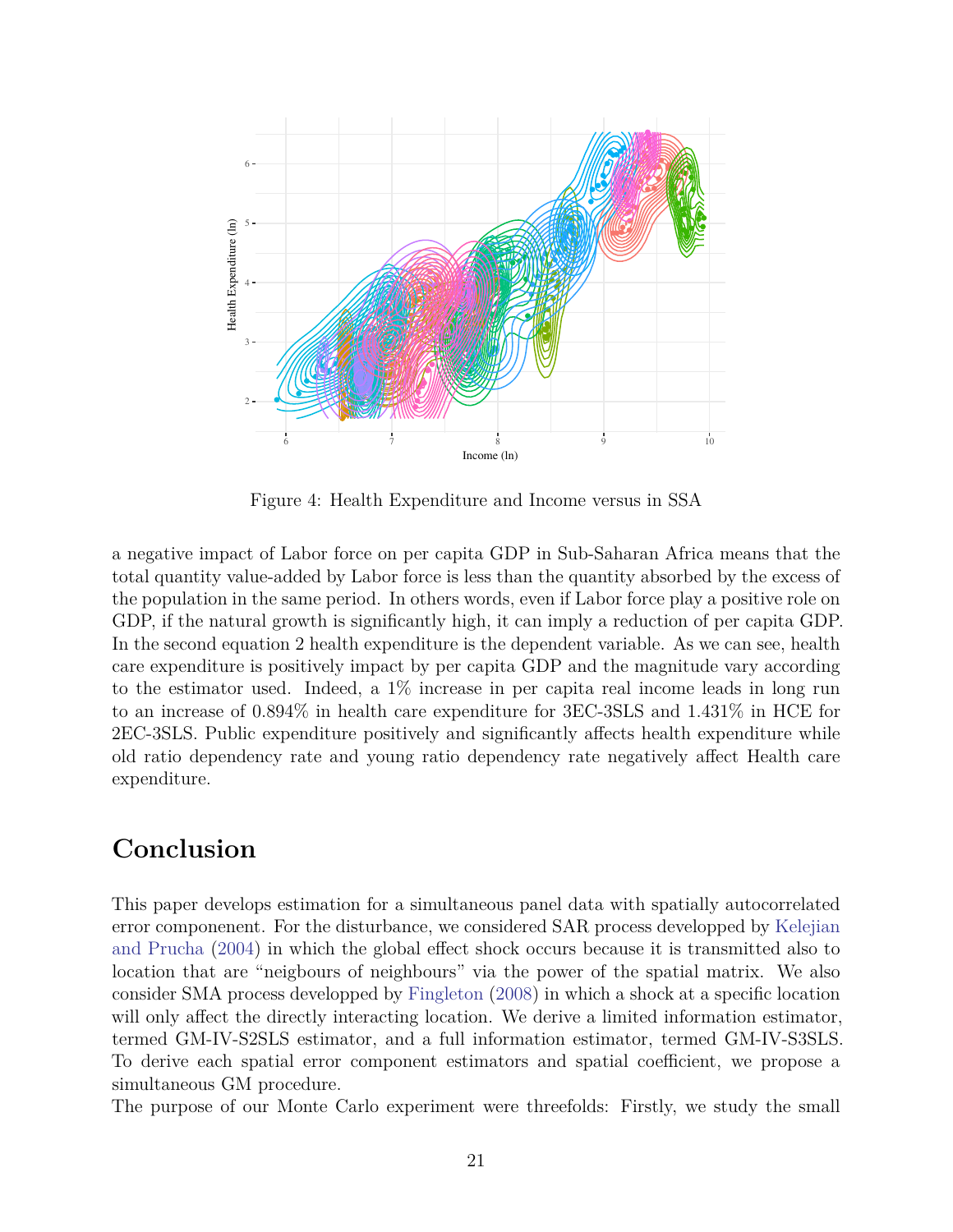sample behavior of our estimators that can handle endogeneity, spatial error correlation and random individual effects in function of spatial coefficient, contiguity matrix, variance covariance of specific component and the increase of time. These estimators are compared with those that may ignore one or more of these symptoms. Secondly, we also investigate the gains in efficiency by comparing GM-IV spatial to others estimators. Thirdly, we study the sample properties of the spatial component  $\rho_l$  in limited and full information cases. Results suggesting many conclusions. Our estimators are consistent. According to NOMAD and NORMSQD, GM-IV-S3SLS is better than GM-IV-S2SLS. When we estimate the coefficient of spatial dependence it seems better to use IV estimator that takes into account simultaneity. This means that when it is possible use 3SLS in lieu of 2SLS and after iterate to improve the quality of variance components.

Finally, we apply these estimators to real data of 20 Sub-Saharan African countries . We used these set of estimators to evaluate the modification of the magnitude in the model of health care expenditure and per capita real income.

In future research it should be of interest to extend the analysis of this paper to the case that contains spatial lag and spatially autocorrelated error components.

# **A Tables**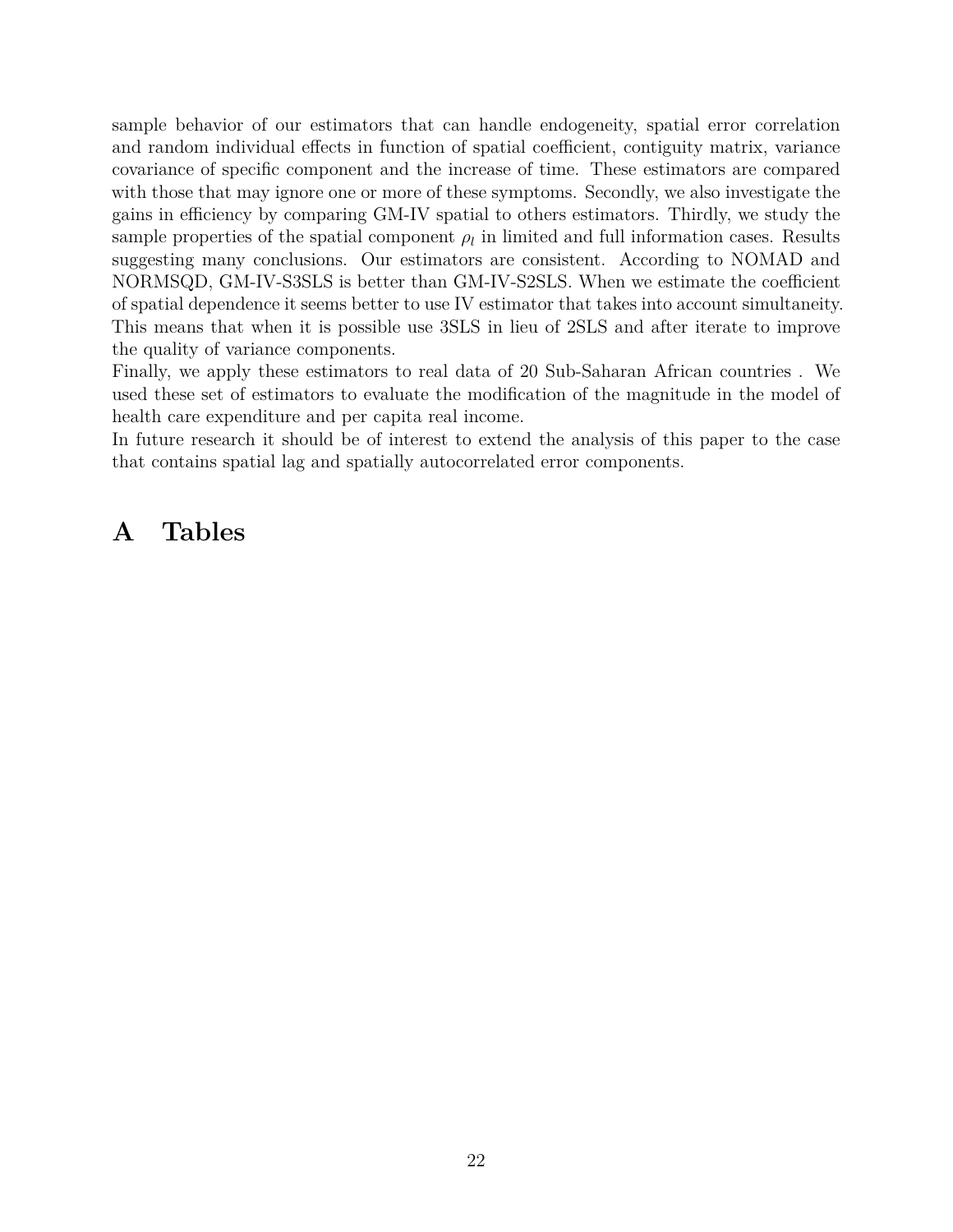| Method                                                | $\alpha_1$  | $\beta_{11}$ | $\beta_{12}$ | $\alpha_2$     | $\beta_{21}$   | $\beta_{22}$   | Nomad     | $\rho_1$    | $\sigma^2_{\xi_{11}}$ | $\sigma^2_{\eta_{11}}$ | $\rho_2$ | $\sigma^2_{\xi_{22}}$ | $\sigma^2_{\eta_{22}}$ | $\sigma^2_{\xi_{12}}$ | $\sigma^2_{\eta_{12}}$ |
|-------------------------------------------------------|-------------|--------------|--------------|----------------|----------------|----------------|-----------|-------------|-----------------------|------------------------|----------|-----------------------|------------------------|-----------------------|------------------------|
| value                                                 | $-0.5$      | $-2.0$       | $1.5\,$      | $-4.0$         | $-3.0$         | 1.8            | Normsqd   | $-0.8$      | $04\,$                | $16\,$                 | 0.8      | $04\,$                | $16\,$                 | $02\,$                | 08                     |
| <b>Usual Estimators</b>                               |             |              |              |                |                |                |           |             |                       |                        |          |                       |                        |                       |                        |
| <b>OLS</b>                                            | $0.102\,$   | 0.814        | 0.603        | 0.035          | 0.042          | 0.037          | 0.193     |             | 10.794                |                        |          | 38.716                |                        |                       |                        |
|                                                       | (0.01)      | (0.095)      | (0.077)      | (0.029)        | (0.088)        | (0.08)         | (0.438)   |             | [11.288]              |                        |          | [41.728]              |                        |                       |                        |
|                                                       | [0.106]     | [0.859]      | [0.639]      | [0.068]        | [0.175]        | [0.165]        |           |             |                       |                        |          |                       |                        |                       |                        |
| 2SLS                                                  | $\,0.003\,$ | $0.024\,$    | 0.023        | $0.002\,$      | $0.017\,$      | $0.006\,$      | 0.081     |             | 20.253                |                        |          | 39.347                |                        |                       |                        |
|                                                       | (0.013)     | (0.121)      | (0.098)      | (0.029)        | (0.089)        | (0.08)         | (0.116)   |             | [21.617]              |                        |          | [42.426]              |                        |                       |                        |
|                                                       | [0.04]      | [0.345]      | [0.276]      | [0.063]        | [0.156]        | [0.157]        |           |             |                       |                        |          |                       |                        |                       |                        |
| 3SLS                                                  | 0.003       | 0.02         | $\,0.021\,$  | $0.003\,$      | $0.013\,$      | $\,0.013\,$    | 0.081     |             | 20.253                |                        |          | 39.347                |                        | 7.908                 |                        |
|                                                       | (0.018)     | (0.153)      | (0.12)       | (0.03)         | (0.089)        | (0.077)        | (0.121)   |             | [21.617]              |                        |          | [42.426]              |                        | [8.867]               |                        |
|                                                       | [0.039]     | [0.346]      | [0.306]      | [0.062]        | [0.159]        | [0.147]        |           |             |                       |                        |          |                       |                        |                       |                        |
| <b>Specific Estimators</b>                            |             |              |              |                |                |                |           |             |                       |                        |          |                       |                        |                       |                        |
| $FE-2SLS$                                             | 0.002       | $0.006\,$    | $0.005\,$    | $0.006\,$      | 0.006          | 0.009          | 0.041     |             | 1.094                 |                        |          | 9.69                  |                        |                       |                        |
|                                                       | (0.019)     | (0.162)      | (0.129)      | (0.039)        | (0.113)        | (0.103)        | (0.054)   |             | [1.364]               |                        |          | [10.093]              |                        |                       |                        |
|                                                       | [0.018]     | [0.155]      | [0.115]      | [0.035]        | [0.107]        | [0.096]        |           |             |                       |                        |          |                       |                        |                       |                        |
| BE-2SLS                                               | 0.003       | 0.027        | 0.026        | 0.003          | 0.021          | 0.005          | 0.1       |             |                       | 14.81                  |          |                       | 26.192                 |                       |                        |
|                                                       | (0.047)     | (0.41)       | (0.321)      | (0.075)        | (0.223)        | (0.199)        | (0.137)   |             |                       | [16.439]               |          |                       | [29.582]               |                       |                        |
|                                                       | [0.047]     | [0.385]      | [0.324]      | [0.082]        | [0.185]        | [0.207]        |           |             |                       |                        |          |                       |                        |                       |                        |
| <b>Error Component Estimators</b>                     |             |              |              |                |                |                |           |             |                       |                        |          |                       |                        |                       |                        |
| $\operatorname{EC-2SLS}$                              | 0.006       | 0.05         | 0.035        | $0.005\,$      | 0.001          | 0.01           | 0.04      |             | 1.094                 | 14.81                  |          | 9.69                  | 26.192                 |                       |                        |
|                                                       | (0.017)     | (0.144)      | (0.115)      | (0.033)        | (0.097)        | (0.089)        | (0.053)   |             | [1.364]               | [16.439]               |          | [10.093]              | [29.582]               |                       |                        |
|                                                       | [0.018]     | [0.149]      | [0.115]      | [0.03]         | [0.095]        | [0.089]        |           |             |                       |                        |          |                       |                        |                       |                        |
| $EC-3SLS$                                             | 0.001       | 0.01         | 0.005        | 0.004          | 0.004          | 0.013          | 0.038     |             | 1.094                 | 14.81                  |          | 9.69                  | 26.192                 | 0.277                 | 6.126                  |
|                                                       | (0.017)     | (0.144)      | (0.114)      | (0.033)        | (0.096)        | (0.085)        | (0.053)   |             | [1.364]               | [16.439]               |          | [10.093]              | [29.582]               | [0.532]               | [7.271]                |
|                                                       | [0.016]     | [0.151]      | [0.122]      | [0.029]        | [0.092]        | [0.089]        |           |             |                       |                        |          |                       |                        |                       |                        |
| Generalized Simultaneous Moments-IV spatial Estimator |             |              |              |                |                |                |           |             |                       |                        |          |                       |                        |                       |                        |
| S2SLS I                                               | 0.001       | $0.009\,$    | 0.006        | 0.001          | 0.001          | $\overline{0}$ | $0.03\,$  | 0.101       | 0.64                  | 10.704                 | 0.037    | $2.854\,$             | 13.818                 |                       |                        |
|                                                       | (0.007)     | (0.062)      | (0.049)      | (0.01)         | (0.029)        | (0.026)        | (0.043)   | [0.2]       | [1.238]               | [12.055]               | [0.069]  | [3.036]               | [14.633]               |                       |                        |
|                                                       | [0.014]     | [0.126]      | [0.103]      | [0.02]         | [0.062]        | [0.053]        |           |             |                       |                        |          |                       |                        |                       |                        |
| S2SLS C                                               | $0.001\,$   | $0.009\,$    | 0.007        | 0.001          | $0.002\,$      | $\overline{0}$ | $0.029\,$ | $\,0.025\,$ | $0.115\,$             | 11.02                  |          | $1.836\,$             | 13.457                 |                       |                        |
|                                                       | (0.007)     | (0.062)      | (0.049)      | (0.01)         | (0.029)        | (0.026)        | (0.039)   | [0.164]     | [0.561]               | [12.093]               | [0.047]  | [1.904]               | [14.193]               |                       |                        |
|                                                       | [0.013]     | [0.117]      | [0.089]      | [0.019]        | [0.061]        | [0.054]        |           |             |                       |                        |          |                       |                        |                       |                        |
| S3SLS                                                 | $0.001\,$   | $0.009\,$    | 0.006        | $\overline{0}$ | $\overline{0}$ | $\,0.003\,$    | $0.028\,$ | $0.102\,$   | 0.631                 | 10.913                 | 0.036    | $2.83\,$              | 14.021                 | 0.014                 | 5.694                  |
|                                                       | (0.015)     | (0.126)      | (0.1)        | (0.021)        | (0.059)        | (0.052)        | (0.039)   | [0.212]     | [1.257]               | [12.252]               | [0.068]  | $[3.01]$              | [14.859]               | [0.533]               | [6.664]                |
|                                                       | [0.014]     | [0.129]      | [0.088]      | [0.017]        | [0.055]        | [0.046]        |           |             |                       |                        |          |                       |                        |                       |                        |

Table 1: Efficient Criteria under  $\sigma_{\xi_l}^2 = 0.4$ ,  $\sigma_{\eta_l}^2 = 16$ , T=07, N=25,  $\rho_1 = -0.8$  and J=03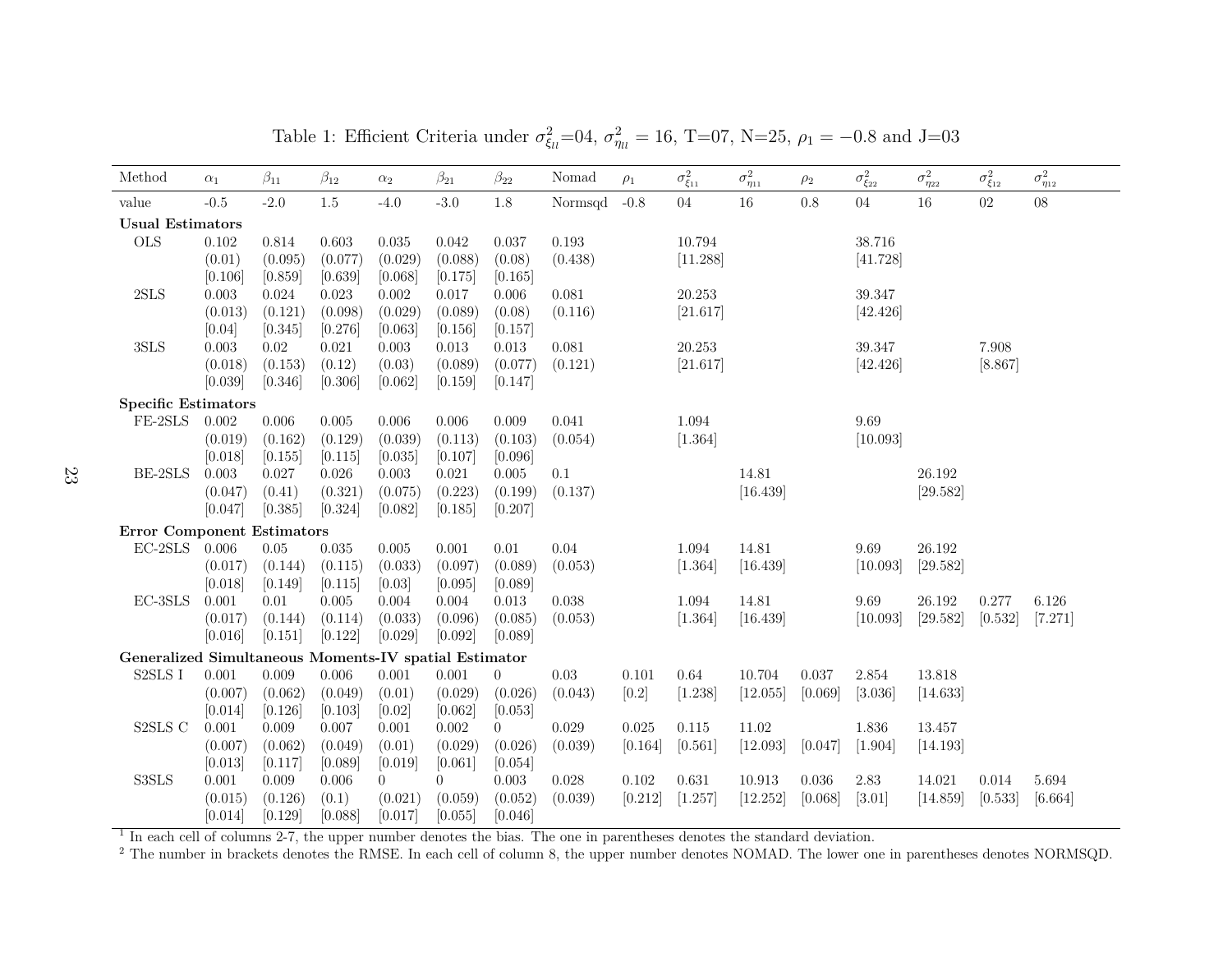| Method                                                | $\alpha_1$         | $\beta_{11}$       | $\beta_{12}$       | $\alpha_2$        | $\beta_{21}$       | $\beta_{22}$       | Nomad           | $\rho_1$ | $\sigma^2_{\xi_{11}}$ | $\sigma^2_{\eta_{11}}$ | $\rho_2$ | $\sigma^2_{\xi_{22}}$ | $\sigma^2_{\eta_{22}}$ | $\sigma^2_{\xi_{12}}$ | $\sigma^2_{\eta_{12}}$ |
|-------------------------------------------------------|--------------------|--------------------|--------------------|-------------------|--------------------|--------------------|-----------------|----------|-----------------------|------------------------|----------|-----------------------|------------------------|-----------------------|------------------------|
| value                                                 | $-0.5$             | $-2.0$             | 1.5                | $-4.0$            | $-3.0$             | 1.8                | Normsqd         | $-0.8$   | $08\,$                | $12\,$                 | 0.8      | $08\,$                | $12\,$                 | 04                    | 06                     |
| <b>Usual Estimators</b>                               |                    |                    |                    |                   |                    |                    |                 |          |                       |                        |          |                       |                        |                       |                        |
| <b>OLS</b>                                            | 0.103              | 0.83               | 0.615              | 0.042             | 0.054              | 0.043              | 0.195           |          | 11.658                |                        |          | 41.915                |                        |                       |                        |
|                                                       | (0.01)             | (0.096)            | (0.078)            | (0.031)           | (0.093)            | (0.084)            | (0.444)         |          | [11.996]              |                        |          | [44.041]              |                        |                       |                        |
|                                                       | [0.106]            | [0.87]             | [0.638]            | [0.066]           | [0.163]            | [0.161]            |                 |          |                       |                        |          |                       |                        |                       |                        |
| $2{\rm SLS}$                                          | 0.003              | 0.021              | 0.021              | 0.001             | 0.015              | 0.006              | 0.074           |          | 21.355                |                        |          | 42.618                |                        |                       |                        |
|                                                       | (0.013)            | (0.122)            | (0.099)            | (0.031)           | (0.094)            | (0.085)            | (0.107)         |          | [22.47]               |                        |          | [44.777]              |                        |                       |                        |
|                                                       | [0.038]            | [0.318]            | [0.255]            | [0.059]           | [0.145]            | [0.149]            |                 |          |                       |                        |          |                       |                        |                       |                        |
| $3{\rm SLS}$                                          | $0.002\,$          | 0.017              | 0.018              | $0.002\,$         | $0.012\,$          | $0.013\,$          | 0.073           |          | 21.355                |                        |          | 42.618                |                        | 8.623                 |                        |
|                                                       | (0.018)            | (0.155)            | (0.122)            | (0.032)           | (0.094)            | (0.082)            | (0.11)          |          | [22.47]               |                        |          | [44.777]              |                        | [9.374]               |                        |
|                                                       | [0.037]            | [0.317]            | [0.269]            | [0.056]           | [0.147]            | [0.145]            |                 |          |                       |                        |          |                       |                        |                       |                        |
| <b>Specific Estimators</b>                            |                    |                    |                    |                   |                    |                    |                 |          |                       |                        |          |                       |                        |                       |                        |
| FE-2SLS                                               | 0.002              | $0.01\,$           | $0.007\,$          | 0.008             | $0.008\,$          | 0.013              | 0.057           |          | 6.831                 |                        |          | 20.528                |                        |                       |                        |
|                                                       | (0.027)            | (0.231)            | (0.184)            | (0.055)           | (0.159)            | (0.146)            | (0.077)         |          | [7.109]               |                        |          | [21.34]               |                        |                       |                        |
|                                                       | [0.026]            | [0.225]            | [0.162]            | [0.05]            | [0.151]            | [0.135]            |                 |          |                       |                        |          |                       |                        |                       |                        |
| BE-2SLS                                               | 0.002<br>(0.042)   | 0.022<br>(0.362)   | 0.022<br>(0.283)   | 0.003<br>(0.067)  | 0.018<br>(0.198)   | 0.004<br>(0.177)   | 0.09<br>(0.124) |          |                       | 10.555<br>[11.978]     |          |                       | 17.787                 |                       |                        |
|                                                       | [0.043]            | [0.353]            | [0.294]            | [0.071]           | [0.168]            | [0.187]            |                 |          |                       |                        |          |                       | [20.832]               |                       |                        |
|                                                       |                    |                    |                    |                   |                    |                    |                 |          |                       |                        |          |                       |                        |                       |                        |
| <b>Error Component Estimators</b>                     |                    |                    |                    |                   |                    |                    |                 |          |                       |                        |          |                       |                        |                       |                        |
| $EC-2SLS$                                             | 0.008              | 0.074              | 0.05               | 0.005             | 0.001              | 0.013              | 0.051           |          | 6.831                 | 10.555                 |          | 20.528                | 17.787                 |                       |                        |
|                                                       | (0.021)<br>[0.023] | (0.182)<br>[0.194] | (0.145)<br>[0.155] | (0.04)<br>[0.037] | (0.118)<br>[0.117] | (0.107)<br>[0.116] | (0.071)         |          | [7.109]               | [11.978]               |          | [21.34]               | [20.832]               |                       |                        |
| EC-3SLS                                               | 0.001              | 0.014              | 0.006              | 0.004             | 0.006              | 0.016              | 0.049           |          | 6.831                 | 10.555                 |          | 20.528                | 17.787                 | 2.838                 | 3.909                  |
|                                                       | (0.021)            | (0.183)            | (0.145)            | (0.04)            | (0.116)            | (0.103)            | (0.07)          |          | [7.109]               | [11.978]               |          | [21.34]               | [20.832]               | [3.016]               | [5.121]                |
|                                                       | [0.023]            | [0.19]             | [0.168]            | [0.038]           | [0.101]            | [0.112]            |                 |          |                       |                        |          |                       |                        |                       |                        |
| Generalized Simultaneous Moments-IV spatial Estimator |                    |                    |                    |                   |                    |                    |                 |          |                       |                        |          |                       |                        |                       |                        |
| S2SLS I                                               | $0.002\,$          | 0.011              | $0.01\,$           | 0.001             | 0.001              | $\overline{0}$     | 0.038           | 0.048    | $5.056\,$             | 7.406                  | 0.018    | 5.738                 | 9.117                  |                       |                        |
|                                                       | (0.006)            | (0.055)            | (0.044)            | (0.009)           | (0.026)            | (0.024)            | (0.056)         | [0.177]  | [5.456]               | [8.558]                | [0.049]  | [5.894]               | [9.931]                |                       |                        |
|                                                       | [0.018]            | [0.169]            | [0.133]            | [0.024]           | [0.077]            | [0.071]            |                 |          |                       |                        |          |                       |                        |                       |                        |
| $\textsc{S2SLS}$ C                                    | 0.002              | 0.013              | $0.011\,$          | 0.001             | 0.002              | $\overline{0}$     | 0.038           | 0.021    | 4.369                 | 7.729                  |          | 4.867                 | 8.783                  |                       |                        |
|                                                       | (0.006)            | (0.056)            | (0.045)            | (0.009)           | (0.026)            | (0.024)            | (0.054)         | [0.173]  | [4.556]               | [8.798]                | [0.047]  | [4.972]               | [9.512]                |                       |                        |
|                                                       | [0.018]            | [0.166]            | [0.123]            | [0.023]           | [0.079]            | [0.072]            |                 |          |                       |                        |          |                       |                        |                       |                        |
| S3SLS                                                 | 0.001              | 0.01               | 0.008              | $\overline{0}$    | $\overline{0}$     | $0.004\,$          | $0.037\,$       | $0.05\,$ | $5.037\,$             | $7.595\,$              | 0.018    | 5.717                 | $9.29\,$               | 2.053                 | 3.566                  |
|                                                       | (0.018)            | (0.153)            | (0.121)            | (0.025)           | (0.071)            | (0.062)            | (0.053)         | [0.181]  | [5.422]               | [8.708]                | [0.05]   | [5.875]               | [10.103]               | [2.252]               | [4.582]                |
|                                                       | [0.018]            | [0.173]            | [0.121]            | [0.023]           | [0.071]            | [0.06]             |                 |          |                       |                        |          |                       |                        |                       |                        |

Table 2: Efficient Criteria under  $\sigma_{\xi_l}^2 = 0.8$ ,  $\sigma_{\eta_l}^2 = 1.2$ , T=07, N=25,  $\rho_1 = -0.8$  and J=03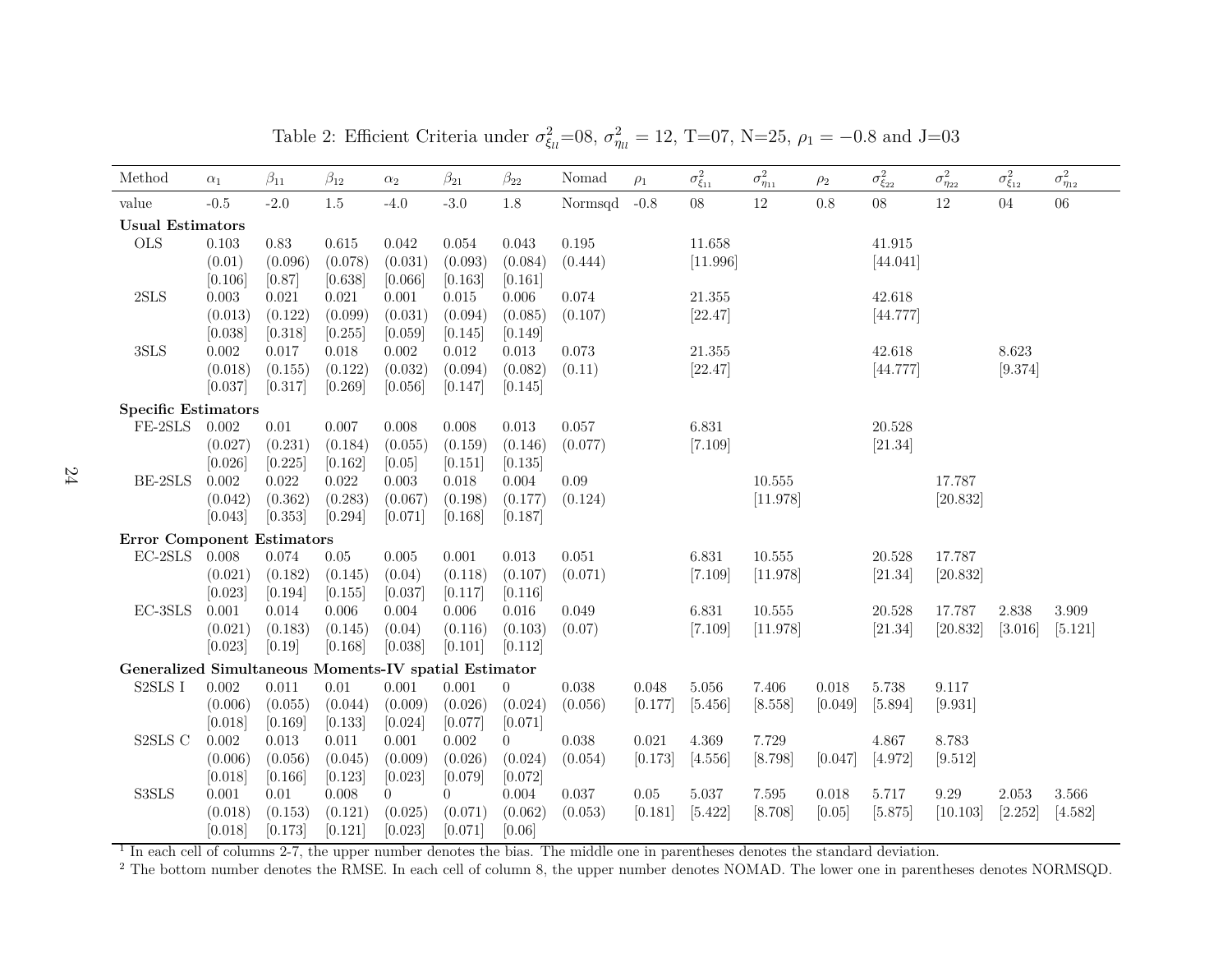| Method                                                | $\alpha_1$       | $\beta_{11}$     | $\beta_{12}$     | $\alpha_2$          | $\beta_{21}$        | $\beta_{22}$     | Nomad           | $\rho_1$  | $\sigma^2_{\xi_{11}}$ | $\sigma^2_{\eta_{11}}$ | $\rho_2$ | $\sigma^2_{\xi_{22}}$ | $\sigma^2_{\eta_{22}}$ | $\sigma^2_{\xi_{12}}$ | $\sigma^2_{\eta_{12}}$ |
|-------------------------------------------------------|------------------|------------------|------------------|---------------------|---------------------|------------------|-----------------|-----------|-----------------------|------------------------|----------|-----------------------|------------------------|-----------------------|------------------------|
| value                                                 | $-0.5$           | $-2.0$           | 1.5              | $-4.0$              | $-3.0$              | 1.8              | Normsqd         | $-0.8$    | $12\,$                | 08                     | 0.8      | 12                    | 08                     | 06                    | $04\,$                 |
| <b>Usual Estimators</b>                               |                  |                  |                  |                     |                     |                  |                 |           |                       |                        |          |                       |                        |                       |                        |
| <b>OLS</b>                                            | 0.106            | 0.852            | 0.631            | 0.037               | 0.049               | 0.033            | $\rm 0.193$     |           | 12.48                 |                        |          | 38.116                |                        |                       |                        |
|                                                       | (0.01)           | (0.096)          | (0.078)          | (0.03)              | (0.09)              | (0.082)          | (0.452)         |           | [12.702]              |                        |          | [39.35]               |                        |                       |                        |
|                                                       | [0.11]           | [0.877]          | [0.644]          | [0.053]             | [0.115]             | [0.12]           |                 |           |                       |                        |          |                       |                        |                       |                        |
| $2{\rm SLS}$                                          | $0.002\,$        | 0.016            | 0.018            | $\theta$            | 0.009               | $\overline{0}$   | 0.061           |           | 22.478                |                        |          | 38.572                |                        |                       |                        |
|                                                       | (0.013)          | (0.123)          | (0.1)            | (0.03)              | (0.091)             | (0.082)          | (0.091)         |           | [23.455]              |                        |          | [39.889]              |                        |                       |                        |
|                                                       | [0.033]          | [0.254]          | [0.233]          | [0.035]             | [0.104]             | [0.108]          |                 |           |                       |                        |          |                       |                        |                       |                        |
| $3{\rm SLS}$                                          | $0.002\,$        | 0.014            | $0.016\,$        | $\theta$            | 0.007               | $0.007\,$        | 0.061           |           | 22.478                |                        |          | 38.572                |                        | 9.358                 |                        |
|                                                       | (0.018)          | (0.156)          | (0.122)          | (0.031)             | (0.091)             | (0.079)          | (0.09)          |           | [23.455]              |                        |          | [39.889]              |                        | [9.72]                |                        |
|                                                       | [0.032]          | [0.26]           | [0.229]          | [0.036]             | [0.098]             | [0.103]          |                 |           |                       |                        |          |                       |                        |                       |                        |
| <b>Specific Estimators</b>                            |                  |                  |                  |                     |                     |                  |                 |           |                       |                        |          |                       |                        |                       |                        |
| $\rm FE\text{-}2SLS$                                  | 0.003<br>(0.033) | 0.012<br>(0.287) | 0.009<br>(0.228) | $0.01\,$<br>(0.067) | $0.01\,$<br>(0.195) | 0.016<br>(0.178) | 0.07<br>(0.095) |           | 12.763<br>[13.214]    |                        |          | 31.548<br>[32.752]    |                        |                       |                        |
|                                                       | [0.031]          | [0.276]          | [0.196]          | [0.062]             | [0.183]             | [0.166]          |                 |           |                       |                        |          |                       |                        |                       |                        |
| BE-2SLS                                               | 0.002            | 0.015            | 0.017            | 0.001               | 0.011               | 0.004            | 0.073           |           |                       | 7.447                  |          |                       | 2.382                  |                       |                        |
|                                                       | (0.035)          | (0.308)          | (0.241)          | (0.044)             | (0.131)             | (0.117)          | (0.105)         |           |                       | [8.67]                 |          |                       | [5.665]                |                       |                        |
|                                                       | [0.037]          | [0.303]          | [0.257]          | [0.042]             | [0.12]              | [0.132]          |                 |           |                       |                        |          |                       |                        |                       |                        |
| <b>Error Component Estimators</b>                     |                  |                  |                  |                     |                     |                  |                 |           |                       |                        |          |                       |                        |                       |                        |
| $EC-2SLS$                                             | 0.009            | 0.079            | $\,0.053\,$      | 0.003               | 0.004               | 0.006            | 0.052           |           | 12.763                | 7.447                  |          | 31.548                | 2.382                  |                       |                        |
|                                                       | (0.022)          | (0.194)          | (0.155)          | (0.035)             | (0.103)             | (0.093)          | (0.074)         |           | [13.214]              | [8.67]                 |          | [32.752]              | [5.665]                |                       |                        |
|                                                       | [0.026]          | [0.206]          | [0.169]          | [0.032]             | [0.106]             | [0.097]          |                 |           |                       |                        |          |                       |                        |                       |                        |
| $EC-3SLS$                                             | 0.001            | 0.015            | $0.006\,$        | 0.001               | $0.005\,$           | $0.01\,$         | $0.051\,$       |           | 12.763                | 7.447                  |          | 31.548                | 2.382                  | 5.46                  | 1.748                  |
|                                                       | (0.023)          | (0.195)          | (0.154)          | (0.035)             | (0.1)               | (0.087)          | (0.073)         |           | [13.214]              | [8.67]                 |          | [32.752]              | [5.665]                | [5.685]               | [2.831]                |
|                                                       | [0.025]          | [0.205]          | [0.175]          | [0.032]             | [0.101]             | [0.101]          |                 |           |                       |                        |          |                       |                        |                       |                        |
| Generalized Simultaneous Moments-IV spatial Estimator |                  |                  |                  |                     |                     |                  |                 |           |                       |                        |          |                       |                        |                       |                        |
| S2SLS I                                               | 0.002            | 0.011            | 0.011            | 0.001               | 0.001               | 0.001            | 0.041           | 0.025     | 9.499                 | 5.416                  | 0.008    | 8.548                 | 0.872                  |                       |                        |
|                                                       | (0.006)          | (0.048)          | (0.039)          | (0.007)             | (0.02)              | (0.018)          | (0.06)          | [0.173]   | [9.836]               | [6.298]                | [0.048]  | [8.68]                | [1.924]                |                       |                        |
|                                                       | [0.021]          | [0.187]          | [0.144]          | [0.019]             | [0.078]             | [0.067]          |                 |           |                       |                        |          |                       |                        |                       |                        |
| $\textsc{S2SLS}$ C                                    | $0.002\,$        | 0.014            | $\,0.013\,$      | 0.001               | 0.001               | 0.001            | 0.041           | 0.016     | $8.972\,$             | 5.591                  | 0.001    | 8.142                 | $0.55\,$               |                       |                        |
|                                                       | (0.006)          | (0.049)          | (0.039)          | (0.007)             | (0.02)              | (0.018)          | (0.058)         | [0.172]   | [9.18]                | [6.404]                | [0.047]  | [8.274]               | $[1.59]$               |                       |                        |
|                                                       | [0.02]           | [0.185]          | [0.133]          | [0.019]             | [0.08]              | [0.067]          |                 |           |                       |                        |          |                       |                        |                       |                        |
| S3SLS                                                 | 0.001            | 0.005            | $0.006\,$        | $\overline{0}$      | $\overline{0}$      | $0.004\,$        | 0.038           | $0.026\,$ | $9.457\,$             | $5.576\,$              | 0.008    | 8.529                 | 1.005                  | 4.167                 | 1.564                  |
|                                                       | (0.018)          | (0.157)          | (0.124)          | (0.022)             | (0.063)             | (0.054)          | (0.056)         | [0.166]   | [9.805]               | [6.435]                | [0.048]  | [8.667]               | [1.989]                | [4.307]               | [2.476]                |
|                                                       | [0.02]           | [0.174]          | [0.136]          | [0.02]              | [0.063]             | [0.052]          |                 |           |                       |                        |          |                       |                        |                       |                        |

Table 3: Efficient Criteria under  $\sigma_{\xi_l}^2 = 12$ ,  $\sigma_{\eta_l}^2 = 08$ , T=07, N=25,  $\rho_1 = -0.8$  and J=03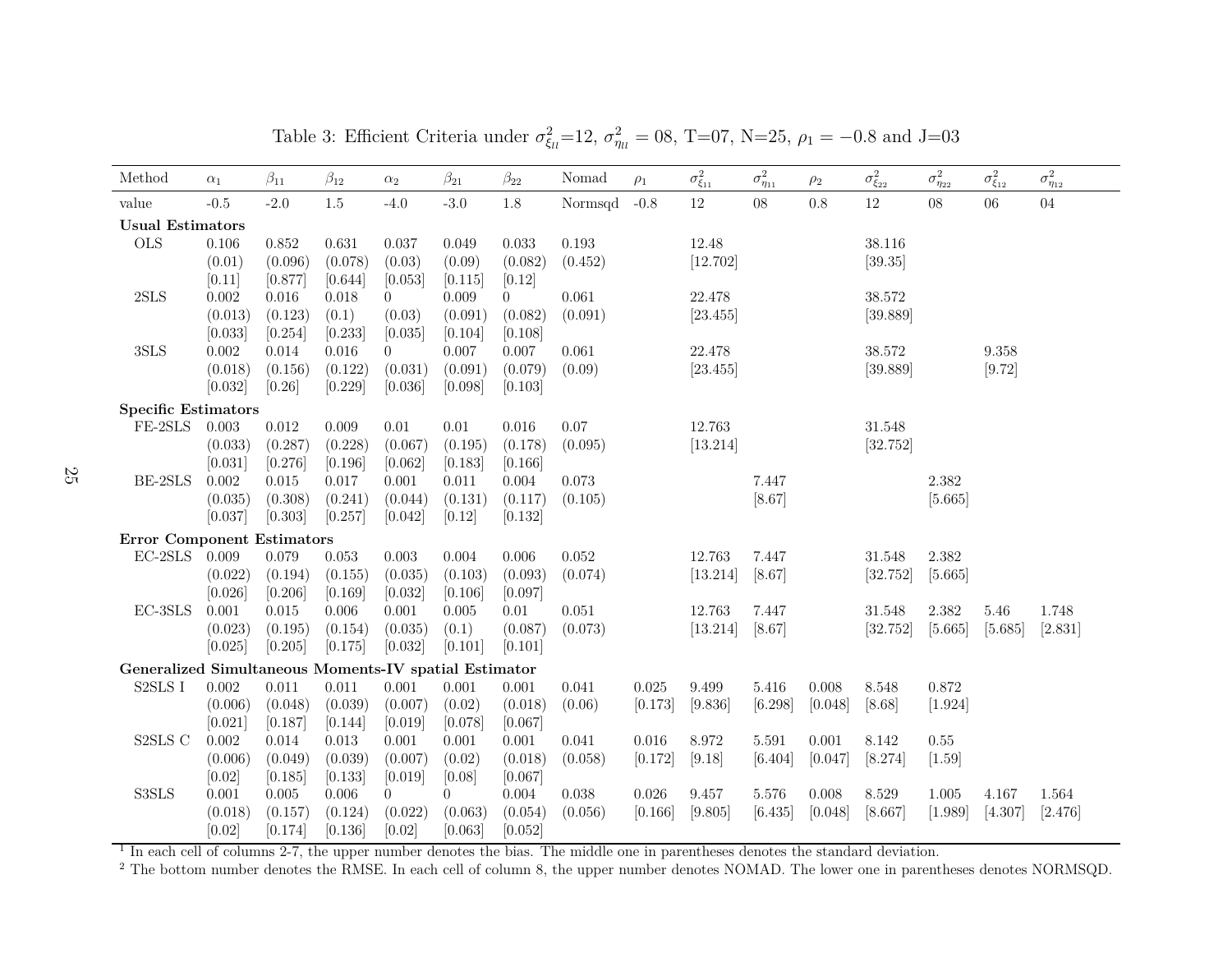| Method                                                | $\alpha_1$       | $\beta_{11}$     | $\beta_{12}$        | $\alpha_2$                | $\beta_{21}$              | $\beta_{22}$     | Nomad       | $\rho_1$         | $\sigma^2_{\xi_{11}}$ | $\sigma^2_{\eta_{11}}$ | $\rho_2$  | $\sigma^2_{\xi_{22}}$ | $\sigma^2_{\eta_{22}}$ | $\sigma^2_{\xi_{12}}$ | $\sigma^2_{\eta_{12}}$ |
|-------------------------------------------------------|------------------|------------------|---------------------|---------------------------|---------------------------|------------------|-------------|------------------|-----------------------|------------------------|-----------|-----------------------|------------------------|-----------------------|------------------------|
| value                                                 | $-0.5$           | $-2.0$           | $1.5\,$             | $-4.0$                    | $-3.0$                    | 1.8              | Normsqd     | $-0.8$           | $16\,$                | 04                     | $0.8\,$   | $16\,$                | 04                     | 08                    | $02\,$                 |
| <b>Usual Estimators</b>                               |                  |                  |                     |                           |                           |                  |             |                  |                       |                        |           |                       |                        |                       |                        |
| <b>OLS</b>                                            | 0.106            | 0.854            | 0.633               | 0.057                     | 0.078                     | 0.054            | 0.196       |                  | 13.637                |                        |           | 48.513                |                        |                       |                        |
|                                                       | (0.01)           | (0.096)          | (0.078)             | (0.033)                   | (0.101)                   | (0.092)          | (0.446)     |                  | [13.818]              |                        |           | [50.052]              |                        |                       |                        |
|                                                       | [0.107]          | [0.866]          | [0.64]              | [0.073]                   | [0.142]                   | [0.13]           |             |                  |                       |                        |           |                       |                        |                       |                        |
| $2{\rm SLS}$                                          | 0.002            | 0.012            | 0.014               | 0.001                     | 0.009                     | 0.005            | 0.055       |                  | 23.749                |                        |           | 49.506                |                        |                       |                        |
|                                                       | (0.013)          | (0.123)          | (0.1)               | (0.033)                   | (0.102)                   | (0.093)          | (0.078)     |                  | [24.372]              |                        |           | [51.11]               |                        |                       |                        |
|                                                       | [0.026]          | [0.237]          | [0.178]             | [0.039]                   | [0.114]                   | [0.109]          |             |                  |                       |                        |           |                       |                        |                       |                        |
| $3{\rm SLS}$                                          | 0.001            | 0.009            | $0.012\,$           | $\overline{0}$            | 0.009                     | 0.01             | 0.054       |                  | 23.749                |                        |           | 49.506                |                        | 10.198                |                        |
|                                                       | (0.018)          | (0.157)          | (0.123)             | (0.035)                   | (0.103)                   | (0.09)           | (0.079)     |                  | [24.372]              |                        |           | [51.11]               |                        | [10.5]                |                        |
|                                                       | [0.026]          | [0.243]          | [0.181]             | [0.039]                   | [0.102]                   | [0.104]          |             |                  |                       |                        |           |                       |                        |                       |                        |
| <b>Specific Estimators</b>                            |                  |                  |                     |                           |                           |                  |             |                  |                       |                        |           |                       |                        |                       |                        |
| $\rm FE\text{-}2SLS$                                  | 0.003            | 0.015            | 0.011               | 0.011                     | $0.012\,$                 | 0.018            | 0.081       |                  | 18.983                |                        |           | 42.662                |                        |                       |                        |
|                                                       | (0.039)          | (0.334)          | (0.266)             | (0.078)                   | (0.226)                   | (0.206)          | (0.108)     |                  | [19.713]              |                        |           | [44.305]              |                        |                       |                        |
|                                                       | [0.036]          | [0.314]          | [0.22]              | [0.071]                   | [0.211]                   | [0.193]          |             |                  |                       |                        |           |                       |                        |                       |                        |
| BE-2SLS                                               | 0.001            | 0.008            | 0.011               | 0.001                     | 0.012                     | 0.001            | $\,0.064\,$ |                  |                       | 2.507                  |           |                       | 1.316                  |                       |                        |
|                                                       | (0.028)          | (0.246)          | (0.193)             | (0.047)                   | (0.138)                   | (0.123)          | (0.091)     |                  |                       | [3.787]                |           |                       | [5.972]                |                       |                        |
|                                                       | [0.032]          | [0.268]          | [0.213]             | [0.046]                   | [0.12]                    | [0.129]          |             |                  |                       |                        |           |                       |                        |                       |                        |
| <b>Error Component Estimators</b>                     |                  |                  |                     |                           |                           |                  |             |                  |                       |                        |           |                       |                        |                       |                        |
| $EC-2SLS$                                             | 0.008            | 0.069            | 0.044               | 0.003                     | 0.004                     | 0.009            | 0.051       |                  | 18.983                | 2.507                  |           | 42.662                | 1.316                  |                       |                        |
|                                                       | (0.021)          | (0.186)          | (0.148)             | (0.038)                   | (0.112)                   | (0.101)          | (0.074)     |                  | [19.713]              | [3.787]                |           | [44.305]              | [5.972]                |                       |                        |
|                                                       | [0.024]          | [0.213]          | [0.163]             | [0.036]                   | [0.116]                   | [0.107]          |             |                  |                       |                        |           |                       |                        |                       |                        |
| EC-3SLS                                               | 0.001            | 0.013            | 0.003               | 0.001                     | 0.007                     | 0.012            | 0.051       |                  | 18.983                | 2.507                  |           | 42.662                | 1.316                  | 8.19                  | 0.359                  |
|                                                       | (0.021)          | (0.186)          | (0.147)             | (0.038)                   | (0.11)                    | (0.096)          | (0.072)     |                  | [19.713]              | [3.787]                |           | [44.305]              | [5.972]                | [8.462]               | [1.705]                |
|                                                       | [0.024]          | [0.196]          | [0.172]             | [0.036]                   | [0.109]                   | [0.106]          |             |                  |                       |                        |           |                       |                        |                       |                        |
| Generalized Simultaneous Moments-IV spatial Estimator |                  |                  |                     |                           |                           |                  |             |                  |                       |                        |           |                       |                        |                       |                        |
| S2SLS I                                               | 0.001            | 0.011            | 0.011               | $0.001\,$                 | 0.002                     | $\boldsymbol{0}$ | 0.041       | 0.01             | 14.073                | 1.623                  | $0.007\,$ | 11.932                | 0.451                  |                       |                        |
|                                                       | (0.005)          | (0.04)           | (0.032)             | (0.007)                   | (0.019)                   | (0.017)          | (0.06)      | [0.162]          | [14.356]              | [2.431]                | [0.049]   | [12.083]              | [1.794]                |                       |                        |
|                                                       | [0.02]           | [0.187]          | [0.137]             | [0.026]                   | [0.087]                   | [0.077]          |             |                  |                       |                        |           |                       |                        |                       |                        |
| ${\tt S2SLS}$ ${\cal C}$                              | 0.002            | 0.013            | $0.013\,$           | $0.001\,$                 | 0.001                     | $\overline{0}$   | 0.041       | 0.013            | 13.755                | 1.633                  | 0.001     | 11.484                | 0.064                  |                       |                        |
|                                                       | (0.005)          | (0.04)           | (0.032)             | (0.006)                   | (0.019)                   | (0.017)          | (0.059)     | [0.167]          | [14.002]              | [2.458]                | [0.046]   | [11.648]              | [1.567]                |                       |                        |
| S3SLS                                                 | [0.02]           | [0.183]          | [0.135]             | [0.026]                   | [0.087]                   | [0.076]          | 0.039       |                  | 14.047                |                        | 0.007     | 11.923                |                        |                       | 0.357                  |
|                                                       | 0.001<br>(0.017) | 0.005<br>(0.152) | $0.007\,$<br>(0.12) | $\overline{0}$<br>(0.025) | $\overline{0}$<br>(0.071) | 0.005<br>(0.062) | (0.056)     | 0.012<br>[0.163] | [14.349]              | 1.737<br>$[2.48]$      | [0.049]   | [12.089]              | 0.541<br>[1.959]       | 6.4<br>[6.589]        | [1.478]                |
|                                                       | [0.019]          | [0.178]          | [0.134]             | [0.023]                   | [0.07]                    | [0.061]          |             |                  |                       |                        |           |                       |                        |                       |                        |
|                                                       |                  |                  |                     |                           |                           |                  |             |                  |                       |                        |           |                       |                        |                       |                        |

Table 4: Efficient Criteria under  $\sigma_{\xi_l}^2 = 16$ ,  $\sigma_{\eta_l}^2 = 04$ , T=07, N=25,  $\rho_1 = -0.8$  and J=03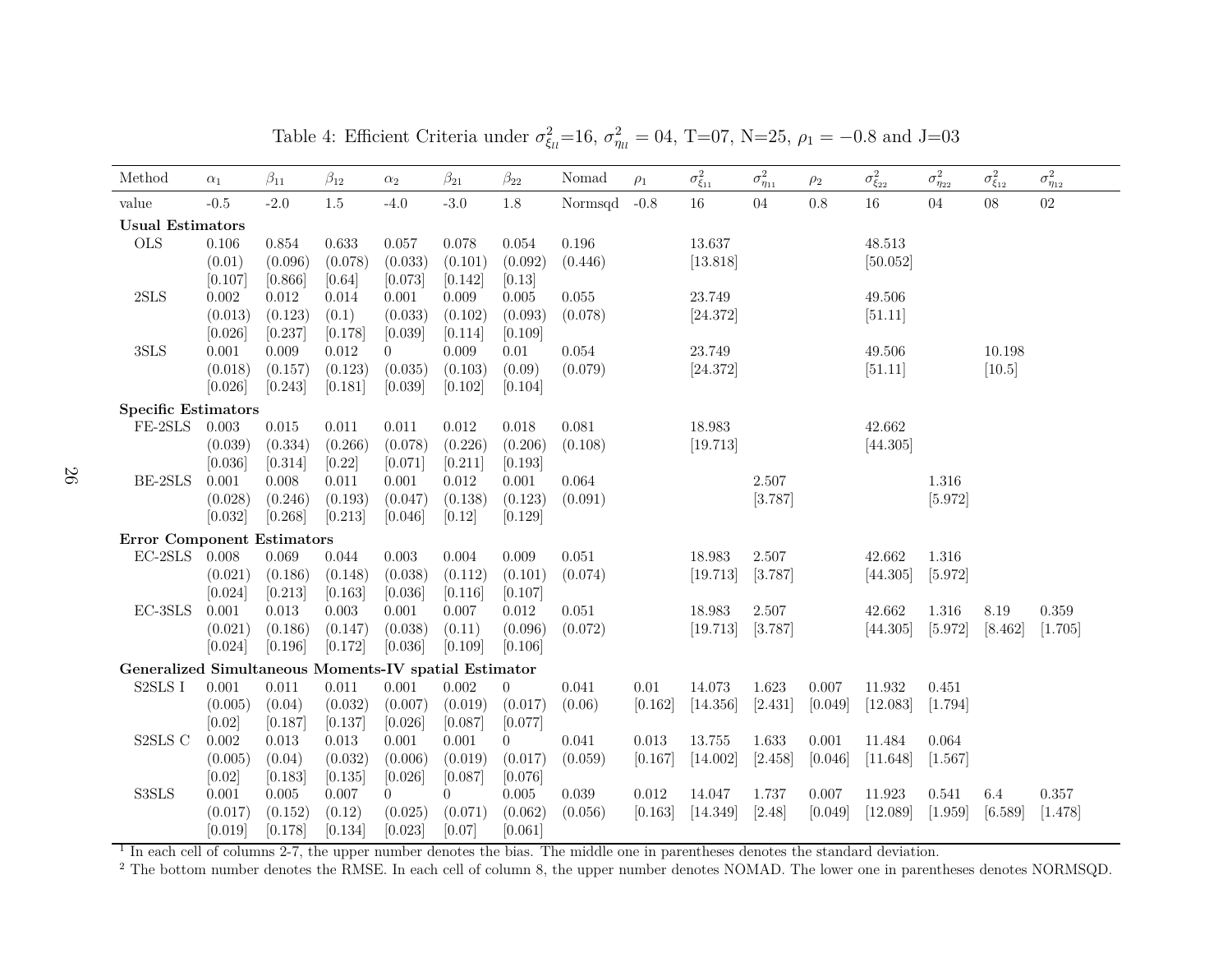| Method                                                    | $\alpha_1$       | $\beta_{11}$         | $\beta_{12}$     | $\alpha_2$       | $\beta_{21}$         | $\beta_{22}$     | Nomad    | $\rho_1$ | $\sigma^2_{\xi_{11}}$ | $\sigma^2_{\eta_{11}}$ | $\rho_2$ | $\sigma^2_{\xi_{22}}$ | $\sigma^2_{\eta_{22}}$ | $\sigma^2_{\xi_{12}}$ | $\sigma^2_{\eta_{12}}$ |
|-----------------------------------------------------------|------------------|----------------------|------------------|------------------|----------------------|------------------|----------|----------|-----------------------|------------------------|----------|-----------------------|------------------------|-----------------------|------------------------|
| value                                                     | $-0.5$           | $-2.0$               | $1.5\,$          | $-4.0$           | $-3.0$               | $1.8\,$          | Normsqd  | $-0.8$   | 04                    | 16                     | 0.8      | 04                    | $16\,$                 | 02                    | $08\,$                 |
| <b>Usual Estimators</b>                                   |                  |                      |                  |                  |                      |                  |          |          |                       |                        |          |                       |                        |                       |                        |
| <b>OLS</b>                                                | 0.093            | 0.745                | 0.552            | 0.009            | 0.006                | 0.009            | 0.172    |          | 9.258                 |                        |          | $23.016\,$            |                        |                       |                        |
|                                                           | (0.01)           | (0.093)              | (0.075)          | (0.023)          | (0.07)               | (0.063)          | (0.383)  |          | [9.811]               |                        |          | [24.052]              |                        |                       |                        |
|                                                           | [0.099]          | [0.786]              | [0.597]          | [0.047]          | [0.14]               | [0.11]           |          |          |                       |                        |          |                       |                        |                       |                        |
| 2SLS                                                      | 0.003            | 0.024                | 0.021            | 0.004            | 0.013                | 0.001            | 0.071    |          | 16.447                |                        |          | 23.106                |                        |                       |                        |
|                                                           | (0.013)          | (0.115)              | (0.093)          | (0.023)          | (0.07)               | (0.063)          | (0.106)  |          | [17.82]               |                        |          | [24.142]              |                        |                       |                        |
|                                                           | [0.039]          | [0.326]              | [0.253]          | [0.048]          | [0.129]              | [0.116]          |          |          |                       |                        |          |                       |                        |                       |                        |
| 3SLS                                                      | $\,0.003\,$      | 0.021                | 0.019            | 0.004            | 0.01                 | 0.005            | 0.07     |          | 16.447                |                        |          | 23.106                |                        | 6.999                 |                        |
|                                                           | (0.016)          | (0.14)               | (0.109)          | (0.024)          | (0.069)              | (0.06)           | (0.108)  |          | [17.82]               |                        |          | [24.142]              |                        | [7.982]               |                        |
|                                                           | [0.038]          | [0.33]               | [0.27]           | [0.047]          | [0.116]              | [0.103]          |          |          |                       |                        |          |                       |                        |                       |                        |
| <b>Specific Estimators</b>                                |                  |                      |                  |                  |                      |                  |          |          |                       |                        |          |                       |                        |                       |                        |
| FE-2SLS                                                   | 0.001            | $0.006\,$            | 0.004            | 0.005            | $0.006\,$            | 0.009            | 0.036    |          | 0.349                 |                        |          | 6.291                 |                        |                       |                        |
|                                                           | (0.017)          | (0.15)               | (0.119)          | (0.033)          | (0.095)              | (0.087)          | (0.048)  |          | [0.733]               |                        |          | [6.686]               |                        |                       |                        |
| BE-2SLS                                                   | [0.017]<br>0.003 | [0.135]<br>$0.026\,$ | [0.104]          | [0.03]           | [0.092]<br>$0.016\,$ | [0.085]<br>0.004 | 0.088    |          |                       | 11.833                 |          |                       | 14.08                  |                       |                        |
|                                                           | (0.043)          | (0.372)              | 0.023<br>(0.291) | 0.005<br>(0.058) | (0.171)              | (0.154)          | (0.135)  |          |                       | [13.491]               |          |                       | [15.193]               |                       |                        |
|                                                           | [0.046]          | [0.423]              | $[0.32]$         | [0.059]          | [0.152]              | [0.147]          |          |          |                       |                        |          |                       |                        |                       |                        |
|                                                           |                  |                      |                  |                  |                      |                  |          |          |                       |                        |          |                       |                        |                       |                        |
| <b>Error Component Estimators</b><br>$\rm EC\text{-}2SLS$ | 0.005            | 0.041                | $0.03\,$         | $\,0.003\,$      | $\overline{0}$       | 0.007            | 0.035    |          | 0.349                 | 11.833                 |          | 6.291                 | 14.08                  |                       |                        |
|                                                           | (0.015)          | (0.133)              | (0.106)          | (0.028)          | (0.081)              | (0.074)          | (0.048)  |          | [0.733]               | [13.491]               |          | [6.686]               | [15.193]               |                       |                        |
|                                                           | [0.017]          | [0.135]              | [0.113]          | [0.026]          | [0.07]               | [0.069]          |          |          |                       |                        |          |                       |                        |                       |                        |
| EC-3SLS                                                   | $\Omega$         | 0.006                | 0.003            | 0.002            | 0.003                | 0.01             | 0.034    |          | 0.349                 | 11.833                 |          | 6.291                 | 14.08                  | 0.079                 | 5.463                  |
|                                                           | (0.015)          | (0.133)              | (0.105)          | (0.027)          | (0.079)              | (0.069)          | (0.048)  |          | [0.733]               | [13.491]               |          | [6.686]               | [15.193]               | [0.412]               | [6.594]                |
|                                                           | [0.016]          | [0.137]              | [0.114]          | [0.025]          | [0.079]              | [0.074]          |          |          |                       |                        |          |                       |                        |                       |                        |
| Generalized Simultaneous Moments-IV spatial Estimator     |                  |                      |                  |                  |                      |                  |          |          |                       |                        |          |                       |                        |                       |                        |
| ${\rm S2SLS}$ I                                           | $0.001\,$        | $0.01\,$             | 0.008            | 0.001            | $\overline{0}$       | $\overline{0}$   | $0.03\,$ | 0.06     | 0.451                 | 10.031                 | 0.032    | $2.36\,$              | 12.423                 |                       |                        |
|                                                           | (0.007)          | (0.063)              | (0.05)           | (0.01)           | (0.029)              | (0.027)          | (0.044)  | [0.323]  | [1.244]               | [11.412]               | [0.07]   | [2.45]                | [13.094]               |                       |                        |
|                                                           | [0.015]          | [0.131]              | [0.102]          | [0.02]           | [0.063]              | [0.061]          |          |          |                       |                        |          |                       |                        |                       |                        |
| S2SLS C                                                   | $0.001\,$        | 0.011                | 0.008            | 0.002            | $\overline{0}$       | 0.001            | 0.03     | 0.076    | 0.114                 | 10.95                  | 0.014    | 1.855                 | 13.481                 |                       |                        |
|                                                           | (0.007)          | (0.064)              | (0.051)          | (0.01)           | (0.03)               | (0.027)          | (0.042)  | [0.329]  | [0.539]               | [12.012]               | [0.066]  | [1.906]               | [14.235]               |                       |                        |
|                                                           | [0.014]          | [0.123]              | [0.096]          | [0.02]           | [0.061]              | [0.06]           |          |          |                       |                        |          |                       |                        |                       |                        |
| S3SLS                                                     | $0.001\,$        | 0.012                | 0.008            | $\overline{0}$   | 0.003                | 0.003            | 0.029    | 0.064    | 0.434                 | 10.171                 | 0.032    | 2.332                 | 12.596                 | 0.035                 | 5.588                  |
|                                                           | (0.015)          | (0.128)              | (0.101)          | (0.02)           | (0.058)              | (0.051)          | (0.042)  | [0.308]  | [1.252]               | [11.584]               | [0.069]  | [2.418]               | [13.326]               | [0.485]               | [6.679]                |
|                                                           | [0.014]          | [0.127]              | [0.101]          | [0.018]          | [0.056]              | [0.052]          |          |          |                       |                        |          |                       |                        |                       |                        |

Table 5: Efficient Criteria under  $\sigma_{\xi_l}^2 = 0.4$ ,  $\sigma_{\eta_l}^2 = 16$ , T=07, N=25,  $\rho_1 = -0.8$  and J=07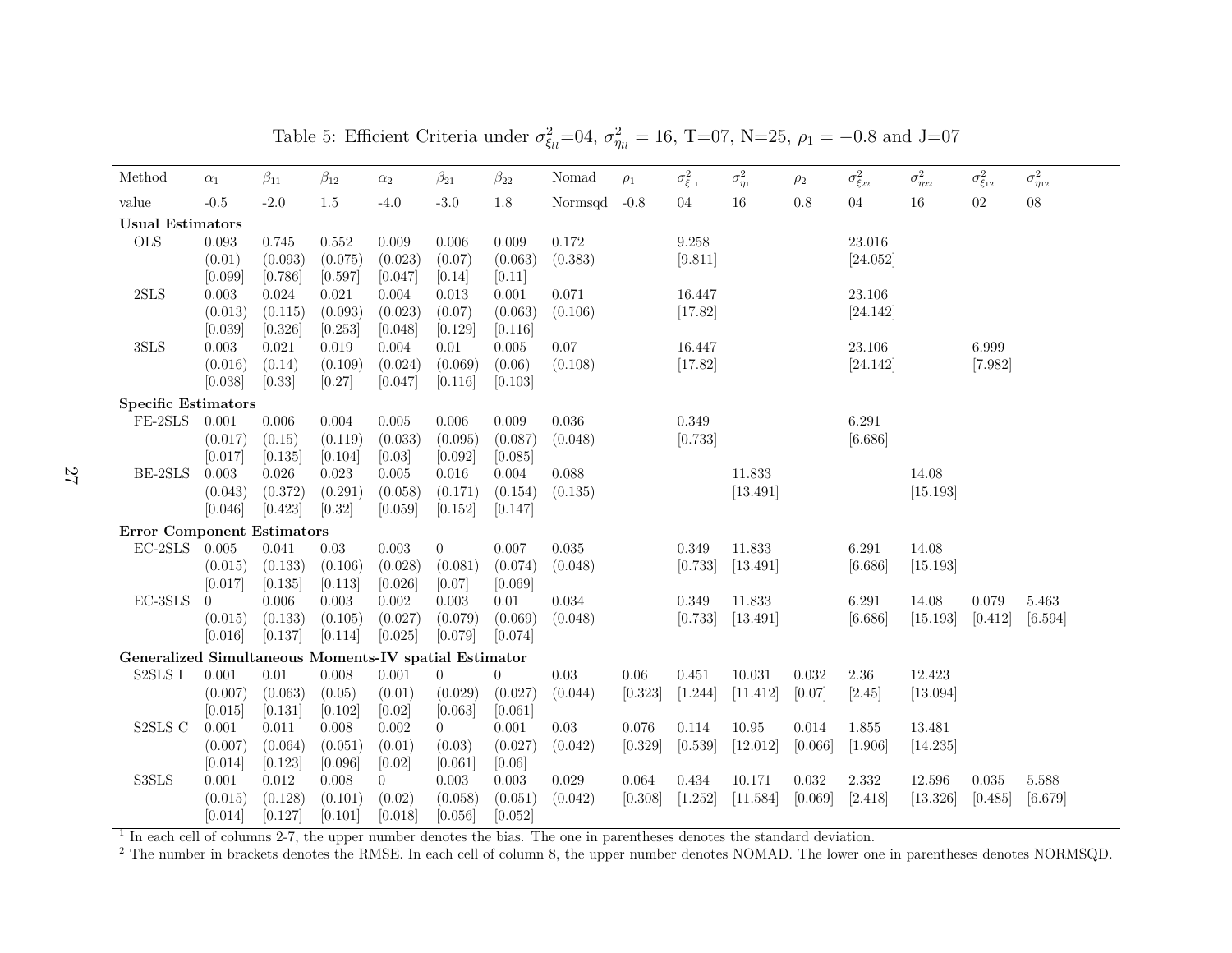| Method                                                                   | $\alpha_1$          | $\beta_{11}$     | $\beta_{12}$       | $\alpha_2$       | $\beta_{21}$       | $\beta_{22}$       | Nomad     | $\rho_1$ | $\sigma^2_{\xi_{11}}$ | $\sigma^2_{\eta_{11}}$ | $\rho_2$ | $\sigma^2_{\xi_{22}}$ | $\sigma^2_{\eta_{22}}$ | $\sigma^2_{\xi_{12}}$ | $\sigma^2_{\eta_{12}}$ |
|--------------------------------------------------------------------------|---------------------|------------------|--------------------|------------------|--------------------|--------------------|-----------|----------|-----------------------|------------------------|----------|-----------------------|------------------------|-----------------------|------------------------|
| value                                                                    | $-0.5$              | $-2.0$           | $1.5\,$            | $-4.0$           | $-3.0$             | $1.8\,$            | Normsqd   | $-0.8$   | 04                    | 16                     | 0.8      | 04                    | 16                     | 02                    | $08\,$                 |
| <b>Usual Estimators</b>                                                  |                     |                  |                    |                  |                    |                    |           |          |                       |                        |          |                       |                        |                       |                        |
| <b>OLS</b>                                                               | $\,0.092\,$         | 0.736            | 0.545              | 0.006            | 0.002              | 0.005              | 0.169     |          | 9.064                 |                        |          | 20.517                |                        |                       |                        |
|                                                                          | (0.01)              | (0.093)          | (0.075)            | (0.022)          | (0.067)            | (0.06)             | (0.373)   |          | [9.52]                |                        |          | [21.226]              |                        |                       |                        |
|                                                                          | [0.097]             | [0.783]          | [0.581]            | [0.044]          | [0.126]            | [0.105]            |           |          |                       |                        |          |                       |                        |                       |                        |
| 2SLS                                                                     | 0.003               | 0.025            | 0.022              | 0.003            | $0.012\,$          | 0.002              | 0.069     |          | 16.02                 |                        |          | 20.571                |                        |                       |                        |
|                                                                          | (0.013)             | (0.115)          | (0.092)            | (0.022)          | (0.067)            | (0.06)             | (0.103)   |          | [17.34]               |                        |          | [21.26]               |                        |                       |                        |
|                                                                          | [0.037]             | [0.312]          | [0.258]            | [0.044]          | [0.119]            | [0.104]            |           |          |                       |                        |          |                       |                        |                       |                        |
| 3SLS                                                                     | $\,0.003\,$         | 0.023            | 0.019              | 0.003            | $0.008\,$          | 0.004              | $0.068\,$ |          | 16.02                 |                        |          | 20.571                |                        | 6.868                 |                        |
|                                                                          | (0.016)             | (0.139)          | (0.108)            | (0.023)          | (0.066)            | (0.057)            | (0.107)   |          | [17.34]               |                        |          | [21.26]               |                        | [7.777]               |                        |
|                                                                          | [0.037]             | [0.329]          | [0.27]             | [0.045]          | [0.107]            | [0.103]            |           |          |                       |                        |          |                       |                        |                       |                        |
| <b>Specific Estimators</b>                                               |                     |                  |                    |                  |                    |                    |           |          |                       |                        |          |                       |                        |                       |                        |
| FE-2SLS                                                                  | 0.002               | $0.008\,$        | 0.006              | 0.004            | $0.006\,$          | 0.009              | 0.035     |          | 0.263                 |                        |          | 5.768                 |                        |                       |                        |
|                                                                          | (0.017)             | (0.148)          | (0.118)            | (0.032)          | (0.092)            | (0.084)            | (0.048)   |          | [0.697]               |                        |          | [6.203]               |                        |                       |                        |
|                                                                          | [0.016]             | [0.138]          | [0.103]            | [0.029]          | [0.085]            | [0.089]            |           |          |                       |                        |          |                       |                        |                       |                        |
| BE-2SLS                                                                  | 0.003               | 0.027            | 0.023              | 0.004            | 0.014              | 0.004              | 0.086     |          |                       | 11.503                 |          |                       | 12.186                 |                       |                        |
|                                                                          | (0.042)<br>[0.044]  | (0.369)          | (0.288)<br>[0.313] | (0.055)          | (0.162)<br>[0.142] | (0.145)<br>[0.135] | (0.128)   |          |                       | [13.003]               |          |                       | [12.885]               |                       |                        |
|                                                                          |                     | [0.394]          |                    | [0.056]          |                    |                    |           |          |                       |                        |          |                       |                        |                       |                        |
| <b>Error Component Estimators</b>                                        |                     |                  |                    |                  |                    |                    |           |          |                       |                        |          |                       |                        |                       |                        |
| $\rm EC\text{-}2SLS$                                                     | 0.004               | $0.037\,$        | 0.027              | $0.002\,$        | $\overline{0}$     | 0.007              | 0.034     |          | 0.263                 | 11.503                 |          | 5.768                 | 12.186                 |                       |                        |
|                                                                          | (0.015)             | (0.132)          | (0.105)            | (0.027)          | (0.078)            | (0.071)            | (0.046)   |          | [0.697]               | [13.003]               |          | [6.203]               | [12.885]               |                       |                        |
| EC-3SLS                                                                  | [0.016]<br>$\Omega$ | [0.135]<br>0.003 | [0.104]<br>0.001   | [0.025]<br>0.002 | [0.069]<br>0.002   | [0.066]<br>0.01    | 0.033     |          | 0.263                 | 11.503                 |          | 5.768                 | 12.186                 | 0.046                 | 5.369                  |
|                                                                          | (0.015)             | (0.132)          | (0.104)            | (0.026)          | (0.076)            | (0.066)            | (0.047)   |          | [0.697]               | [13.003]               |          | [6.203]               | [12.885]               | [0.388]               | [6.391]                |
|                                                                          | [0.015]             | [0.135]          | [0.111]            | [0.024]          | [0.071]            | [0.066]            |           |          |                       |                        |          |                       |                        |                       |                        |
|                                                                          |                     |                  |                    |                  |                    |                    |           |          |                       |                        |          |                       |                        |                       |                        |
| Generalized Simultaneous Moments-IV spatial Estimator<br>${\rm S2SLS}$ I | $0.001\,$           | $0.009\,$        | 0.007              | 0.001            | 0.001              | $\overline{0}$     | 0.031     | 0.041    | 0.442                 | $9.988\,$              | 0.036    | 2.284                 | 12.191                 |                       |                        |
|                                                                          | (0.007)             | (0.063)          | (0.05)             | (0.01)           | (0.029)            | (0.027)            | (0.046)   | [0.372]  | [1.269]               | [11.25]                | [0.073]  | [2.363]               | [12.87]                |                       |                        |
|                                                                          | [0.016]             | [0.141]          | [0.104]            | [0.02]           | [0.065]            | [0.062]            |           |          |                       |                        |          |                       |                        |                       |                        |
| S2SLS C                                                                  | 0.001               | 0.009            | 0.006              | 0.002            | $\overline{0}$     | $\overline{0}$     | $0.03\,$  | 0.104    | $0.12\,$              | 10.936                 | 0.021    | 1.861                 | 13.445                 |                       |                        |
|                                                                          | (0.007)             | (0.064)          | (0.051)            | (0.01)           | (0.03)             | (0.027)            | (0.044)   | [0.363]  | [0.561]               | [11.898]               | [0.068]  | [1.911]               | [14.173]               |                       |                        |
|                                                                          | [0.015]             | [0.142]          | [0.098]            | [0.02]           | [0.064]            | [0.06]             |           |          |                       |                        |          |                       |                        |                       |                        |
| S3SLS                                                                    | $0.001\,$           | 0.011            | 0.007              | $\overline{0}$   | $0.002\,$          | 0.003              | 0.03      | 0.045    | 0.421                 | 10.093                 | 0.035    | 2.26                  | 12.386                 | 0.027                 | 5.605                  |
|                                                                          | (0.015)             | (0.129)          | (0.101)            | (0.02)           | (0.058)            | (0.051)            | (0.045)   | [0.364]  | [1.245]               | [11.447]               | [0.073]  | [2.327]               | [13.082]               | [0.477]               | [6.565]                |
|                                                                          | [0.015]             | [0.142]          | [0.107]            | [0.019]          | [0.057]            | [0.053]            |           |          |                       |                        |          |                       |                        |                       |                        |

Table 6: Efficient Criteria under  $\sigma_{\xi_l}^2=04$ ,  $\sigma_{\eta_l}^2=16$ , T=07, N=25,  $\rho_1=-0.8$  and J=09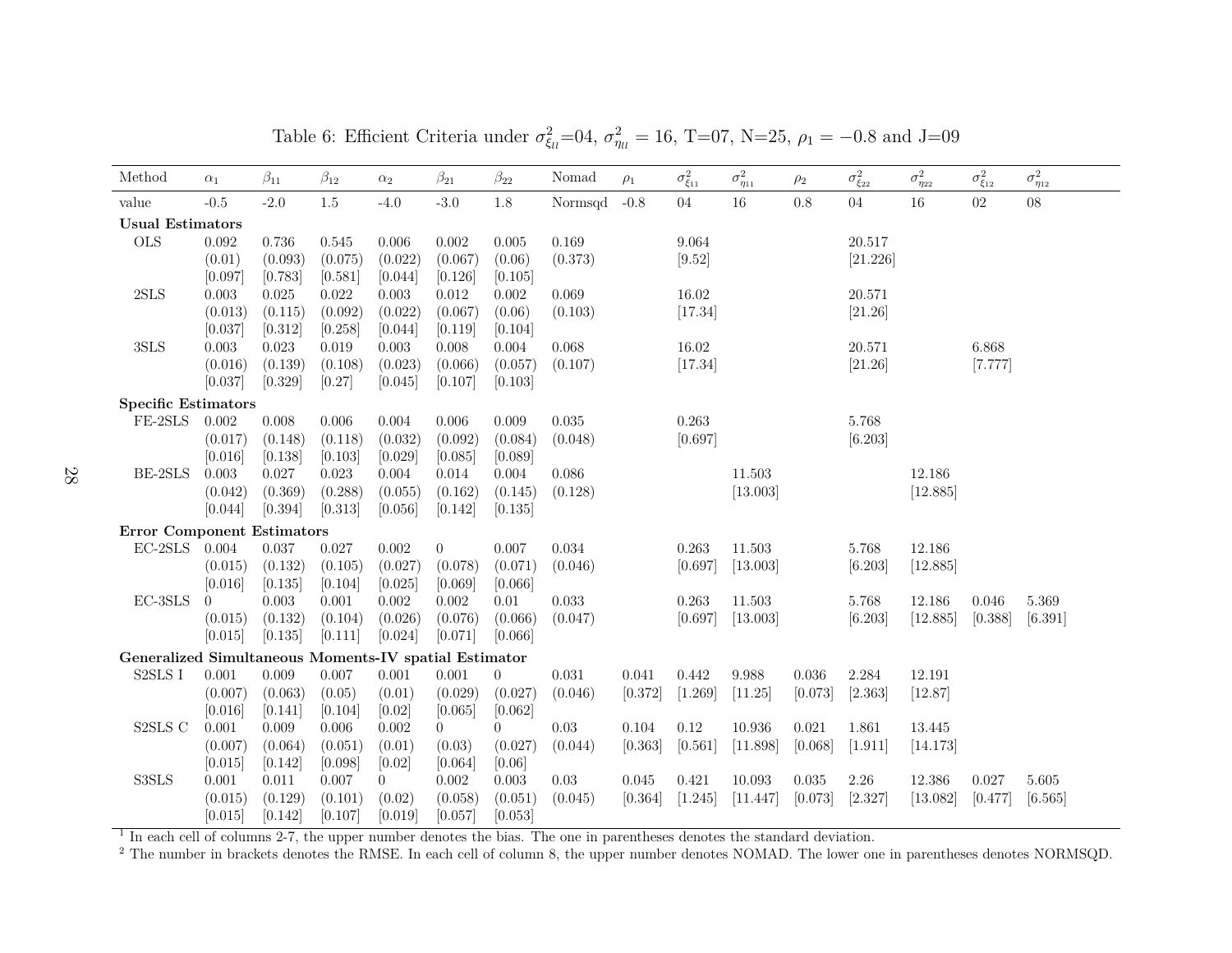| Method                                                    | $\alpha_1$         | $\beta_{11}$       | $\beta_{12}$       | $\alpha_2$       | $\beta_{21}$        | $\beta_{22}$     | Nomad     | $\rho_1$  | $\sigma^2_{\xi_{11}}$ | $\sigma^2_{\eta_{11}}$ | $\rho_2$  | $\sigma^2_{\xi_{22}}$ | $\sigma^2_{\eta_{22}}$ | $\sigma^2_{\xi_{12}}$ | $\sigma^2_{\eta_{12}}$ |
|-----------------------------------------------------------|--------------------|--------------------|--------------------|------------------|---------------------|------------------|-----------|-----------|-----------------------|------------------------|-----------|-----------------------|------------------------|-----------------------|------------------------|
| value                                                     | $-0.5$             | $-2.0$             | $1.5\,$            | $-4.0$           | $-3.0$              | $1.8\,$          | Normsqd   | $-0.8$    | 04                    | 16                     | 0.8       | $04\,$                | 16                     | 02                    | $08\,$                 |
| <b>Usual Estimators</b>                                   |                    |                    |                    |                  |                     |                  |           |           |                       |                        |           |                       |                        |                       |                        |
| <b>OLS</b>                                                | 0.1                | 0.795              | 0.612              | 0.033            | 0.044               | 0.018            | 0.191     |           | 10.844                |                        |           | 38.709                |                        |                       |                        |
|                                                           | (0.009)            | (0.079)            | (0.064)            | (0.024)          | (0.073)             | (0.067)          | (0.419)   |           | [11.384]              |                        |           | [41.23]               |                        |                       |                        |
|                                                           | [0.103]            | [0.808]            | [0.643]            | [0.078]          | [0.183]             | [0.147]          |           |           |                       |                        |           |                       |                        |                       |                        |
| 2SLS                                                      | $\,0.003\,$        | 0.03               | 0.007              | 0.006            | 0.013               | $0.017\,$        | 0.081     |           | 20.187                |                        |           | 39.397                |                        |                       |                        |
|                                                           | (0.011)            | (0.1)              | (0.082)            | (0.025)          | (0.073)             | (0.068)          | (0.114)   |           | [22.127]              |                        |           | [41.959]              |                        |                       |                        |
|                                                           | [0.039]            | [0.357]            | [0.25]             | [0.07]           | [0.187]             | [0.149]          |           |           |                       |                        |           |                       |                        |                       |                        |
| 3SLS                                                      | $0.003\,$          | 0.03               | 0.01               | 0.006            | $0.012\,$           | 0.004            | 0.081     |           | 20.187                |                        |           | 39.397                |                        | 7.864                 |                        |
|                                                           | (0.015)            | (0.126)            | (0.099)            | (0.026)          | (0.073)             | (0.066)          | (0.116)   |           | [22.127]              |                        |           | [41.959]              |                        | [9.102]               |                        |
|                                                           | [0.039]            | [0.365]            | [0.257]            | [0.072]          | [0.192]             | [0.149]          |           |           |                       |                        |           |                       |                        |                       |                        |
| <b>Specific Estimators</b>                                |                    |                    |                    |                  |                     |                  |           |           |                       |                        |           |                       |                        |                       |                        |
| FE-2SLS                                                   | 0.001              | 0.009              | 0.004              | 0.003            | 0.012               | 0.014            | 0.036     |           | 1.136                 |                        |           | 9.94                  |                        |                       |                        |
|                                                           | (0.015)            | (0.132)            | (0.105)            | (0.032)          | (0.093)             | (0.085)          | (0.05)    |           | [1.345]               |                        |           | [10.22]               |                        |                       |                        |
| BE-2SLS                                                   | [0.016]<br>0.003   | [0.145]            | [0.112]            | [0.031]          | [0.095]<br>$0.02\,$ | [0.087]          |           |           |                       |                        |           |                       |                        |                       |                        |
|                                                           |                    | 0.032              | 0.006              | 0.009<br>(0.076) | (0.218)             | 0.017<br>(0.201) | 0.103     |           |                       | 14.888<br>[17.253]     |           |                       | 26.24<br>[30.557]      |                       |                        |
|                                                           | (0.047)<br>[0.051] | (0.4)<br>[0.423]   | (0.317)<br>[0.318] | [0.086]          | [0.238]             | [0.195]          | (0.143)   |           |                       |                        |           |                       |                        |                       |                        |
|                                                           |                    |                    |                    |                  |                     |                  |           |           |                       |                        |           |                       |                        |                       |                        |
| <b>Error Component Estimators</b><br>$\rm EC\text{-}2SLS$ | 0.003              | $0.027\,$          | 0.024              | $0.002\,$        | $0.009\,$           | 0.012            | 0.036     |           |                       | 14.888                 |           |                       | 26.24                  |                       |                        |
|                                                           |                    |                    |                    | (0.029)          | (0.083)             | (0.076)          |           |           | 1.136                 | [17.253]               |           | 9.94<br>[10.22]       |                        |                       |                        |
|                                                           | (0.014)<br>[0.016] | (0.121)<br>[0.146] | (0.097)<br>[0.115] | [0.032]          | [0.09]              | [0.083]          | (0.051)   |           | [1.345]               |                        |           |                       | [30.557]               |                       |                        |
| EC-3SLS                                                   | $\theta$           | 0.001              | 0.005              | 0.001            | 0.008               | 0.01             | 0.035     |           | 1.136                 | 14.888                 |           | 9.94                  | 26.24                  | 0.352                 | 6.101                  |
|                                                           | (0.014)            | (0.121)            | (0.096)            | (0.029)          | (0.082)             | (0.073)          | (0.051)   |           | [1.345]               | [17.253]               |           | [10.22]               | [30.557]               | [0.496]               | [7.407]                |
|                                                           | [0.016]            | [0.155]            | $[0.11]$           | [0.031]          | [0.098]             | [0.082]          |           |           |                       |                        |           |                       |                        |                       |                        |
| Generalized Simultaneous Moments-IV spatial Estimator     |                    |                    |                    |                  |                     |                  |           |           |                       |                        |           |                       |                        |                       |                        |
| ${\tt S2SLS}$ I                                           | 0.001              | 0.001              | 0.002              | $\overline{0}$   | 0.001               | 0.005            | 0.026     | 0.114     | 0.666                 | 10.792                 | 0.034     | 2.864                 | 13.785                 |                       |                        |
|                                                           | (0.006)            | (0.052)            | (0.041)            | (0.008)          | (0.024)             | (0.022)          | (0.037)   | [0.207]   | [1.277]               | [12.137]               | [0.06]    | [2.949]               | [14.602]               |                       |                        |
|                                                           | [0.013]            | [0.114]            | [0.087]            | [0.019]          | [0.054]             | [0.049]          |           |           |                       |                        |           |                       |                        |                       |                        |
| ${\rm S2SLS}$ C                                           | $0.001\,$          | $0.002\,$          | $\overline{0}$     | $\overline{0}$   | $0.001\,$           | $0.005\,$        | $0.025\,$ | $0.019\,$ | $0.097\,$             | 11.03                  | $0.002\,$ | 1.937                 | 13.536                 |                       |                        |
|                                                           | (0.006)            | (0.052)            | (0.041)            | (0.008)          | (0.024)             | (0.022)          | (0.036)   | [0.144]   | [0.421]               | [11.932]               | [0.037]   | [1.972]               | [14.227]               |                       |                        |
|                                                           | [0.012]            | [0.107]            | [0.088]            | [0.019]          | [0.051]             | [0.048]          |           |           |                       |                        |           |                       |                        |                       |                        |
| S3SLS                                                     | $0.001\,$          | 0.004              | $\overline{0}$     | $\overline{0}$   | 0.001               | 0.002            | 0.024     | 0.115     | 0.676                 | 11.026                 | $0.033\,$ | 2.842                 | 13.996                 | 0.011                 | 5.641                  |
|                                                           | (0.012)            | (0.106)            | (0.083)            | (0.017)          | (0.05)              | (0.044)          | (0.034)   | [0.211]   | [1.298]               | [12.418]               | [0.056]   | [2.929]               | [14.838]               | [0.465]               | [7.012]                |
|                                                           | [0.012]            | [0.108]            | [0.075]            | [0.018]          | [0.049]             | [0.048]          |           |           |                       |                        |           |                       |                        |                       |                        |

Table 7: Efficient Criteria under  $\sigma_{\xi_l}^2 = 0.4$ ,  $\sigma_{\eta_l}^2 = 16$ , T=10, N=25,  $\rho_1 = -0.8$  and J=03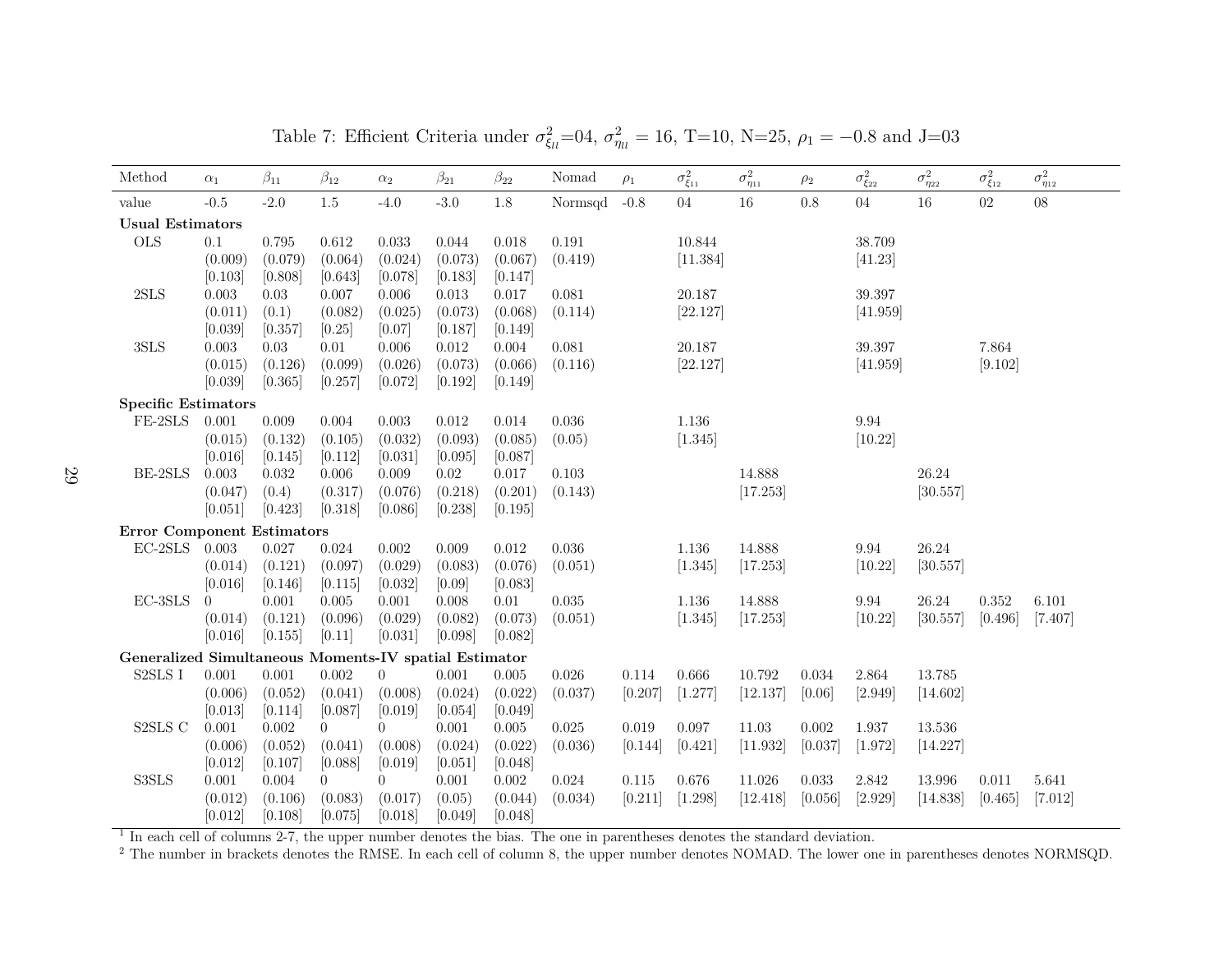| Method                                                | $\alpha_1$ | $\beta_{11}$ | $\beta_{12}$ | $\alpha_2$     | $\beta_{21}$   | $\beta_{22}$ | Nomad       | $\rho_1$  | $\sigma^2_{\xi_{11}}$ | $\sigma^2_{\eta_{11}}$ | $\rho_2$  | $\sigma^2_{\xi_{22}}$ | $\sigma^2_{\eta_{22}}$ | $\sigma^2_{\xi_{12}}$ | $\sigma^2_{\eta_{12}}$ |
|-------------------------------------------------------|------------|--------------|--------------|----------------|----------------|--------------|-------------|-----------|-----------------------|------------------------|-----------|-----------------------|------------------------|-----------------------|------------------------|
| value                                                 | $-0.5$     | $-2.0$       | $1.5\,$      | $-4.0$         | $-3.0$         | 1.8          | Normsqd     | $-0.8$    | $04\,$                | 16                     | 0.8       | $04\,$                | 16                     | 02                    | $08\,$                 |
| <b>Usual Estimators</b>                               |            |              |              |                |                |              |             |           |                       |                        |           |                       |                        |                       |                        |
| <b>OLS</b>                                            | $0.102\,$  | 0.822        | 0.615        | 0.041          | $0.05\,$       | 0.026        | 0.193       |           | 10.401                |                        |           | 38.625                |                        |                       |                        |
|                                                       | (0.007)    | (0.062)      | (0.052)      | (0.02)         | (0.06)         | (0.055)      | (0.443)     |           | [11.002]              |                        |           | [40.715]              |                        |                       |                        |
|                                                       | [0.105]    | [0.858]      | [0.649]      | [0.066]        | [0.186]        | [0.159]      |             |           |                       |                        |           |                       |                        |                       |                        |
| $2{\rm SLS}$                                          | 0.004      | 0.044        | 0.024        | 0.005          | 0.005          | $0.007\,$    | 0.075       |           | 19.028                |                        |           | 39.221                |                        |                       |                        |
|                                                       | (0.009)    | (0.078)      | (0.065)      | (0.02)         | (0.06)         | (0.055)      | (0.106)     |           | [20.36]               |                        |           | [41.43]               |                        |                       |                        |
|                                                       | [0.035]    | [0.263]      | [0.255]      | [0.06]         | [0.174]        | [0.17]       |             |           |                       |                        |           |                       |                        |                       |                        |
| 3SLS                                                  | 0.004      | 0.043        | 0.021        | 0.004          | $\,0.003\,$    | 0.005        | 0.075       |           | 19.028                |                        |           | 39.221                |                        | 8.11                  |                        |
|                                                       | (0.011)    | (0.098)      | (0.078)      | (0.021)        | (0.06)         | (0.053)      | (0.105)     |           | [20.36]               |                        |           | [41.43]               |                        | [9.263]               |                        |
|                                                       | [0.035]    | [0.273]      | [0.245]      | [0.058]        | [0.192]        | [0.156]      |             |           |                       |                        |           |                       |                        |                       |                        |
| <b>Specific Estimators</b>                            |            |              |              |                |                |              |             |           |                       |                        |           |                       |                        |                       |                        |
| FE-2SLS                                               | 0.001      | $0.006\,$    | 0.001        | 0.005          | 0.001          | 0.001        | 0.025       |           | 1.13                  |                        |           | 9.855                 |                        |                       |                        |
|                                                       | (0.012)    | (0.105)      | (0.084)      | (0.026)        | (0.074)        | (0.068)      | (0.034)     |           | [1.263]               |                        |           | [10.07]               |                        |                       |                        |
|                                                       | [0.01]     | [0.09]       | [0.073]      | [0.028]        | [0.08]         | [0.067]      |             |           |                       |                        |           |                       |                        |                       |                        |
| BE-2SLS                                               | 0.006      | 0.056        | 0.032        | 0.007          | 0.007          | $0.012\,$    | 0.096       |           |                       | 13.844                 |           |                       | 26.465                 |                       |                        |
|                                                       | (0.044)    | (0.377)      | (0.303)      | (0.074)        | (0.22)         | (0.201)      | (0.136)     |           |                       | [15.668]               |           |                       | $[30]$                 |                       |                        |
|                                                       | [0.042]    | [0.349]      | [0.313]      | [0.072]        | [0.215]        | [0.219]      |             |           |                       |                        |           |                       |                        |                       |                        |
| <b>Error Component Estimators</b>                     |            |              |              |                |                |              |             |           |                       |                        |           |                       |                        |                       |                        |
| $\rm EC\text{-}2SLS$                                  | 0.004      | 0.037        | 0.024        | 0.003          | 0.001          | $0.002\,$    | $0.026\,$   |           | $1.13\,$              | 13.844                 |           | $\boldsymbol{9.855}$  | 26.465                 |                       |                        |
|                                                       | (0.011)    | (0.099)      | (0.079)      | (0.024)        | (0.069)        | (0.063)      | (0.035)     |           | [1.263]               | [15.668]               |           | [10.07]               | $[30]$                 |                       |                        |
|                                                       | [0.011]    | [0.095]      | [0.077]      | [0.026]        | [0.071]        | [0.059]      |             |           |                       |                        |           |                       |                        |                       |                        |
| $\operatorname{EC-3SLS}$                              | $0.002\,$  | 0.018        | 0.01         | 0.003          | 0.001          | 0.003        | $\,0.024\,$ |           | 1.13                  | 13.844                 |           | 9.855                 | 26.465                 | 0.339                 | 6.348                  |
|                                                       | (0.011)    | (0.099)      | (0.078)      | (0.024)        | (0.068)        | (0.061)      | (0.033)     |           | [1.263]               | [15.668]               |           | [10.07]               | [30]                   | [0.447]               | [7.746]                |
|                                                       | [0.01]     | [0.088]      | [0.071]      | [0.026]        | [0.071]        | [0.061]      |             |           |                       |                        |           |                       |                        |                       |                        |
| Generalized Simultaneous Moments-IV spatial Estimator |            |              |              |                |                |              |             |           |                       |                        |           |                       |                        |                       |                        |
| ${\tt S2SLS}$ I                                       | 0.001      | 0.009        | 0.003        | $\theta$       | $\overline{0}$ | 0.002        | 0.018       | 0.118     | 0.466                 | 10.248                 | 0.033     | 2.758                 | 13.736                 |                       |                        |
|                                                       | (0.005)    | (0.042)      | (0.034)      | (0.007)        | (0.02)         | (0.018)      | (0.025)     | [0.188]   | [0.971]               | [11.483]               | [0.051]   | [2.848]               | [14.545]               |                       |                        |
|                                                       | [0.008]    | [0.076]      | [0.057]      | [0.014]        | [0.04]         | [0.033]      |             |           |                       |                        |           |                       |                        |                       |                        |
| S2SLS C                                               | 0.001      | 0.006        | 0.002        | $\overline{0}$ | $\overline{0}$ | 0.002        | 0.018       | $0.008\,$ | 0.067                 | 11.026                 | 0.002     | 1.914                 | 13.673                 |                       |                        |
|                                                       | (0.005)    | (0.042)      | (0.033)      | (0.007)        | (0.02)         | (0.018)      | (0.025)     | [0.109]   | [0.357]               | [11.78]                | [0.031]   | [1.944]               | [14.384]               |                       |                        |
|                                                       | [0.008]    | [0.08]       | [0.056]      | [0.014]        | [0.037]        | [0.033]      |             |           |                       |                        |           |                       |                        |                       |                        |
| S3SLS                                                 | $0.001\,$  | 0.008        | $0.003\,$    | $\overline{0}$ | $\overline{0}$ | $\,0.003\,$  | 0.017       | $0.118\,$ | 0.469                 | 10.544                 | $0.032\,$ | 2.748                 | 14.04                  | $0.066\,$             | $5.824\,$              |
|                                                       | (0.01)     | (0.084)      | (0.067)      | (0.014)        | (0.04)         | (0.035)      | (0.024)     | [0.181]   | [0.939]               | [11.715]               | [0.048]   | [2.835]               | [14.872]               | [0.4]                 | [7.129]                |
|                                                       | [0.007]    | [0.07]       | [0.055]      | [0.014]        | [0.045]        | [0.032]      |             |           |                       |                        |           |                       |                        |                       |                        |

Table 8: Efficient Criteria under  $\sigma_{\xi_l}^2 = 0.4$ ,  $\sigma_{\eta_l}^2 = 16$ , T=15, N=25,  $\rho_1 = -0.8$  and J=03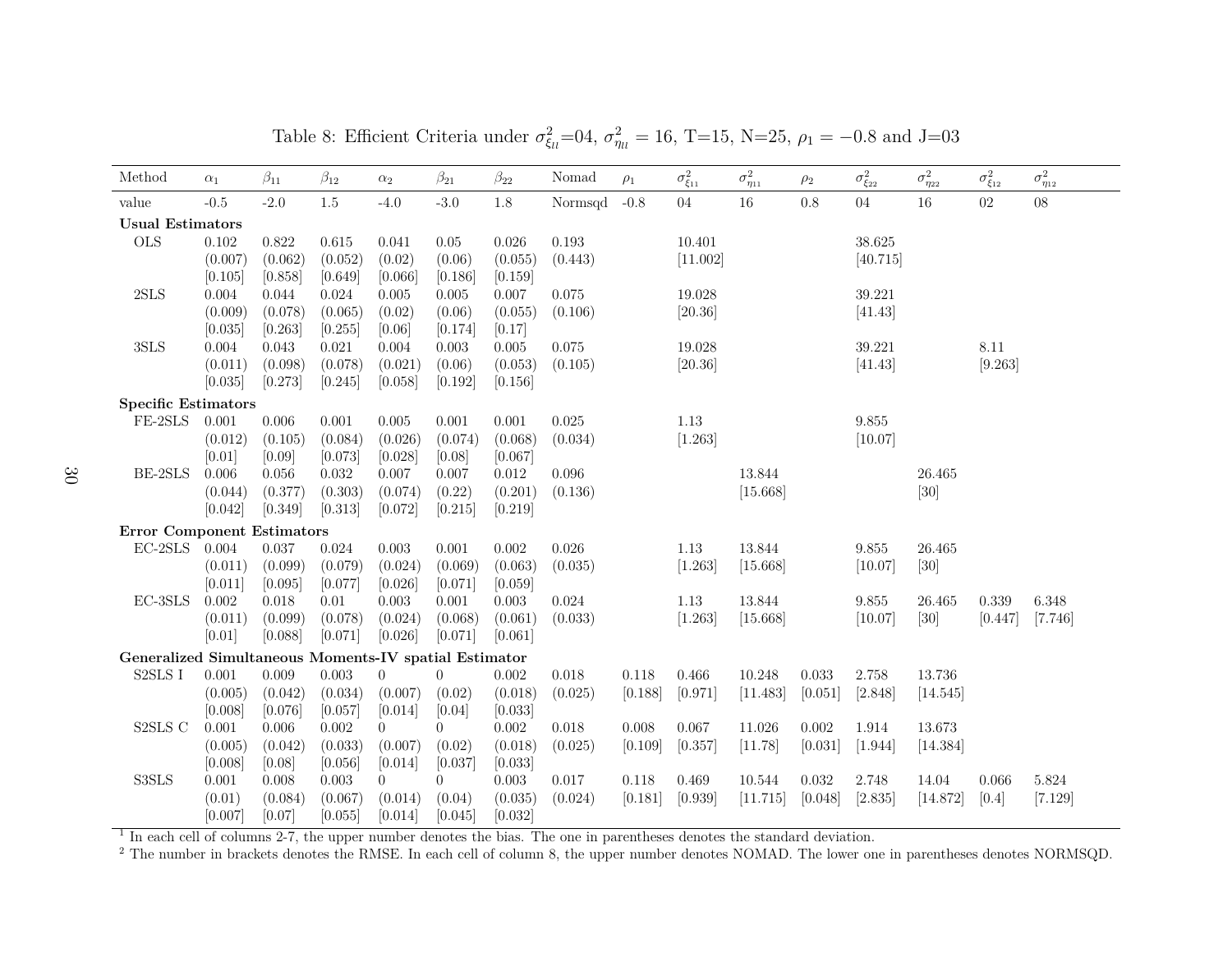| Method                                                | $\alpha_1$       | $\beta_{11}$        | $\beta_{12}$         | $\alpha_2$                | $\beta_{21}$              | $\beta_{22}$           | Nomad     | $\rho_1$  | $\sigma^2_{\xi_{11}}$ | $\sigma^2_{\eta_{11}}$ | $\rho_2$  | $\sigma^2_{\xi_{22}}$ | $\sigma^2_{\eta_{22}}$ | $\sigma^2_{\xi_{12}}$ | $\sigma^2_{\eta_{12}}$ |
|-------------------------------------------------------|------------------|---------------------|----------------------|---------------------------|---------------------------|------------------------|-----------|-----------|-----------------------|------------------------|-----------|-----------------------|------------------------|-----------------------|------------------------|
| value                                                 | $-0.5$           | $-2.0$              | $1.5\,$              | $-4.0$                    | $-3.0$                    | 1.8                    | Normsqd   | $-0.8$    | $04\,$                | $16\,$                 | 0.8       | 04                    | $16\,$                 | 02                    | $08\,$                 |
| <b>Usual Estimators</b>                               |                  |                     |                      |                           |                           |                        |           |           |                       |                        |           |                       |                        |                       |                        |
| <b>OLS</b>                                            | 0.088            | 0.705               | $0.522\,$            | 0.036                     | 0.043                     | 0.038                  | 0.171     |           | 9.24                  |                        |           | 38.703                |                        |                       |                        |
|                                                       | (0.01)           | (0.093)             | (0.075)              | (0.029)                   | (0.088)                   | (0.08)                 | (0.352)   |           | [9.725]               |                        |           | [41.704]              |                        |                       |                        |
|                                                       | [0.094]          | [0.746]             | [0.562]              | [0.07]                    | [0.173]                   | [0.167]                |           |           |                       |                        |           |                       |                        |                       |                        |
| 2SLS                                                  | 0.003            | 0.024               | $\,0.023\,$          | 0.002                     | 0.017                     | $0.006\,$              | 0.076     |           | 15.744                |                        |           | $39.32\,$             |                        |                       |                        |
|                                                       | (0.012)          | (0.113)             | (0.091)              | (0.029)                   | (0.089)                   | (0.08)                 | (0.105)   |           | [16.859]              |                        |           | [42.372]              |                        |                       |                        |
|                                                       | [0.038]          | [0.306]             | [0.248]              | [0.063]                   | [0.155]                   | [0.157]                |           |           |                       |                        |           |                       |                        |                       |                        |
| $3{\rm SLS}$                                          | 0.003            | $\,0.021\,$         | $0.02\,$             | 0.003                     | 0.014                     | $\,0.013\,$            | $0.075\,$ |           | 15.744                |                        |           | 39.32                 |                        | 7.889                 |                        |
|                                                       | (0.016)          | (0.138)             | (0.108)              | (0.03)                    | (0.089)                   | (0.077)                | (0.11)    |           | [16.859]              |                        |           | [42.372]              |                        | [8.936]               |                        |
|                                                       | [0.037]          | [0.315]             | [0.269]              | [0.061]                   | [0.16]                    | [0.147]                |           |           |                       |                        |           |                       |                        |                       |                        |
| <b>Specific Estimators</b>                            |                  |                     |                      |                           |                           |                        |           |           |                       |                        |           |                       |                        |                       |                        |
| FE-2SLS                                               | 0.001            | $0.006\,$           | $0.004\,$            | 0.006                     | 0.006                     | 0.009                  | 0.038     |           | 0.219                 |                        |           | 9.69                  |                        |                       |                        |
|                                                       | (0.017)          | (0.147)             | (0.117)              | (0.039)                   | (0.113)                   | (0.103)                | (0.051)   |           | [0.64]                |                        |           | [10.095]              |                        |                       |                        |
|                                                       | [0.016]          | [0.145]             | [0.106]              | [0.035]                   | [0.107]                   | [0.096]                |           |           |                       |                        |           |                       |                        |                       |                        |
| BE-2SLS                                               | 0.003            | 0.027               | 0.026                | 0.003                     | 0.021                     | 0.005                  | 0.094     |           |                       | 11.305                 |           |                       | 26.162                 |                       |                        |
|                                                       | (0.042)          | (0.366)             | (0.287)              | (0.075)                   | (0.222)                   | (0.198)                | (0.131)   |           |                       | [12.679]               |           |                       | [29.519]               |                       |                        |
|                                                       | [0.046]          | [0.37]              | [0.307]              | [0.081]                   | [0.183]                   | [0.206]                |           |           |                       |                        |           |                       |                        |                       |                        |
| <b>Error Component Estimators</b>                     |                  |                     |                      |                           |                           |                        |           |           |                       |                        |           |                       |                        |                       |                        |
| $EC-2SLS$                                             | 0.004            | 0.038               | 0.027                | 0.005                     | 0.001                     | 0.01                   | 0.037     |           | 0.219                 | 11.305                 |           | 9.69                  | 26.162                 |                       |                        |
|                                                       | (0.015)          | (0.131)             | (0.105)              | (0.033)                   | (0.097)                   | (0.089)                | (0.05)    |           | [0.64]                | [12.679]               |           | [10.095]              | [29.519]               |                       |                        |
|                                                       | [0.016]          | [0.135]             | [0.108]              | [0.03]                    | [0.095]                   | [0.088]                |           |           |                       |                        |           |                       |                        |                       |                        |
| EC-3SLS                                               | $\left( \right)$ | 0.005               | 0.002                | 0.004                     | 0.004                     | 0.013                  | 0.036     |           | 0.219                 | 11.305                 |           | 9.69                  | 26.162                 | 0.313                 | 6.07                   |
|                                                       | (0.015)          | (0.131)             | (0.104)              | (0.033)                   | (0.095)                   | (0.084)                | (0.049)   |           | [0.64]                | [12.679]               |           | [10.095]              | [29.519]               | [0.587]               | $[7.38]$               |
|                                                       | [0.015]          | [0.134]             | [0.11]               | [0.029]                   | [0.087]                   | [0.086]                |           |           |                       |                        |           |                       |                        |                       |                        |
| Generalized Simultaneous Moments-IV spatial Estimator |                  |                     |                      |                           |                           |                        |           |           |                       |                        |           |                       |                        |                       |                        |
| S2SLS I                                               | 0.001            | $0.01\,$            | 0.007                | 0.001                     | 0.001                     | $\overline{0}$         | $0.03\,$  | $0.026\,$ | 0.419                 | 10.023                 | 0.037     | 2.844                 | 13.797                 |                       |                        |
|                                                       | (0.007)          | (0.064)             | (0.051)              | (0.01)                    | (0.029)                   | (0.026)                | (0.045)   | [0.153]   | [1.185]               | [11.231]               | [0.069]   | [3.012]               | [14.624]               |                       |                        |
|                                                       | [0.015]          | [0.138]             | [0.105]              | [0.019]                   | [0.062]                   | [0.053]                |           |           |                       |                        |           |                       |                        |                       |                        |
| S2SLS C                                               | 0.001            | 0.01                | $0.007\,$            | $0.001\,$                 | 0.002                     | $\overline{0}$         | 0.029     | 0.024     | $0.101\,$             | 11.042                 |           | 1.834                 | 13.45                  |                       |                        |
|                                                       | (0.007)          | (0.064)             | (0.051)              | (0.01)                    | (0.029)                   | (0.026)                | (0.042)   | [0.157]   | [0.533]               | [12.092]               | [0.046]   | [1.901]               | [14.187]               |                       |                        |
| S3SLS                                                 | [0.014]<br>0.001 | [0.132]<br>$0.01\,$ | [0.098]<br>$0.007\,$ | [0.019]<br>$\overline{0}$ | [0.061]<br>$\overline{0}$ | [0.054]<br>$\,0.003\,$ | 0.029     | 0.027     | 0.41                  | 10.221                 | $0.036\,$ | $2.81\,$              | 13.947                 | 0.006                 | 5.702                  |
|                                                       | (0.015)          | (0.128)             | (0.101)              | (0.021)                   | (0.06)                    | (0.052)                | (0.041)   | [0.145]   | [1.157]               | [11.417]               | [0.07]    | [2.977]               | [14.792]               | [0.503]               | [6.738]                |
|                                                       | [0.014]          | [0.135]             | [0.094]              | [0.018]                   | [0.056]                   | [0.047]                |           |           |                       |                        |           |                       |                        |                       |                        |
|                                                       |                  |                     |                      |                           |                           |                        |           |           |                       |                        |           |                       |                        |                       |                        |

Table 9: Efficient Criteria under  $\sigma_{\xi_l}^2 = 0.4$ ,  $\sigma_{\eta_l}^2 = 16$ , T=07, N=25,  $\rho_1 = -0.4$  and J=03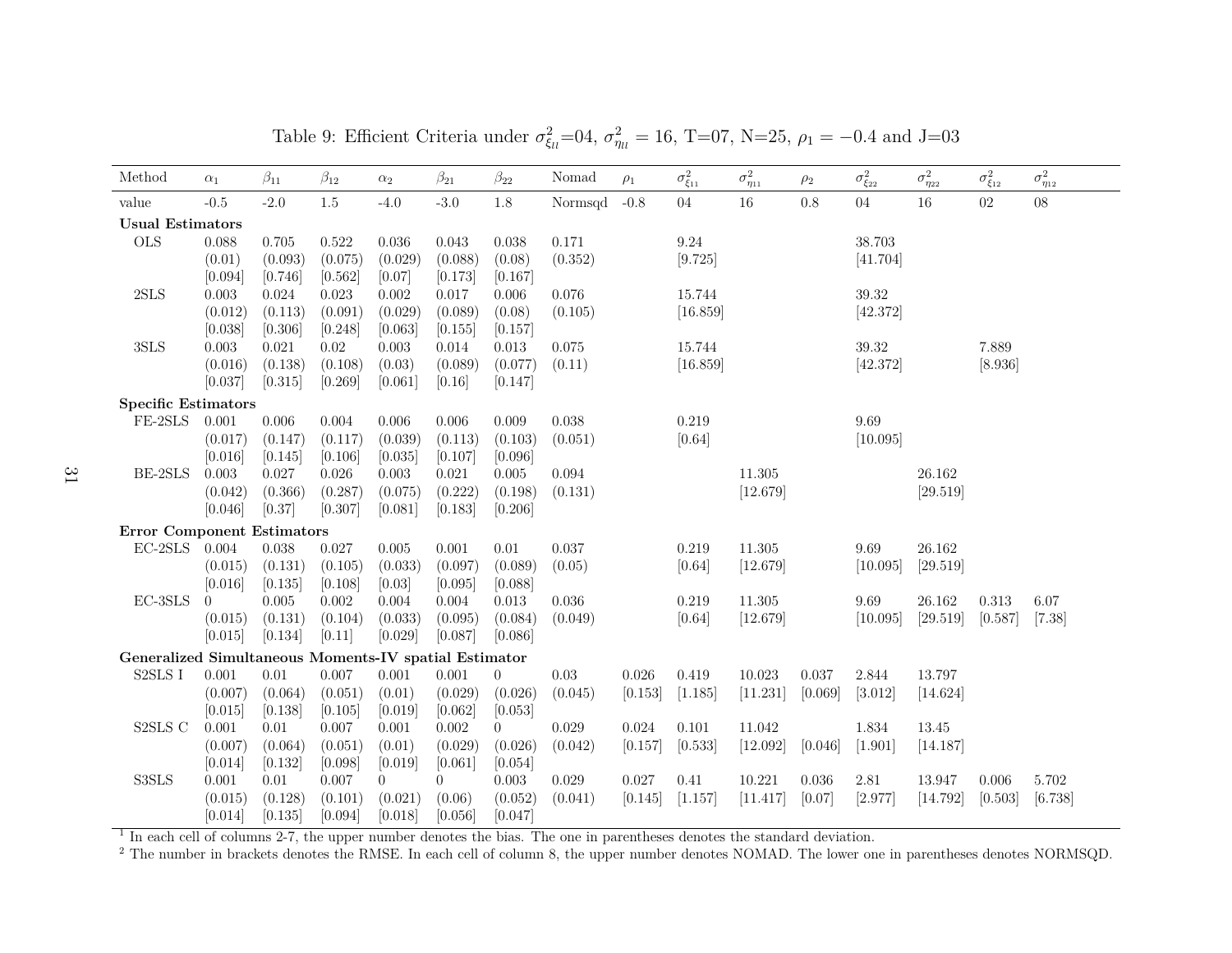| Method                                                | $\alpha_1$  | $\beta_{11}$ | $\beta_{12}$ | $\alpha_2$     | $\beta_{21}$   | $\beta_{22}$   | Nomad   | $\rho_1$  | $\sigma^2_{\xi_{11}}$ | $\sigma^2_{\eta_{11}}$ | $\rho_2$    | $\sigma^2_{\xi_{22}}$ | $\sigma^2_{\eta_{22}}$ | $\sigma^2_{\xi_{12}}$ | $\sigma^2_{\eta_{12}}$ |
|-------------------------------------------------------|-------------|--------------|--------------|----------------|----------------|----------------|---------|-----------|-----------------------|------------------------|-------------|-----------------------|------------------------|-----------------------|------------------------|
| value                                                 | $-0.5$      | $-2.0$       | $1.5\,$      | $-4.0$         | $-3.0$         | $1.8\,$        | Normsqd | $-0.8$    | $04\,$                | 16                     | 0.8         | $04\,$                | 16                     | 02                    | $08\,$                 |
| <b>Usual Estimators</b>                               |             |              |              |                |                |                |         |           |                       |                        |             |                       |                        |                       |                        |
| <b>OLS</b>                                            | 0.086       | 0.687        | 0.509        | 0.027          | 0.029          | $0.03\,$       | 0.167   |           | 9.441                 |                        |             | 38.852                |                        |                       |                        |
|                                                       | (0.011)     | (0.095)      | (0.077)      | (0.029)        | (0.089)        | (0.08)         | (0.337) |           | [10.019]              |                        |             | [41.996]              |                        |                       |                        |
|                                                       | [0.09]      | [0.733]      | [0.543]      | [0.068]        | [0.169]        | [0.165]        |         |           |                       |                        |             |                       |                        |                       |                        |
| $2{\rm SLS}$                                          | 0.003       | 0.028        | 0.025        | $0.002\,$      | 0.017          | 0.006          | 0.074   |           | 15.431                |                        |             | 39.264                |                        |                       |                        |
|                                                       | (0.013)     | (0.114)      | (0.092)      | (0.029)        | (0.089)        | (0.08)         | (0.102) |           | [16.769]              |                        |             | [42.449]              |                        |                       |                        |
|                                                       | [0.037]     | [0.292]      | [0.248]      | [0.063]        | [0.154]        | [0.154]        |         |           |                       |                        |             |                       |                        |                       |                        |
| 3SLS                                                  | $\,0.003\,$ | 0.024        | 0.022        | $\,0.003\,$    | $0.014\,$      | 0.016          | 0.073   |           | 15.431                |                        |             | 39.264                |                        | 10.332                |                        |
|                                                       | (0.016)     | (0.136)      | (0.106)      | (0.03)         | (0.088)        | (0.074)        | (0.102) |           | [16.769]              |                        |             | [42.449]              |                        | [11.674]              |                        |
|                                                       | [0.036]     | [0.308]      | [0.239]      | [0.061]        | [0.147]        | [0.15]         |         |           |                       |                        |             |                       |                        |                       |                        |
| <b>Specific Estimators</b>                            |             |              |              |                |                |                |         |           |                       |                        |             |                       |                        |                       |                        |
| FE-2SLS                                               | 0.001       | $0.007\,$    | 0.003        | 0.006          | 0.006          | 0.009          | 0.039   |           | 0.466                 |                        |             | 9.698                 |                        |                       |                        |
|                                                       | (0.017)     | (0.152)      | (0.12)       | (0.039)        | (0.113)        | (0.103)        | (0.052) |           | [0.818]               |                        |             | [10.105]              |                        |                       |                        |
|                                                       | [0.017]     | [0.158]      | [0.098]      | [0.036]        | [0.107]        | [0.096]        |         |           |                       |                        |             |                       |                        |                       |                        |
| BE-2SLS                                               | 0.003       | 0.031        | 0.028        | $\,0.003\,$    | 0.02           | 0.005          | 0.092   |           |                       | 10.724                 |             |                       | 26.099                 |                       |                        |
|                                                       | (0.041)     | (0.357)      | (0.28)       | (0.075)        | (0.222)        | (0.198)        | (0.128) |           |                       | [12.218]               |             |                       | [29.545]               |                       |                        |
|                                                       | [0.044]     | [0.379]      | [0.294]      | [0.081]        | [0.185]        | [0.206]        |         |           |                       |                        |             |                       |                        |                       |                        |
| <b>Error Component Estimators</b>                     |             |              |              |                |                |                |         |           |                       |                        |             |                       |                        |                       |                        |
| $\operatorname{EC-2SLS}$                              | 0.004       | $\,0.035\,$  | 0.026        | 0.005          | $\overline{0}$ | $0.01\,$       | 0.038   |           | 0.466                 | 10.724                 |             | 9.698                 | 26.099                 |                       |                        |
|                                                       | (0.015)     | (0.134)      | (0.107)      | (0.033)        | (0.097)        | (0.089)        | (0.051) |           | [0.818]               | [12.218]               |             | [10.105]              | [29.545]               |                       |                        |
|                                                       | [0.016]     | [0.145]      | [0.114]      | [0.029]        | [0.095]        | [0.086]        |         |           |                       |                        |             |                       |                        |                       |                        |
| $EC-3SLS$                                             | $\theta$    | $\,0.003\,$  | 0.001        | $0.003\,$      | 0.004          | 0.013          | 0.036   |           | 0.466                 | 10.724                 |             | 9.698                 | 26.099                 | 1.109                 | 7.585                  |
|                                                       | (0.015)     | (0.133)      | (0.105)      | (0.033)        | (0.094)        | (0.082)        | (0.048) |           | [0.818]               | [12.218]               |             | [10.105]              | [29.545]               | [1.437]               | [9.453]                |
|                                                       | [0.016]     | [0.134]      | [0.106]      | [0.029]        | [0.091]        | [0.086]        |         |           |                       |                        |             |                       |                        |                       |                        |
| Generalized Simultaneous Moments-IV spatial Estimator |             |              |              |                |                |                |         |           |                       |                        |             |                       |                        |                       |                        |
| ${\tt S2SLS}$ I                                       | 0.002       | $0.01\,$     | 0.008        | 0.001          | 0.001          | $\theta$       | 0.029   | 0.037     | 0.434                 | 9.992                  | 0.036       | 2.827                 | 13.767                 |                       |                        |
|                                                       | (0.007)     | (0.064)      | (0.051)      | (0.01)         | (0.029)        | (0.026)        | (0.042) | [0.106]   | [1.262]               | [11.269]               | [0.069]     | [2.994]               | [14.561]               |                       |                        |
|                                                       | [0.015]     | [0.129]      | [0.097]      | [0.019]        | [0.062]        | [0.053]        |         |           |                       |                        |             |                       |                        |                       |                        |
| S2SLS C                                               | 0.002       | 0.009        | 0.008        | 0.001          | 0.002          | $\overline{0}$ | 0.028   | $0.012\,$ | 0.076                 | 11.118                 |             | 1.833                 | 13.443                 |                       |                        |
|                                                       | (0.007)     | (0.065)      | (0.051)      | (0.01)         | (0.029)        | (0.026)        | (0.04)  | [0.1]     | [0.522]               | [12.301]               | [0.045]     | [1.899]               | [14.165]               |                       |                        |
|                                                       | [0.014]     | [0.12]       | [0.091]      | [0.019]        | [0.061]        | [0.054]        |         |           |                       |                        |             |                       |                        |                       |                        |
| S3SLS                                                 | $0.002\,$   | 0.011        | 0.007        | $\overline{0}$ | $\overline{0}$ | $0.003\,$      | 0.029   | $0.037\,$ | $0.415\,$             | 10.116                 | $\,0.034\,$ | 2.762                 | 13.814                 | 0.079                 | 5.923                  |
|                                                       | (0.015)     | (0.131)      | (0.103)      | (0.021)        | (0.06)         | (0.052)        | (0.043) | [0.103]   | [1.278]               | [11.381]               | [0.067]     | [2.923]               | [14.59]                | [0.492]               | [6.97]                 |
|                                                       | [0.014]     | [0.133]      | [0.101]      | [0.019]        | [0.056]        | [0.049]        |         |           |                       |                        |             |                       |                        |                       |                        |

Table 10: Efficient Criteria under  $\sigma_{\xi_l}^2=04$ ,  $\sigma_{\eta_l}^2=16$ , T=07, N=25,  $\rho_1=0.4$  and J=03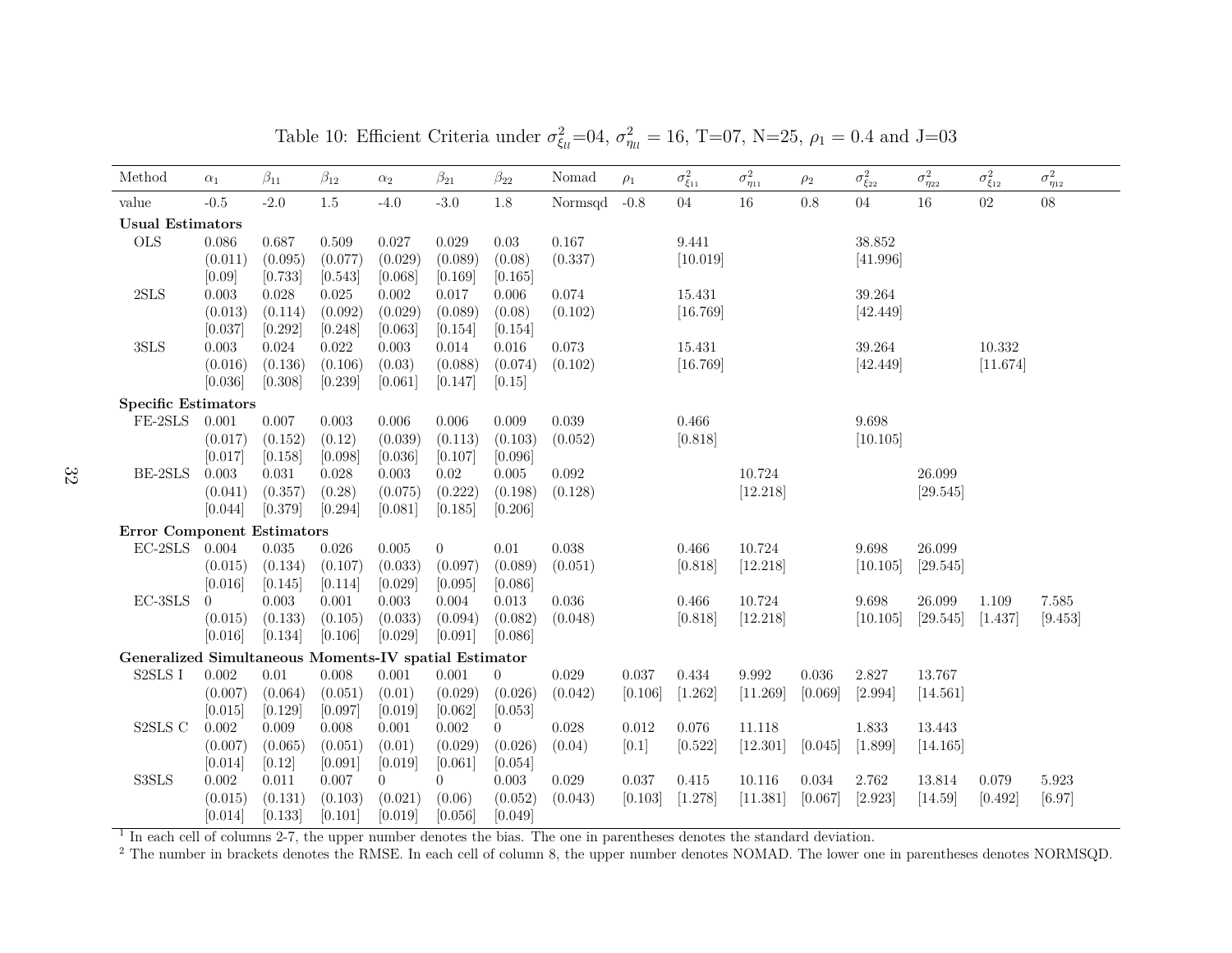| Method                                                | $\alpha_1$       | $\beta_{11}$     | $\beta_{12}$       | $\alpha_2$      | $\beta_{21}$     | $\beta_{22}$              | Nomad            | $\rho_1$             | $\sigma^2_{\xi_{11}}$ | $\sigma^2_{\eta_{11}}$ | $\rho_2$  | $\sigma^2_{\xi_{22}}$ | $\sigma^2_{\eta_{22}}$ | $\sigma^2_{\xi_{12}}$ | $\sigma^2_{\eta_{12}}$ |
|-------------------------------------------------------|------------------|------------------|--------------------|-----------------|------------------|---------------------------|------------------|----------------------|-----------------------|------------------------|-----------|-----------------------|------------------------|-----------------------|------------------------|
| value                                                 | $-0.5$           | $-2.0$           | $1.5\,$            | $-4.0$          | $-3.0$           | 1.8                       | Normsqd          | $-0.8$               | $04\,$                | 16                     | 0.8       | $04\,$                | 16                     | 02                    | $08\,$                 |
| <b>Usual Estimators</b>                               |                  |                  |                    |                 |                  |                           |                  |                      |                       |                        |           |                       |                        |                       |                        |
| <b>OLS</b>                                            | 0.136            | 1.088            | 0.809              | 0.001           | 0.016            | 0.005                     | 0.25             |                      | 15.917                |                        |           | 38.844                |                        |                       |                        |
|                                                       | (0.011)          | (0.103)          | (0.085)            | (0.029)         | (0.088)          | (0.08)                    | (0.708)          |                      | [16.912]              |                        |           | [41.92]               |                        |                       |                        |
|                                                       | [0.139]          | [1.109]          | [0.831]            | [0.068]         | [0.18]           | [0.163]                   |                  |                      |                       |                        |           |                       |                        |                       |                        |
| 2SLS                                                  | 0.003            | 0.039            | 0.031              | 0.002           | 0.017            | 0.006                     | 0.091            |                      | 37.338                |                        |           | 39.217                |                        |                       |                        |
|                                                       | (0.015)          | (0.146)          | (0.119)            | (0.029)         | (0.088)          | (0.08)                    | (0.126)          |                      | [42.319]              |                        |           | [42.595]              |                        |                       |                        |
|                                                       | [0.048]          | [0.382]          | [0.3]              | [0.062]         | [0.154]          | [0.151]                   |                  |                      |                       |                        |           |                       |                        |                       |                        |
| 3SLS                                                  | 0.003            | 0.032            | 0.026              | $0.002\,$       | 0.01             | 0.019                     | 0.088            |                      | 37.338                |                        |           | 39.217                |                        | 17.94                 |                        |
|                                                       | (0.023)          | (0.199)          | (0.155)            | (0.03)          | (0.087)          | (0.072)                   | (0.121)          |                      | [42.319]              |                        |           | [42.595]              |                        | [21.072]              |                        |
|                                                       | [0.049]          | [0.377]          | [0.277]            | [0.062]         | [0.143]          | [0.145]                   |                  |                      |                       |                        |           |                       |                        |                       |                        |
| <b>Specific Estimators</b>                            |                  |                  |                    |                 |                  |                           |                  |                      |                       |                        |           |                       |                        |                       |                        |
| FE-2SLS                                               | 0.001            | $\,0.013\,$      | $0.001\,$          | 0.006           | $0.006\,$        | $0.01\,$                  | 0.058            |                      | 8.063                 |                        |           | 9.736                 |                        |                       |                        |
|                                                       | (0.029)          | (0.25)           | (0.197)            | (0.039)         | (0.113)          | (0.103)                   | (0.083)          |                      | [8.864]               |                        |           | [10.16]               |                        |                       |                        |
|                                                       | [0.032]          | [0.261]          | [0.185]            | [0.035]         | [0.107]          | [0.094]                   |                  |                      |                       |                        |           |                       |                        |                       |                        |
| BE-2SLS                                               | 0.003            | 0.041            | 0.034              | 0.003           | 0.019            | 0.005                     | 0.113            |                      |                       | 24.151                 |           |                       | 26.036                 |                       |                        |
|                                                       | (0.058)          | (0.505)          | (0.394)            | (0.075)         | (0.222)          | (0.198)                   | (0.157)          |                      |                       | [29.596]               |           |                       | [29.864]               |                       |                        |
|                                                       | [0.057]          | [0.478]          | [0.363]            | [0.078]         | [0.179]          | [0.203]                   |                  |                      |                       |                        |           |                       |                        |                       |                        |
| <b>Error Component Estimators</b>                     |                  |                  |                    |                 |                  |                           |                  |                      |                       |                        |           |                       |                        |                       |                        |
| $\rm EC\text{-}2SLS$                                  | 0.012            | $0.09\,$         | 0.069              | 0.003           | 0.002            | 0.009                     | 0.055            |                      | 8.063                 | 24.151                 |           | 9.736                 | 26.036                 |                       |                        |
|                                                       | (0.023)          | (0.204)          | (0.163)            | (0.033)         | (0.097)          | (0.089)                   | (0.081)          |                      | [8.864]               | [29.596]               |           | [10.16]               | [29.864]               |                       |                        |
|                                                       | [0.029]          | [0.241]          | [0.179]            | [0.029]         | [0.094]          | [0.086]                   |                  |                      |                       |                        |           |                       |                        |                       |                        |
| $EC-3SLS$                                             | 0.003            | 0.018            | 0.013              | 0.003           | 0                | 0.015                     | 0.05             |                      | 8.063                 | 24.151                 |           | 9.736                 | 26.036                 | 3.767                 | 12.112                 |
|                                                       | (0.023)          | (0.202)          | (0.158)            | (0.033)         | (0.093)          | (0.079)                   | (0.073)          |                      | [8.864]               | [29.596]               |           | [10.16]               | [29.864]               | [4.363]               | [16.073]               |
|                                                       | [0.025]          | [0.231]          | [0.166]            | [0.028]         | [0.081]          | [0.087]                   |                  |                      |                       |                        |           |                       |                        |                       |                        |
| Generalized Simultaneous Moments-IV spatial Estimator |                  |                  |                    |                 |                  |                           |                  |                      |                       |                        |           |                       |                        |                       |                        |
| S2SLS I                                               | $0.001\,$        | 0.008            | 0.007              | 0.001           | $\overline{0}$   | $\overline{0}$            | 0.028            | 0.041                | 1.017                 | 11.734                 | $0.036\,$ | $2.806\,$             | 13.735                 |                       |                        |
|                                                       | (0.007)          | (0.061)          | (0.049)            | (0.01)          | (0.029)          | (0.026)                   | (0.041)          | [0.072]              | [1.971]               | [13.426]               | [0.065]   | [2.981]               | [14.51]                |                       |                        |
|                                                       | [0.015]          | [0.125]          | [0.097]            | [0.019]         | [0.062]          | [0.053]                   |                  |                      |                       |                        |           |                       |                        |                       |                        |
| $\textsc{S2SLS}$ C                                    | 0.002<br>(0.007) | 0.008<br>(0.062) | 0.008              | 0.001<br>(0.01) | 0.002<br>(0.029) | $\overline{0}$<br>(0.026) | 0.027<br>(0.039) | $0.005\,$<br>[0.045] | 0.071<br>[0.538]      | 11.131<br>[12.16]      | [0.045]   | 1.833                 | 13.441<br>[14.165]     |                       |                        |
|                                                       | [0.013]          | [0.117]          | (0.049)<br>[0.089] | [0.019]         | [0.061]          | [0.054]                   |                  |                      |                       |                        |           | [1.899]               |                        |                       |                        |
| S3SLS                                                 | $0.002\,$        | 0.01             | 0.006              | 0.001           | $\overline{0}$   | 0.003                     | 0.028            | 0.04                 | 0.96                  | 11.684                 | 0.033     | 2.713                 | 13.719                 | 0.222                 | 6.319                  |
|                                                       | (0.015)          | (0.134)          | (0.105)            | (0.021)         | (0.06)           | (0.052)                   | (0.04)           | [0.071]              | [1.827]               | [13.196]               | [0.062]   | [2.858]               | [14.534]               | [0.587]               | [7.396]                |
|                                                       | [0.015]          | [0.119]          | [0.094]            | [0.018]         | [0.058]          | [0.051]                   |                  |                      |                       |                        |           |                       |                        |                       |                        |
|                                                       |                  |                  |                    |                 |                  |                           |                  |                      |                       |                        |           |                       |                        |                       |                        |

Table 11: Efficient Criteria under  $\sigma_{\xi_l}^2=04$ ,  $\sigma_{\eta_l}^2=16$ , T=07, N=25,  $\rho_1=0.8$  and J=03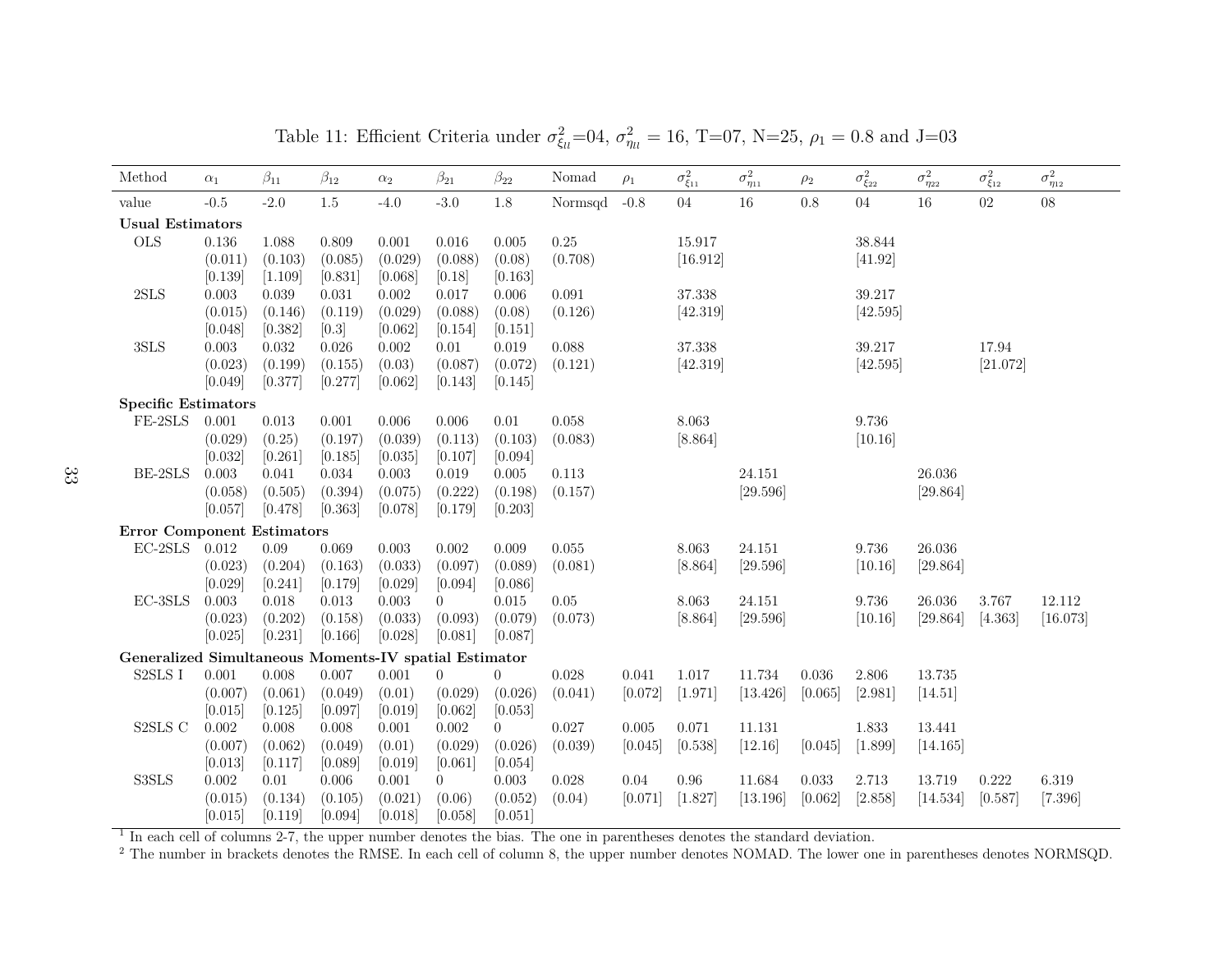| Variables                 | <b>OLS</b> | 2SLS      | <b>LSDV</b> | EC2SLS     | EC3SLS    | GMS2SLS    | GMS3SLS   |
|---------------------------|------------|-----------|-------------|------------|-----------|------------|-----------|
| Real Income               |            |           |             |            |           |            |           |
| Constant                  | $8.062*$   | $10.664*$ | 0.349       | $8.445*$   | $10.459*$ | $8.734*$   | $7.048*$  |
|                           | (0.433)    | (0.702)   | (190.776)   | (3.279)    | (2.99)    | (3.242)    | (3.258)   |
| Health                    | $0.324*$   | $-0.101$  | $-0.099$    | $-0.024$   | $-0.003$  | $-0.019$   | $-0.037$  |
|                           | (0.032)    | (0.087)   | (0.056)     | (0.069)    | (0.064)   | (0.068)    | (0.068)   |
| Labour                    | $-0.463*$  | $-0.804*$ | $0.336*$    | $-0.281$   | $-0.45*$  | $-0.3$     | $-0.196$  |
|                           | (0.034)    | (0.075)   | (0.113)     | (0.234)    | (0.213)   | (0.231)    | (0.232)   |
| Capital                   | $0.424*$   | $0.789*$  | $0.201*$    | $0.288*$   | $0.337*$  | $0.289*$   | $0.305*$  |
|                           | (0.033)    | (0.077)   | (0.024)     | (0.031)    | (0.029)   | (0.03)     | (0.03)    |
| Openness                  | $0.255*$   | $0.325*$  | $0.112*$    | $0.181*$   | $0.203*$  | $0.18*$    | $0.18*$   |
|                           | (0.049)    | (0.06)    | (0.034)     | (0.034)    | (0.032)   | (0.034)    | (0.032)   |
| <b>Health Expenditure</b> |            |           |             |            |           |            |           |
| Constant                  | $-5.653*$  | $-6.239*$ | $-16.314$   | $-11.155*$ | $-9.351*$ | $-12.004*$ | $-6.143*$ |
|                           | (0.472)    | (0.516)   | (14.198)    | (0.917)    | (0.887)   | (0.868)    | (1.01)    |
| Income                    | $1.005*$   | $1.064*$  | $2.264*$    | $1.784*$   | $1.663*$  | $1.886*$   | $1.327*$  |
|                           | (0.032)    | (0.038)   | (0.094)     | (0.078)    | (0.073)   | (0.077)    | (0.091)   |
| Public                    | $0.583*$   | $0.607*$  | $0.53*$     | $0.673*$   | $0.682*$  | $0.646*$   | $0.528*$  |
|                           | (0.044)    | (0.045)   | (0.044)     | (0.042)    | (0.042)   | (0.039)    | (0.041)   |
| Old                       | $-0.353*$  | $-0.411*$ | $-0.604*$   | $-0.157$   | 0.134     | $-0.171$   | $0.256\,$ |
|                           | (0.125)    | (0.127)   | (0.21)      | (0.233)    | (0.224)   | (0.213)    | (0.205)   |
| Young                     | $-0.486*$  | $-0.242$  | $-1.28*$    | $-0.227$   | $-0.226$  | $-0.432$   | $-0.043$  |
|                           | (0.184)    | (0.204)   | (0.264)     | (0.262)    | (0.267)   | (0.242)    | (0.255)   |

Table 12: Health and Income in SSA SPE-SAR Estimates <sup>1</sup>

<sup>1</sup> Simultaneous Panel Equation with Spatial Autoregressive Error.

<sup>2</sup> The number in parentheses denotes the standard deviation.

<sup>3</sup> \* Denote significance at 5% of the parameter.

# **B Compliance with Ethical Standards**

#### **Conflict of Interest**

Author Marius Claude Oyon Amba declares that he has no conflict of interest. Author Taoufiki Mbratana declares that he has no conflict of interest.

#### **Ethical Approval**

This article does not contain any studies with human participants or animals performed by any of the authors.

# **References**

Anselin, L. (2006). Spatial econometrics in: Mills tc, patterson k (eds) palgrave hand'book of econometrics: Volume 1, econometric theory.

Baltagi, B. (2008). *Econometric analysis of panel data*. John Wiley & Sons.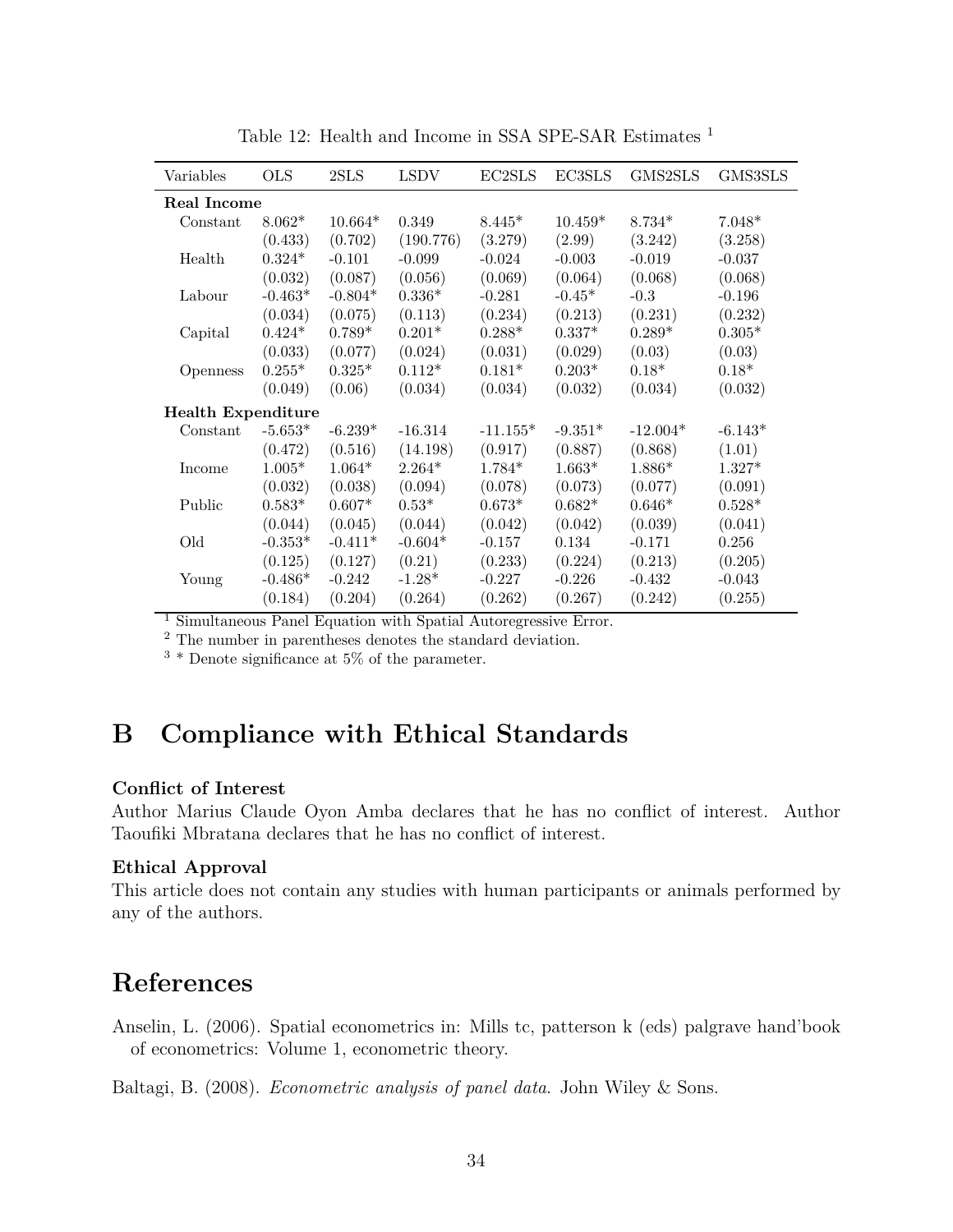- Baltagi, B. H. (1984). A monte carlo study for pooling time series of cross-section data in the simultaneous equations model. *International Economic Review*, pages 603–624.
- Baltagi, B. H. and Deng, Y. (2015). Ec3sls estimator for a simultaneous system of spatial autoregressive equations with random effects. *Econometric Reviews*, 34(6-10):659–694.
- Baltagi, B. H., Egger, P., and Pfaffermayr, M. (2013). A generalized spatial panel data model with random effects. *Econometric Reviews*, 32(5-6):650–685.
- Fingleton, B. (2008). A generalized method of moments estimator for a spatial model with moving average errors, with application to real estate prices. *Empirical Economics*, 34(1):35–57.
- Kapoor, M., Kelejian, H. H., and Prucha, I. R. (2007). Panel data models with spatially correlated error components. *Journal of Econometrics*, 140(1):97–130.
- Kelejian, H. H. and Prucha, I. R. (1998). A generalized spatial two-stage least squares procedure for estimating a spatial autoregressive model with autoregressive disturbances. *The Journal of Real Estate Finance and Economics*, 17(1):99–121.
- Kelejian, H. H. and Prucha, I. R. (1999). A generalized moments estimator for the autoregressive parameter in a spatial model. *International Economic Review*, 40(2):509–533.
- Kelejian, H. H. and Prucha, I. R. (2004). Estimation of simultaneous systems of spatially interrelated cross sectional equations. *Journal of Econometrics*, 118(1):27–50.
- Kelejian, H. H., Prucha, I. R., and Yuzefovich, Y. (2004). Instrumental variable estimation of a spatial autoregressive model with autoregressive disturbances: Large and small sample results. In James, P. L. and Kelley, R. P., editors, *Spatial and spatiotemporal econometrics*, volume 18, pages 163–198. Emerald Group Publishing Limited.
- Liu, X. (2014). Identification and efficient estimation of simultaneous equations network models. *Journal of Business & Economic Statistics*, 32(4):516–536.
- Liu, X. and Saraiva, P. (2017). Gmm estimation of spatial autoregressive models in a system of simultaneous equations with heteroskedasticity. *Econometric Reviews*, (just-accepted).
- Prucha, I. R., Drukker, D. M., and Egger, P. H. (2016). Simultaneous equations models with higher-order spatial or social network interactions. Technical report, Working paper, Department of Economics, University of Maryland. http://econweb. umd. edu/ prucha/papers/WP IRP PHE DMD 2016. pdf.
- Sasser, W. E. (1969). *A finite-sample study of various simultaneous equation estimators...* Duke University.
- Wang, L., Li, K., and Wang, Z. (2014). Quasi maximum likelihood estimation for simultaneous spatial autoregressive models. *University Library of Munich, Germany*.
- Yang, K. and Lee, L.-f. (2017). Identification and qml estimation of multivariate and simultaneous equations spatial autoregressive models. *Journal of Econometrics*, 196(1):196–214.